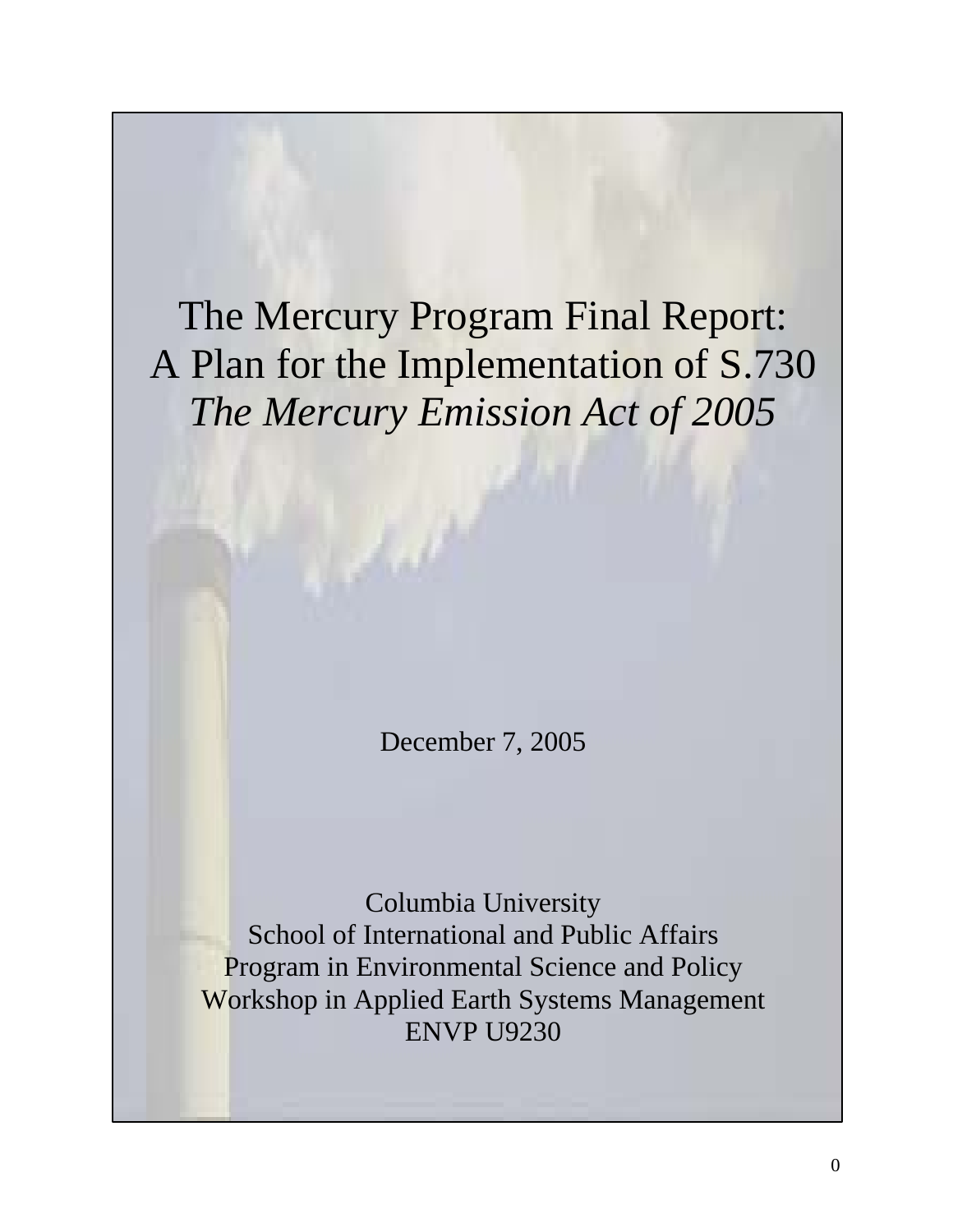# **HG CONTROL SPECIALISTS, INC.**

# **PROJECT MANAGER:** KATRINA MARTYNOWICZ **DEPUTY MANAGER:** TRACI BETHEA

**WORKSHOP MEMBERS:** 

KRISTEN CADY-SAWYER

LARA ETTENSON

RACHAEL GARRETT

KARA HARRIS

BRANDON LEE

DEBRA MANDL

AREZOU RAEISGHASEM

DAVID WESTMAN

With special thanks to Professor Tanya Heikkila for her guidance and continued support on this project!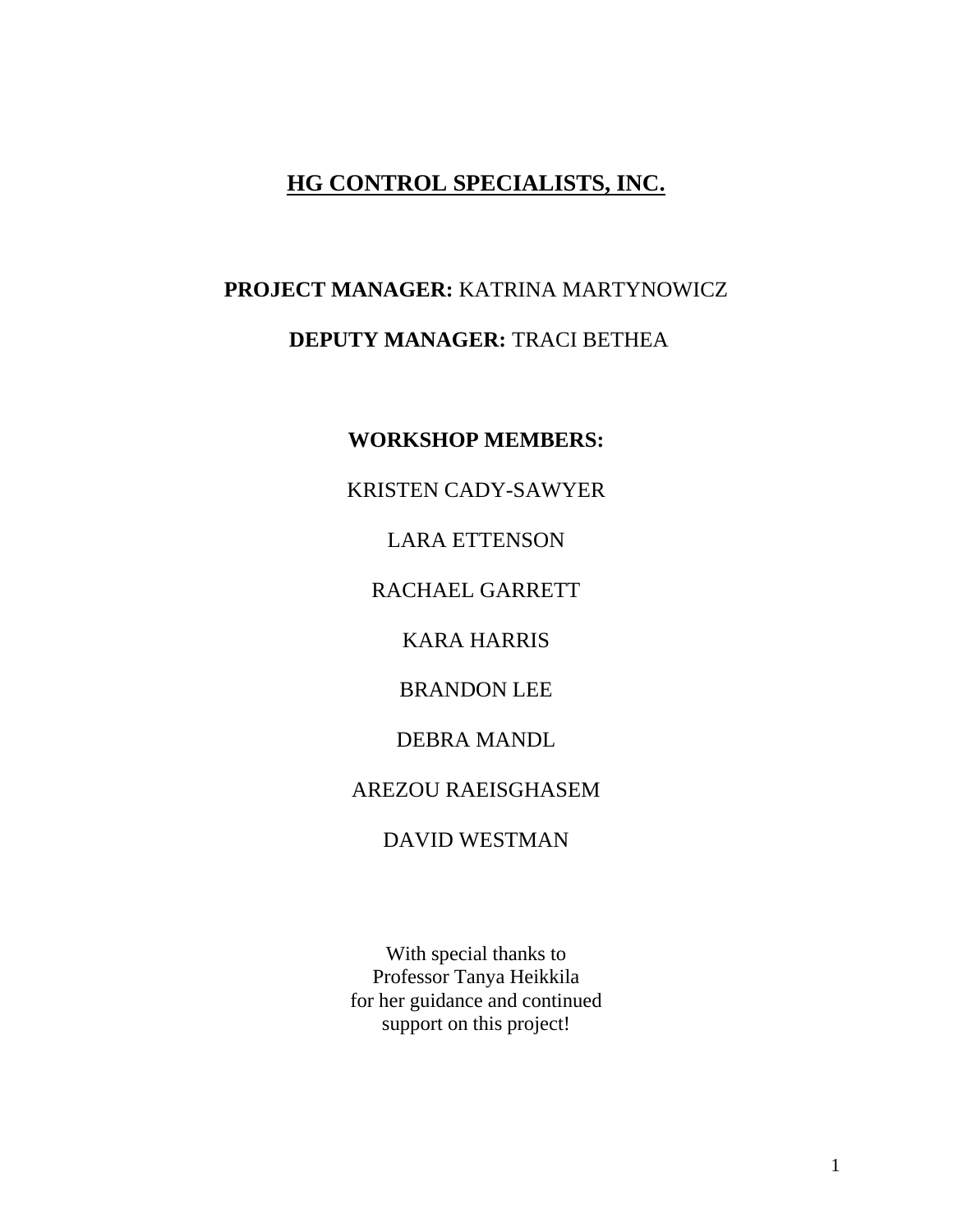# **Table of Contents**

| MONITORING AND REPORTING IN CONJUNCTION WITH COMPLIANCE AND ENFORCEMENT 33 |  |
|----------------------------------------------------------------------------|--|
|                                                                            |  |
|                                                                            |  |
|                                                                            |  |
|                                                                            |  |
|                                                                            |  |
|                                                                            |  |
|                                                                            |  |
|                                                                            |  |
|                                                                            |  |
|                                                                            |  |
|                                                                            |  |
|                                                                            |  |
|                                                                            |  |
|                                                                            |  |
|                                                                            |  |
|                                                                            |  |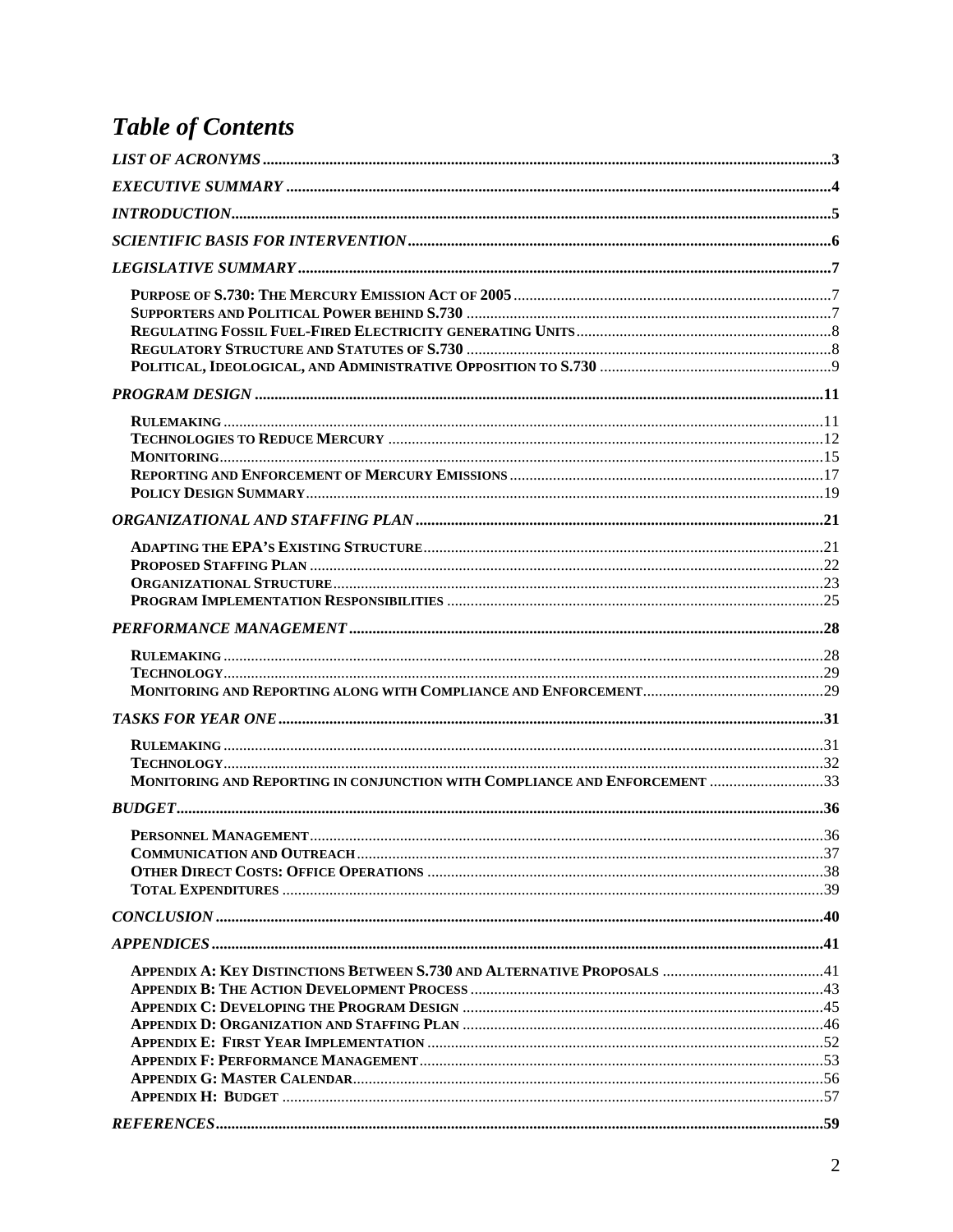# <span id="page-3-0"></span>*List of Acronyms*

# **List of Acronyms**

| <b>ACI</b>   | <b>Active Carbon Injection</b>                                |
|--------------|---------------------------------------------------------------|
| <b>ADP</b>   | <b>Action Development Process</b>                             |
| <b>CAA</b>   | Clean Air Act                                                 |
| <b>CEM</b>   | <b>Continuous Emissions Monitoring</b>                        |
| <b>CWA</b>   | <b>Clean Water Act</b>                                        |
| <b>DOE</b>   | Department of Energy                                          |
| <b>ECHO</b>  | <b>Enforcement and Compliance History Online</b>              |
| <b>ECOS</b>  | <b>Environmental Council of the States</b>                    |
| <b>EIA</b>   | <b>Energy Information Administration</b>                      |
| EPA          | <b>Environmental Protection Agency</b>                        |
| <b>EPRI</b>  | <b>Electric Power Research Institute</b>                      |
| <b>ESP</b>   | <b>Electrostatic Precipitators</b>                            |
| FF           | <b>Fabric Filters</b>                                         |
| <b>FTE</b>   | Full-Time Equivalent                                          |
| <b>GS</b>    | <b>General Schedule</b>                                       |
| <b>HCS</b>   | Hg Control Specialist, Inc.                                   |
| <b>MACT</b>  | Maximum Available Control Technology                          |
| <b>MOU</b>   | Memorandum of Understanding                                   |
| <b>MRSC</b>  | <b>Mercury Regulatory Steering Committee</b>                  |
| <b>OAR</b>   | Office of Air and Radiation                                   |
| <b>OAQPS</b> | Office of Air Quality Planning and Standards                  |
| <b>PS</b>    | <b>Particle Scrubbers</b>                                     |
| <b>RECAP</b> | Reporting for Enforcement and Compliance Assurance Priorities |
| <b>SCR</b>   | <b>Selective Catalytic Reduction</b>                          |
| <b>SD</b>    | <b>Spray Dryer</b>                                            |
| TRI          | <b>Toxics Release Inventory</b>                               |
| Wet-FGD      | Water-based Flue Gas De-sulfurization Scrubbers               |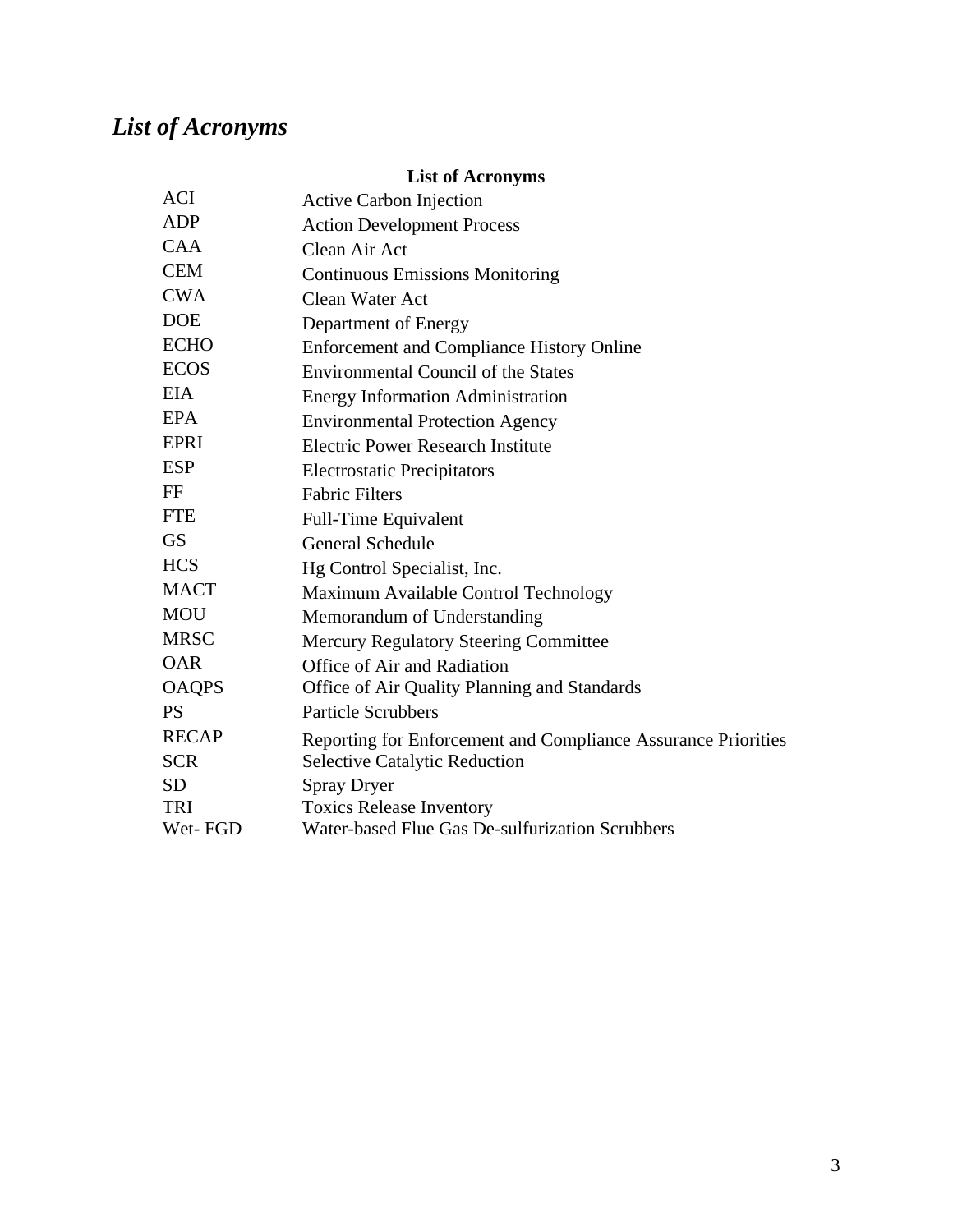# <span id="page-4-0"></span>*Executive Summary*

The United States Congress passed the *Mercury Emission Act of 2005* (the Act) on September 21, 2005 to mitigate public health risks and ecological degradation due to mercury contamination in the environment. The law requires a decrease in the national emission levels of mercury from all anthropogenic sources by 90% of 1999 levels. Coal-fired electric generating facilities contribute approximately half of mercury emissions emitted in the United States. Thus, the U.S. Environmental Protection Agency (EPA) has contracted Hg Control Specialists, Inc. (HCS) to design a program for regulating mercury emissions from this source for the Agency. Specifically, Section 3 of the Act establishes a power plant facility air emission standard of 2.48 grams of mercury per 1,000 megawatt-hours and a national emission limit of 5 tons of mercury annually. The contract with the EPA requires HCS to focus on 2006, the first year of the implementation of the Act, such that emissions reduction activities can begin in the second year, 2007.

HCS assessed the mandates of the Act and constructed the Mercury Program for the EPA's implementation and the reduction of mercury air emissions from power plants. In its first year, the Mercury Program has four fundamental phases: rulemaking, technology determination, establishing processes for monitoring and reporting, and establishing processes for compliance and enforcement. Each of the phases is composed of key tasks to establish the program and allow the EPA to reach the overall goal of mercury emission reductions. To staff these tasks, HCS recommends creating a Mercury Regulatory Steering Committee comprised of five employees and one full-time intern. The Mercury Steering Committee will work with 32 existing EPA employees to form the Mercury Workgroup, which will guide the rulemaking process required to implement the Act. The Program Director will oversee the Steering Committee and the Workgroup and manage the entire Mercury Program.

To ensure that the Mercury Program is meeting its implementation goals for the first year, HCS has created a performance management plan for the EPA. This plan establishes guidelines and procedures to ensure that the rulemaking, technology development, and monitoring and enforcement guidelines on track for the year so that mercury emission reductions can begin by the end of 2006. Measurement methods for the goals, an information collection system, a process by which to report collected information, and a feedback mechanism for monitoring and developing any necessary program modifications will assure that the framework for the Mercury Program is operational by the end of the first year. The performance plan will work in conjunction with a master calendar that maintains the completion dates for the key tasks related to each of the four phases of the Mercury Program. HCS has estimated that the first year costs for implementing Section 3 of the Act will be \$360,668.

Together, all the pieces of the Mercury Program will help ensure that mercury air emission reductions from coal fired power plants will begin by 2007 and continue thereafter, thus providing greater protection of human health and the environment.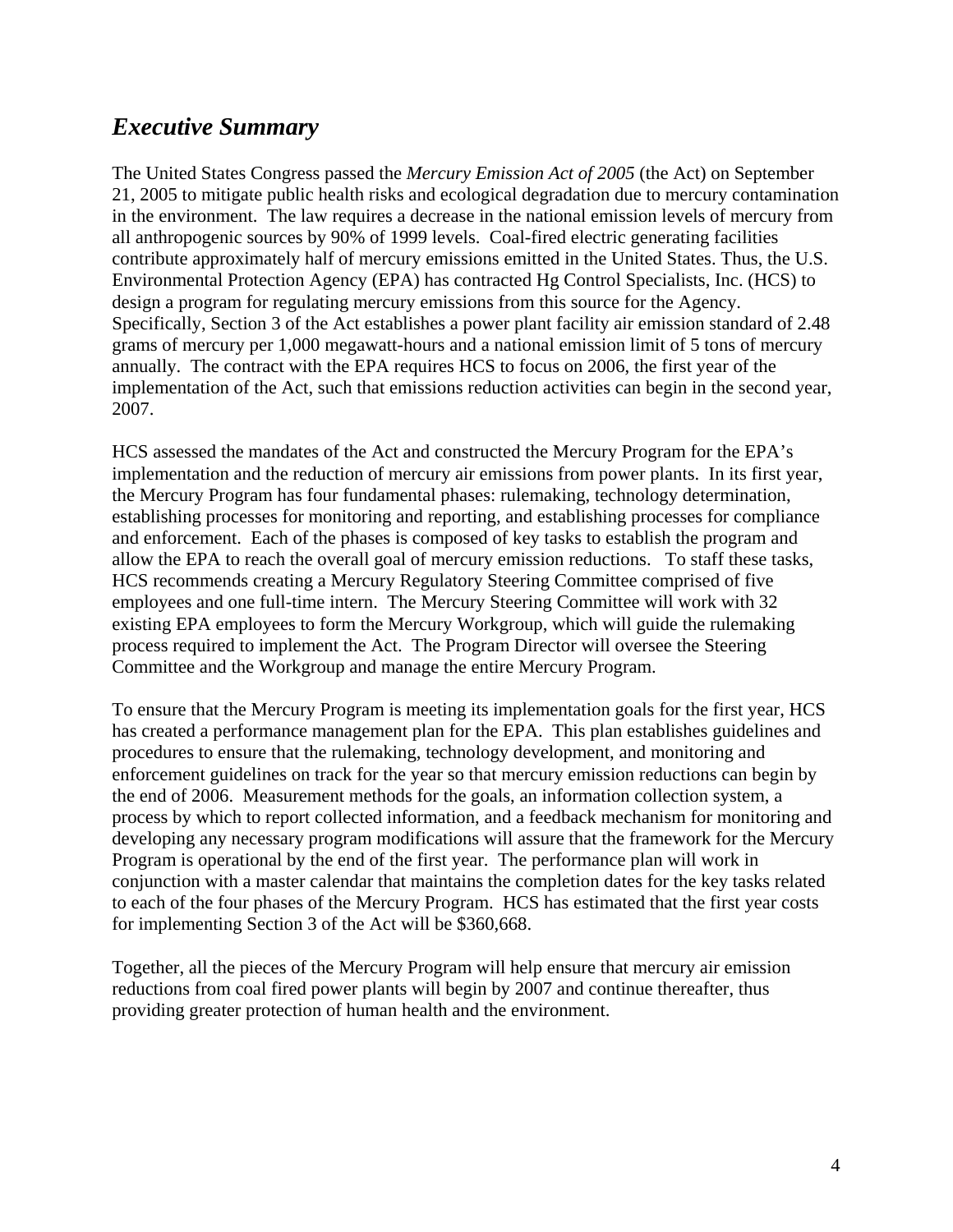# <span id="page-5-0"></span>*Introduction*

Mercury is a naturally occurring element in the earth's geologic formations, especially in the fossil fuel coal. A number of industrial processes or anthropogenic activities utilize coal and can release mercury into the atmosphere and soils. When artificially in the environment, mercury can cause harmful ecological and health effects. One way in which mercury reaches the environment occurs when coal is burned through combustion to produce electricity. Once mercury is in the air, it can become incorporated into the water cycle and ingested by aquatic animals including fish. Although humans can be exposed to mercury in several ways, the most prominent path is through the ingestion of mercury contaminated fish.<sup>[1](#page-63-0)</sup>

Ingesting high levels of mercury can pose toxic effects on any of the human systems, including the heart, lungs, and immune system. $2$  The system most severely affected by mercury is the neurological system.<sup>[3](#page-63-1)</sup> Therefore, the developing brains of fetuses and small children are particularly vulnerable to the toxic effects of mercury.<sup>[4](#page-63-1)</sup> It is estimated that one in six women of child-bearing age in the United States have unsafe levels of mercury in their blood.<sup>[5](#page-63-1)</sup> Women's mercury contamination is of particular interest since mercury can be passed from mothers to fetuses through the umbilical cord during pregnancy. Using data from the Centers for Disease Control and Prevention, one study found that, annually, between 316,588 and 627,233 newborn babies have high umbilical cord blood mercury levels that are correlated to loss of intelligence quotient points. $6,7$  $6,7$  $6,7$ 

The *Mercury Emission Act of 2005* was introduced to address the impacts of mercury pollution in the United States (U.S.). The Act seeks to dramatically reduce the emission of mercury; specifically, it proposes a 90% reduction of 1999 levels–66 tons–by the year 2009. While several human-caused sources of mercury emissions exist, by far the largest emitter of mercury in the U.S. is the coal-fired power plant industry.<sup>[8](#page-63-1)</sup> Mercury sources from coal-fired power plants are addressed under Section 3 of the Act, which establishes annual mercury emission standards of 2.48 grams of mercury per 1,000 megawatt-hours for each coal-fired power plant and 5 tons of mercury nationally.

On May 31, 2005, ten Columbia University graduate students launched Hg Control Specialists, Incorporated (HCS), a management consultant company, to assist in the implementation of the Mercury Emission Act of 2005. HCS was contracted by the Environmental Protection Agency (EPA) to provide recommendations on how best to reduce mercury air emissions from coal-fired electric utilities. To ensure the timely accomplishment of the goals established within the Act, HCS has provided a staffing plan, budget, and master calendar to the EPA for implementation during the first year. The Act requires that all rules, processes, and operational support needed to begin mercury reductions are in place by December 31, 2006 for all participating agencies. HCS has designed the following implementation plan, which allows the Mercury Program's immediate integration into the EPA's existing organizational structure.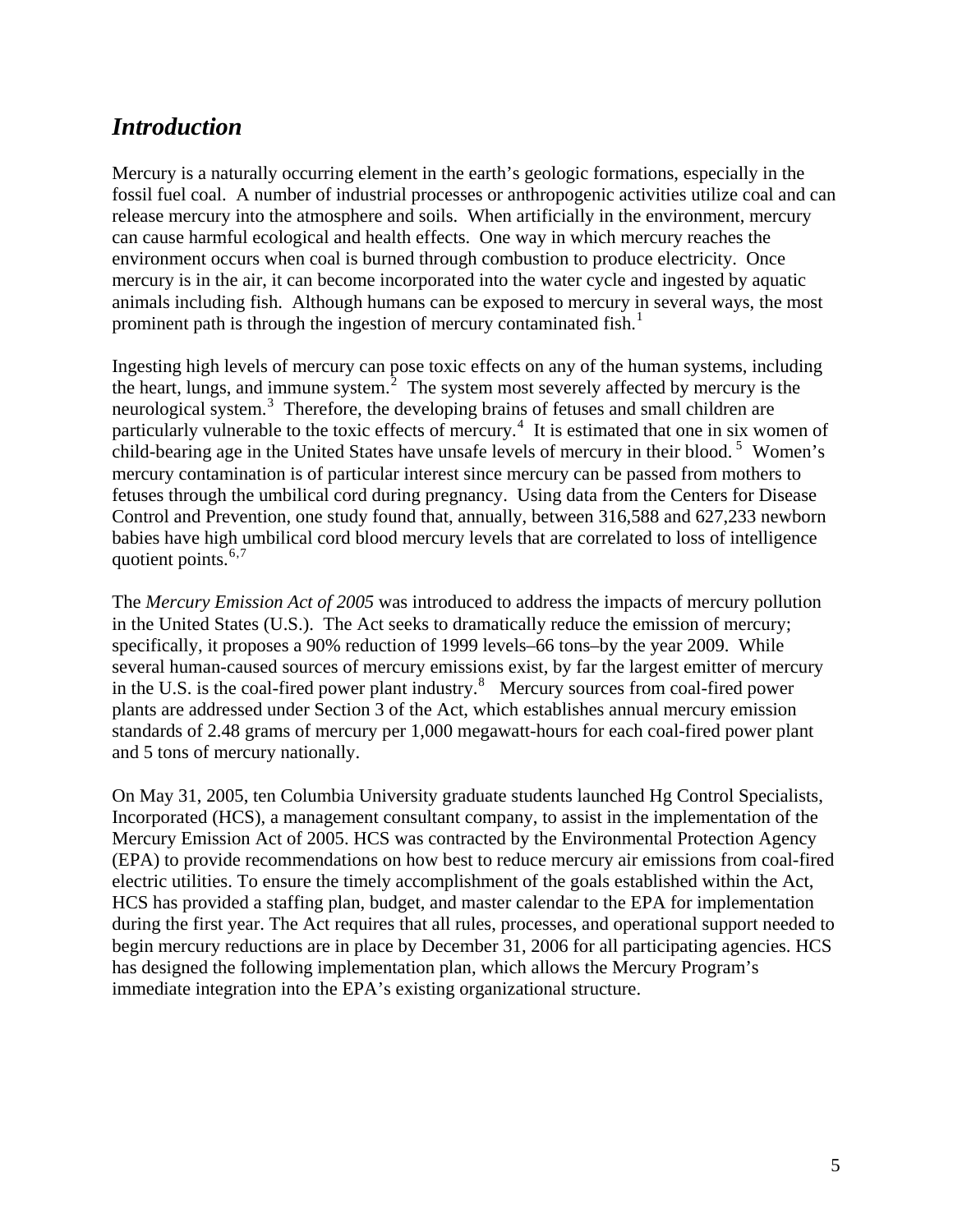# <span id="page-6-0"></span>*Scientific Basis for Intervention*

While it has long been recognized that mercury is a toxic pollutant, large quantities of mercury continue to be released into the environment and the negative health impacts of such emissions penetrate nearly every community in the United States. In 2000, a report entitled the "Toxicological Effects of Methylmercury," was submitted to Congress by the National Academy of Sciences. This report detailed the primary health effects of mercury compounds in the environment. The toxicity of mercury can cause a wide range of symptoms including nausea, vomiting, lack of appetite, weight loss, abdominal pain, kidney failure, skin burns, respiratory disease, swollen gums, mouth sores, drooling, numbness and tingling in lips, mouth, tongue, hands and feet, tremors and incoordination, vision and hearing loss, memory loss, personality changes and headache.<sup>[9](#page-63-1)</sup> Low doses may even effect a child's development, delaying walking and talking, shortening attention span and causing learning disabilities.<sup>[10](#page-63-1)</sup> Early exposure has considerable effects and can result in mental retardation, cerebral palsy, seizures, deafness and blindness.<sup>[11](#page-63-1)</sup> The most common route of child exposure occurs in the fetus when the mother ingests large amounts of fish and shellfish contaminated with mercury. The developing brains of fetuses and young children are more vulnerable to the negative impacts of mercury than adult systems, therefore pregnant women, women of childbearing age, and children, as well as people who subsist primarily on fish, are particularly at risk for mercury related health impacts.<sup>[12](#page-63-1)</sup>

The prevalence and magnitude of mercury pollution in the U.S. is evident in studies by the U.S. the EPA. This research concludes that at least 32% of lakes and 20% of rivers are contaminated with mercury.<sup>[13](#page-63-1), [14](#page-63-1)</sup> Annually, approximately 117 tons of mercury are emitted into the air in the U.S. from a variety of sources:

- **fossil fuel-fired electricity generating units,**
- **E** commercial and industrial boiler units,
- solid waste incineration units,
- medical waste incinerators,
- hazardous waste combustors,
- chlor-alkali plants, and
- Portland cement plants.<sup>[15](#page-63-1)</sup>

Mercury pollution is a serious problem in the U.S. that must be addressed. As Senator Patrick Leahy (D-Vermont) stated in 2005, "we have known about mercury pollution for decades, and it remains one of, if not the last, major toxic pollutant without a comprehensive plan to control its release. We know where the sources of mercury pollution are, we know where the pollution deposits, and we definitely know what harm it causes to people and to wildlife."<sup>[16](#page-63-1)</sup> For this reason, he and Senator Olympia Snowe introduced S.730, the *Mercury Emission Act of 2005*, to the U.S. Senate.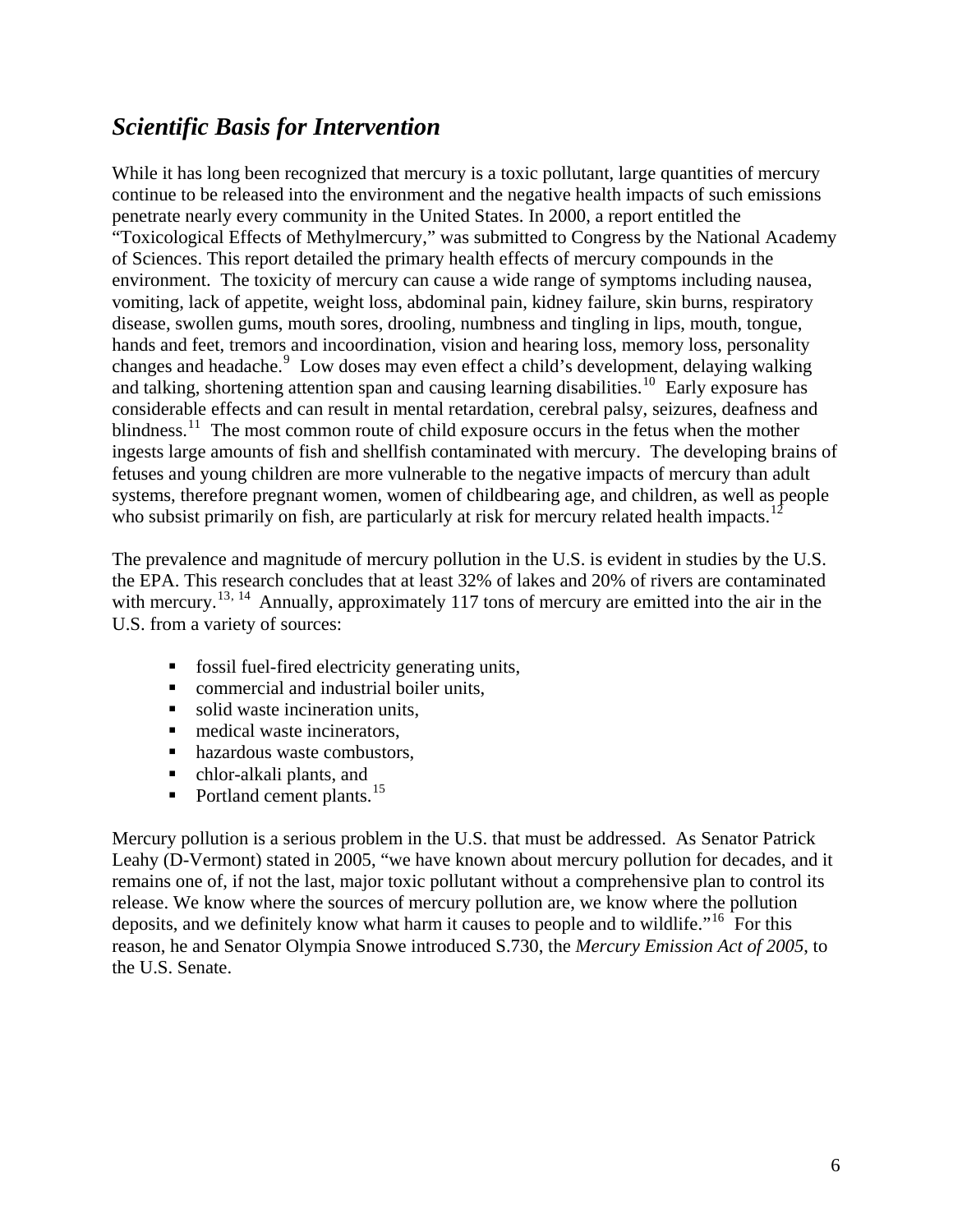# <span id="page-7-0"></span>*Legislative Summary*

#### **Purpose of S.730: The Mercury Emission Act of 2005**

President Bush and Congress have both proposed plans for reducing mercury levels in the environment, but political leaders have yet to build a consensus about regulatory or policy approaches for how best to control mercury. Following a regulatory proposal by the Bush Administration in March of 2005, Senators Leahy and Snowe offered S.730 as an alternative policy to protect the health of populations at risk to mercury pollution.<sup>[17](#page-63-1)</sup> S.730 proposes to amend the Clean Air Act (CAA) to add mercury to its regulatory structure and include emission requirements for major anthropogenic sources of mercury. <sup>[18](#page-63-1)</sup>

S.730 will reduce the amount of mercury entering the air by 90% of 1999 levels by 2009 by establishing specific mercury emission criteria for the 5 major sources of mercury emissions as stated previously. As per the request of the EPA, the remainder of this report focuses on regulating coal-fired power plants.

#### **Supporters and Political Power behind S.730**

Because their bill stands as stark opposition to the cap and trade approach favored by the Bush Administration and its allies in Congress, Senators Leahy and Snowe capitalized on existing political power to enact S.730. Political power can be manifested as constituent support, support from national membership organizations, effectiveness in lobbying other members of congress, or from expertise and experience in specific issues.

In the past, Senators Leahy and Snowe have consistently been on the forefront of regulating mercury emissions. Senator Leahy has been a leading figure in Congress for the reduction of mercury in the Nation's environment. Though Leahy's home state of Vermont has no major sources of mercury, the state has been consistently issued advisories against fish consumption due to high mercury levels in its waterways and lakes from cross-boundary pollutants.<sup>[19](#page-63-1)</sup> Senator Olympia Snowe's (R-ME) home state is also one of the Northeast states consistently plagued by mercury advisories for its many waterways and lakes.<sup>[20](#page-63-1)</sup> Consistent mercury advisories increased constituent support for the reform of existing laws regarding mercury, which enabled Senators Leahy and Snowe to use their positions in the U.S. Senate to tackle the issue.

In addition to being backed by two prominent senators, mercury control policy appears to have broad-based political support nationwide. One reason is that mercury pollution and advisories affect not only the Northeast, but the nation as a whole. As of 2004, 48 states had issued health advisories regarding the consumption of mercury contaminated fish.<sup>[21](#page-63-1)</sup> Though individual states have taken steps to reduce mercury pollution, mercury contamination remains a nationwide problem, with cross-boundary effects.<sup>[22](#page-63-1)</sup> This breadth has led many non-governmental organizations to consider the issue of mercury as a significant organizational priority and to seek out ways by which the federal government could protect citizens from mercury pollution. Although S.730 did not have co-sponsors, the political power derived from constituent backing of national citizen action groups was significant. Major supporters included the Sierra Club, the Natural Resource Defense Council, Friends of the Earth, the Commission for Environmental Cooperation, Earth Justice, and the League of Conservation Voters.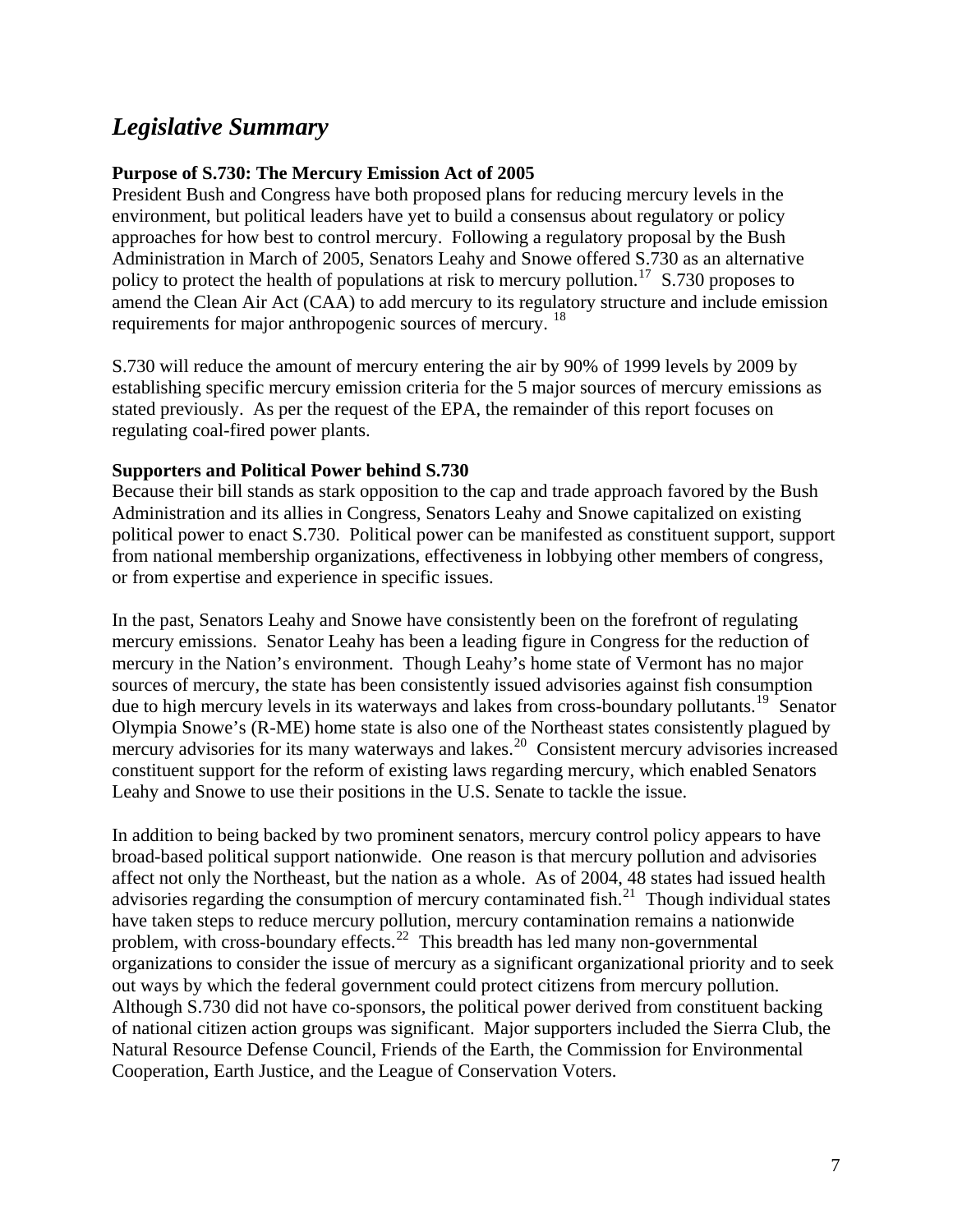<span id="page-8-0"></span>Interest groups and stakeholders leveraged their political power to support mercury control in S.730 in several ways, such as filing lawsuits against the government and lobbying on behalf of legislation like S.730. For example, Earth Justice, along with other environmental groups, sued the EPA over its proposed Clean Air Mercury Rule, seeking to reverse a number of its more controversial decisions such as the inclusion of a cap and trade program.<sup>[23](#page-63-1)</sup> Other groups supporting strong mercury reductions include the American Medical Association who joined with other national health organizations, including the American Public Health Organization, the American Nurses Association and the American Academy of Pediatrics, in July of 2005 to sue the EPA over the Clean Air Mercury Rule, saying it failed to meet the standards of the CAA in the goal of protecting public health.<sup>[24](#page-63-1)</sup> Appendix A describes the mechanisms of the Clean Air Mercury Rule.

Additionally, Leahy and Snowe derived political power from various state agencies whereby State Environmental Protection officials were calling for a repeal of the proposed rules and had requested stricter standards such as those put forth in S.730. For example, in March 2005, Attorneys General from 11 states filed suit against the EPA. The states argued that the cap and trade system of reducing mercury emissions would delay reductions and "perpetuate hot spots of local mercury deposition posing a grave threat to the health of children."<sup>[25](#page-63-1)</sup>

### **Regulating Fossil Fuel-Fired Electricity generating Units**

The most significant reduction of mercury entering the environment will be accomplished through the regulation of mercury emissions from fossil fuel-fired electricity generating units, which are regulated in Section 3 of the Act. Fossil fuel-fired electricity generating units are the largest source of mercury emissions in the U.S., responsible for the emission of nearly 49 tons of mercury in 1999.<sup>[26](#page-63-1)</sup> S.730 directs the Administrator of the EPA to establish a national emissions limitation for fossil fuel-fired electricity generating facilities. By 2009, the national emissions limitation for each facility must be equal to or less than 2.48 grams of mercury per 1,000 megawatt-hours. This emissions standard is the same for both existing and new facilities, as well as facilities burning different types of coal. The electricity generating facilities will achieve these reductions by employing maximum available control technologies in accordance with the  $CAA.<sup>27</sup>$  $CAA.<sup>27</sup>$  $CAA.<sup>27</sup>$ 

The total of the emissions from every facility may not exceed a national emissions level of 5 tons by 2010.<sup>[28](#page-63-1)</sup> On 1 April of every year, the Administrator will review the total mercury emissions from the previous two years and determine whether the sum of mercury emissions from all facilities in the U.S. exceeded the national limitation of 5 tons.<sup>[29](#page-63-1)</sup> If the sum of emissions from all facilities exceeds the national total, the Administrator must revise the published emissions criteria for each facility so that the national emissions level is met.<sup>[30](#page-63-1)</sup>

#### **Regulatory Structure and Statutes of S.730**

Mercury pollution is currently addressed by various laws including the CAA, the Clean Water Act, the Resource Conservation and Recovery Act, and the Safe Drinking Water Act.<sup>[31](#page-63-1)</sup> Whereas these existing laws do not provide a single standardized method to measure and reduce mercury emissions, S.730 endeavors to amend the CAA in order to standardize the regulatory process of reducing emissions, creating a uniform rule to reduce national mercury across the coal-fired utility industry. This standardized approach mandates uniform emission limitations that necessitate the use of maximum available control technologies. This method contrasts with market-based emissions trading programs (such as those used to control sulfur dioxide emissions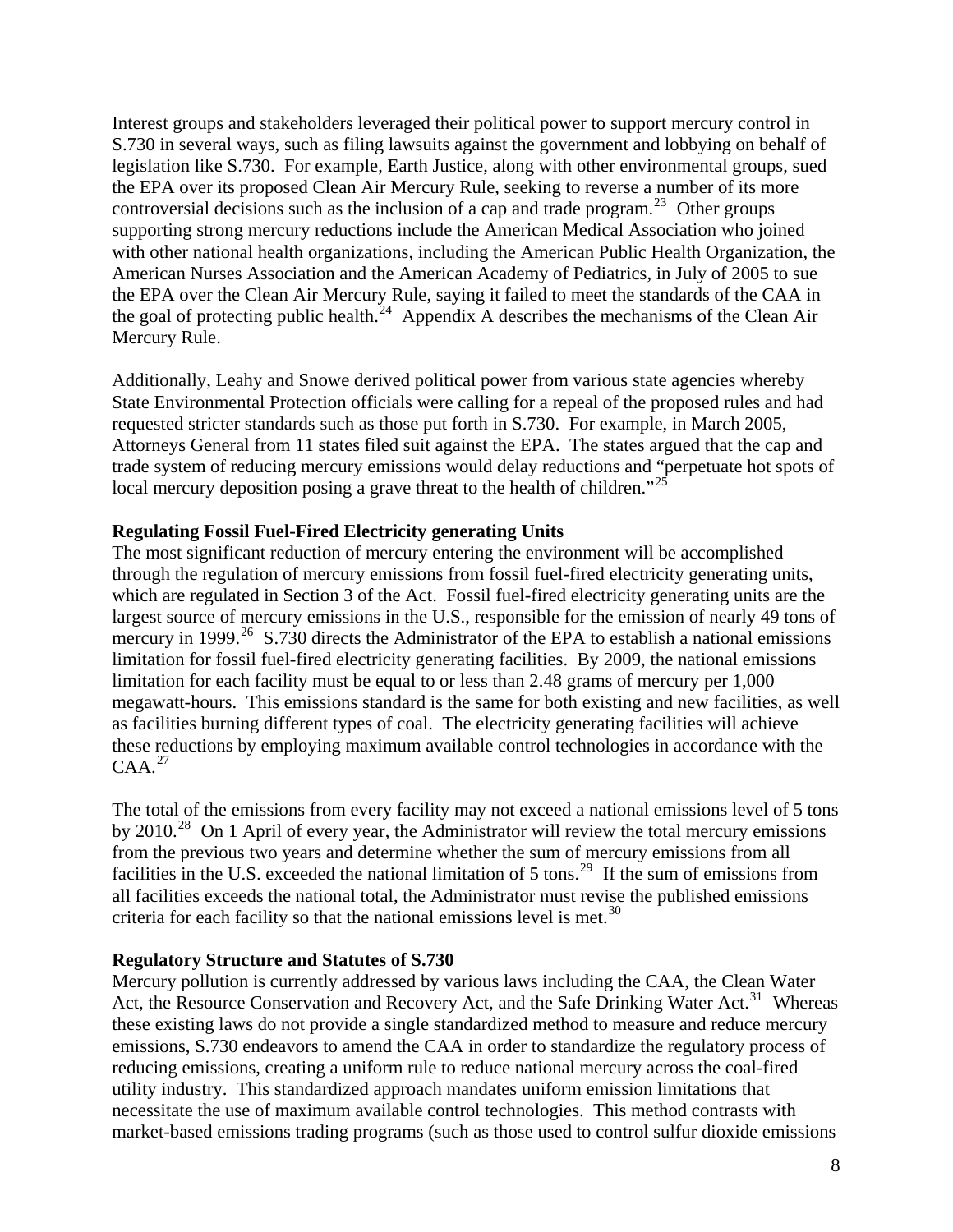<span id="page-9-0"></span>from coal-fired utilities), which establish a 'budget' of emissions to achieve a national standard whereby facilities can buy and sell permits according to their emission levels.<sup>[32](#page-63-1)</sup> Under this model, facilities can emit different amounts of mercury while simultaneously achieving an overall national emission goal. S.730 contrasts with the emissions trading approach by requiring uniform emission rates across the country, thus avoiding the possibility of regional clustering of mercury levels. Alternative options for mercury regulation and a more in-depth description of maximum control technologies can be found in Appendix A.

The role of promulgating compliance rules for the utility industry to follow as well as enforcement of the standards put forward by S.730 falls under the authority of Administrator to the EPA. Yet, the Act recognizes that the EPA may need to coordinate its implementation efforts with other administrative agencies, particularly for the enforcement and compliance of the new mercury rules.

#### **Political, Ideological, and Administrative Opposition to S.730**

While there are many supporters of using an emissions standard to control mercury and the time frame for implementing them as outlined in S.730, others opposed the Act, instead favoring the Bush Administration's Clear Skies Initiative or the EPA's Clean Air Mercury Rule. These proposals used a market-based emissions trading program and spread emissions reductions out over a period of 10 or more years. Senators Voinovich and Inhofe were the chief proponents of the Administration's Clear Skies Initiative and had introduced S.131, the *Clear Skies Act of 2005* into the U.S. Senate in January 2005. As members of the Environment and Public Works Committee, which held both S.131 and S.730, Voinovich and Inhofe had significant power and influence over the guidelines and regulation of mercury emissions. Furthermore, Senator Inhofe currently chairs this Committee while Senator Voinovich chairs the Clean Air, Climate Change and Nuclear Safety subcommittee.

Senator Inhofe was skeptical whether emission reduction technology exists to reach the targets set by S.730. Inhofe cited a study conducted by the Federal Energy Information Administration (EIA) and claimed that "to regulate mercury by 90% by 2008 would lead to a 26% increase in natural gas prices and a 22% increase in electricity prices by 2010."<sup>[33](#page-63-1)</sup> Indeed, the EIA study concludes that if no control technologies exist to reduce flue gas emissions of mercury by the 2008 deadline, then plants will be forced to either convert to natural gas or use coal with lower mercury content in order to meet stricter standards, thereby raising prices for consumers.<sup>[1](#page-9-0)[34](#page-63-1)</sup>

Furthermore, some leading conservative thinkers, such as Joel Schwartz at the American Enterprise Institute, were reluctant to believe the importance of regulating mercury emissions and were hesitant to embrace even the EPA's Clean Air Mercury Rule.<sup>[35](#page-63-1),[36](#page-63-1)</sup> Fact sheets circulated by the Heritage Foundation around the time of the 2004 Presidential election asserted

 $\overline{a}$  $1$ <sup>1</sup> The same EIA study also looked at three other scenarios not mentioned by Inhofe, for four scenarios total. In the other three scenarios, AEI presumed that mercury-reduction technologies would be able to meet the uniform emissions standards by 2008. Under these three scenarios, AEI did not expect large changes in the fuel-types used in electricity generation or associated increases in electricity prices to consumers.<sup>1</sup> The evidence presented in "S.730, The Mercury Emission Act of 2005" by the Mercury Workshop Group from Columbia University also suggests that Activated Carbon Injection control technologies are the most promising for reducing mercury emissions and could indeed be built onto existing electrical generating structures by 2008.<sup>1</sup>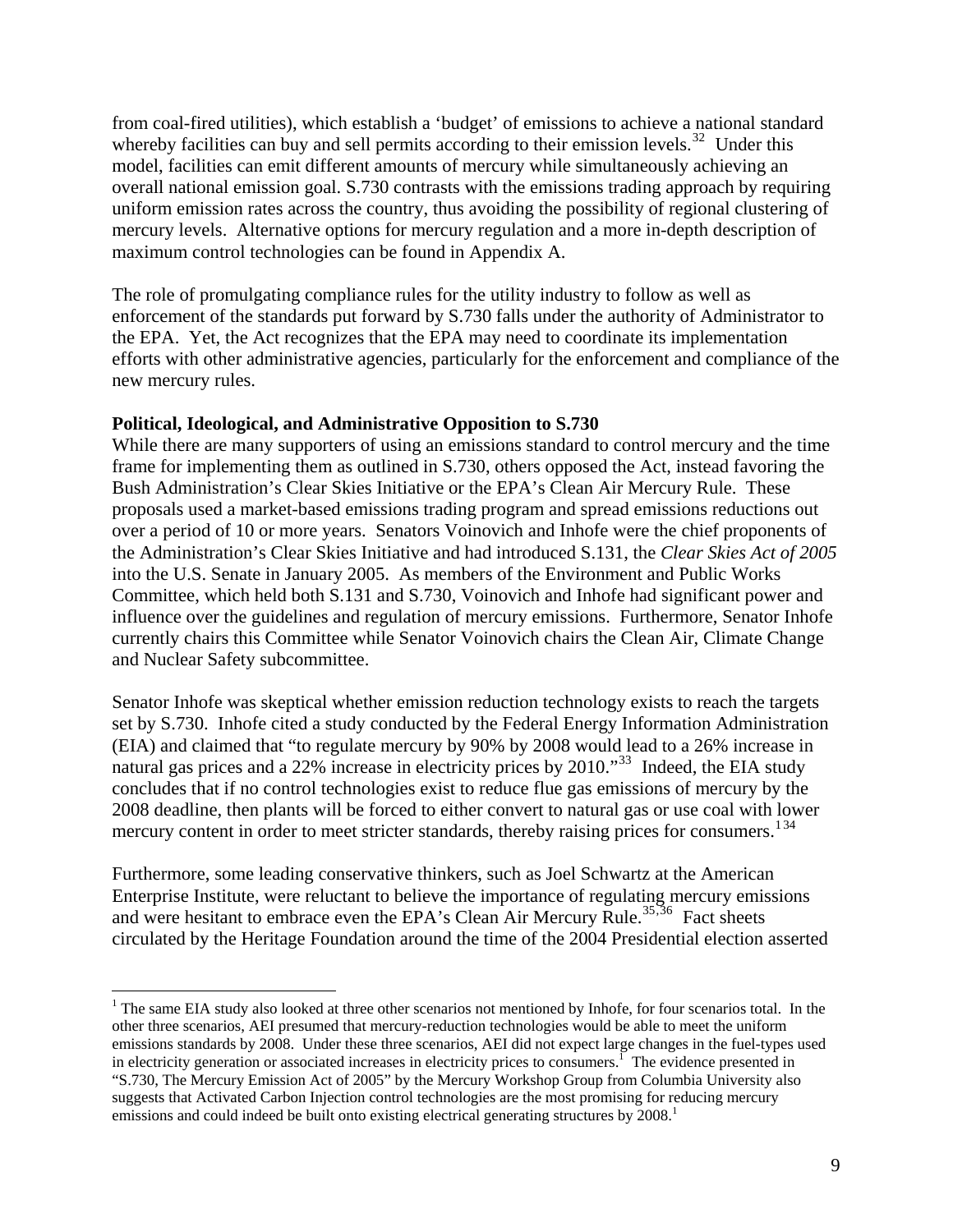that the cap and trade approach of the Clear Skies Act and the Clean Air Mercury Rule was the preferred route of emission reduction strategies.<sup>[37](#page-63-1)</sup>

A final complaint voiced by industry and economists alike is that the establishment of a 5 ton national cap on mercury emissions may inhibit the construction of future coal-fired electricity generating facilities. The reasoning is as follows: if power plants nationwide are reaching or exceeding their 2.48 grams of mercury per 1,000 megawatt-hour requirement, which would meet the nation's 5 ton per year cap, then the addition of even one coal-fired facility anywhere in the country, even if it was using the most effective method of mercury reduction technology, would lead to an excess of the national cap on emissions set by S.730. The effective result would encourage policy-makers and energy firms to either a) phase out old power plants that cost more to operate when needing to build new power plants or b) build power stations based on natural gas, nuclear power, or coal-gassification. Either outcome would mean an effective end to the addition of new coal-fired power plants for this nation's energy system.

Although Senators Leahy and Snowe faced opposition, their support of S.730 led to its passage and the increased protection of public and environmental health. The EPA, given the responsibility of implementing S.730, contracted Hg Control Specialists to design the Mercury Program, which we turn to next.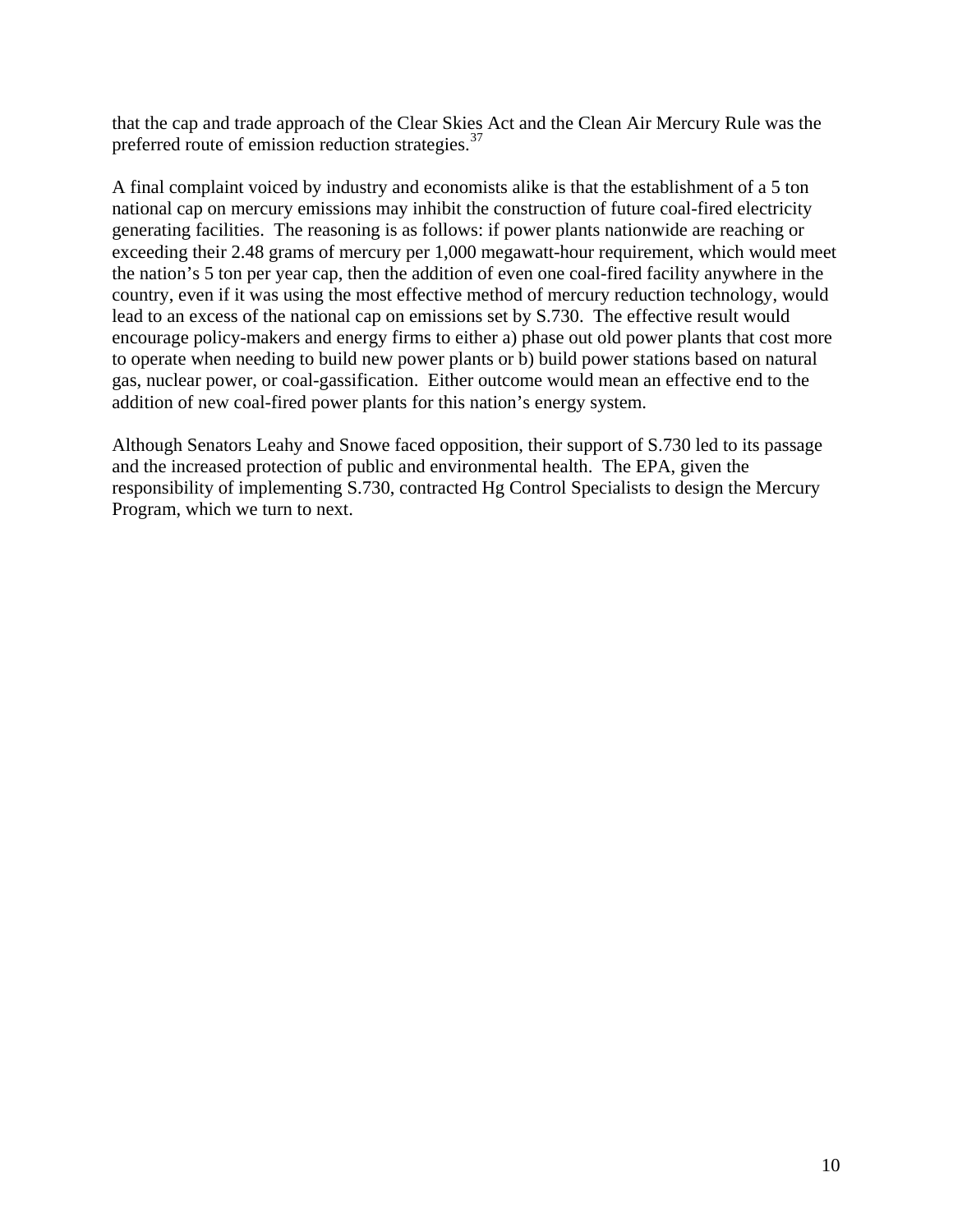# <span id="page-11-0"></span>*Program Design*

# **Rulemaking**

The *Mercury Emission Act of 2005* mandates that no later than one year following its enactment, the Administrator of the EPA must promulgate regulations to establish mercury air emission limitations for coal-fired electricity generating facilities. The Action Development Process (ADP), which is the process of promulgating these regulations, is required by the EPA as described in "EPA's Action Development Process: Guidance for EPA Staff on Developing Quality Actions."<sup>[38](#page-63-1)</sup> The ADP is necessary in order to develop regulations for implementing the emission standards set by the Act and ensures that the EPA uses quality information in the formation of its regulations. The ADP requires that regulations must be supported by high quality information and adequate consideration of scientific, economic, and policy issues and must have several characteristics including:

- Achieving cost-effective environmental objectives;
- **Remaining consistent with legal requirements as well as executive orders, directives,** Agency guidance, and national policies;
- Involving EPA-wide participation from offices with cross-cutting responsibilities;
- Taking into consideration views outside the EPA, such as the Department of Energy (DOE), states, local governments, and industries;
- Considering multimedia impacts;
- Relying on sound analyses of economic, scientific, legal, policy, and technical issues;
- Establishing efficient implementation and enforcement;
- Using clear and concise language; and
- Following a determined timeline.

# *Key Players in the ADP*

There are several groups which work together to develop actions and each one is responsible for various aspects of the ADP. Hg Control Specialists, Inc. reports directly to the Mercury Regulatory Steering Committee (MRSC), which is comprised of upper management personnel in the EPA's Office of Air and Radiation, Office of Policy, Economic, and Innovations, and Office of Research and Development. The MRSC's major responsibilities include:

- Overseeing the ADP;
- Implementing the tiering process;
- Developing the guidance and information needed to implement the ADP;
- **Ensuring that promulgated regulations from the Act comply with existing statutes and** executive orders requirements; and
- **Ensuring that cross-program process issues are resolved or referred to management.**

# *Stages of the ADP*

To promulgate regulations from the Mercury Emission Act, the ADP employs four major stages (Appendix B, Section 1):

- 1. Tiering the action, which means ranking the options and choosing a process for forming the action,
- 2. Developing the proposed or draft action,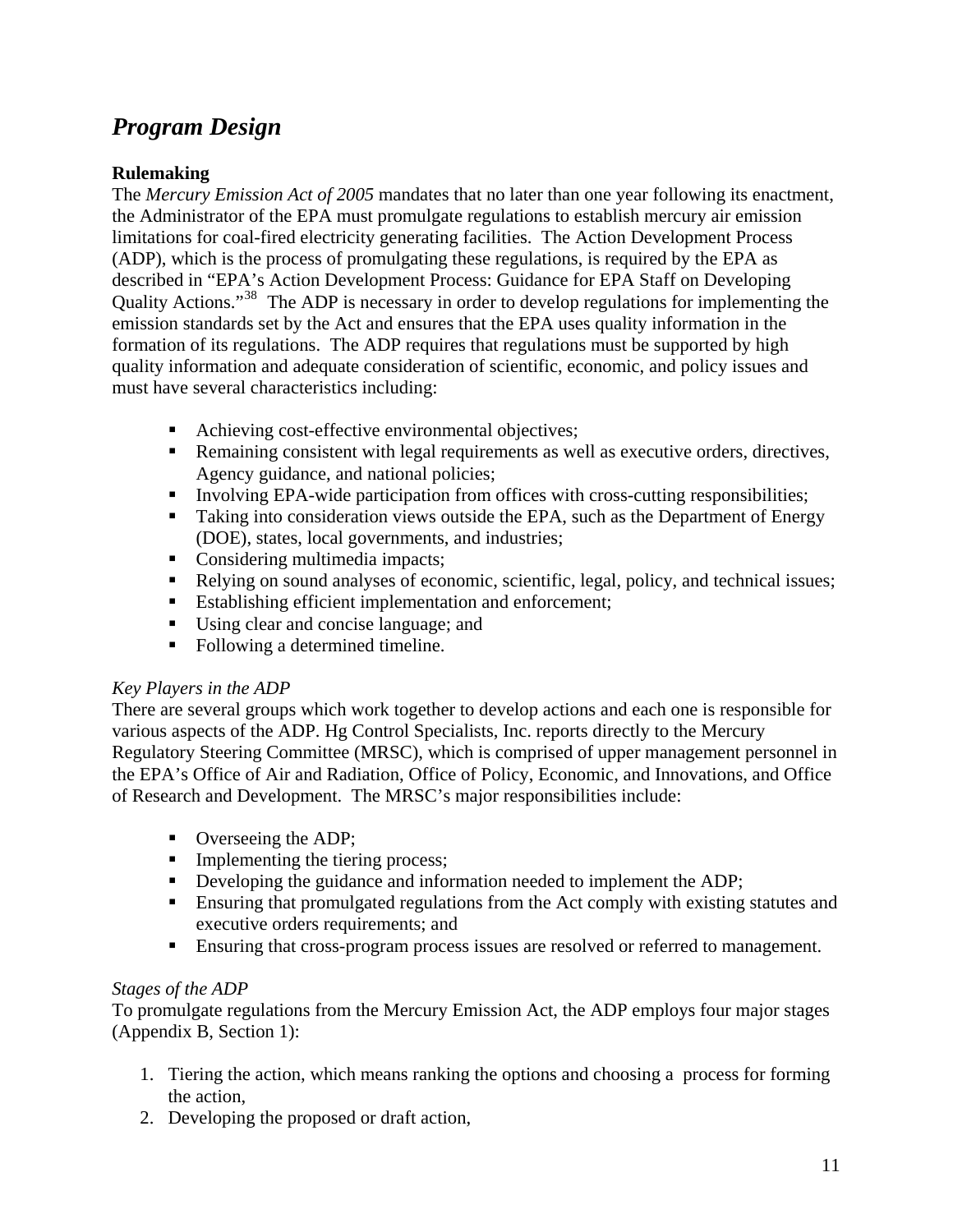- <span id="page-12-0"></span>3. Requesting the Administrator's signature and the publication of the action, and
- 4. Developing the final action and ensuring Congressional review.

This process does not allow the EPA much flexibility in promulgating such regulations; however, the Agency will have flexibility as to how power plants can reach and monitor mercury reduction levels. In addition, the EPA and individual states will be able to determine how these plants must submit mercury emission data and how to properly enforce such levels.

To ensure all guidelines are handled in a timely manner throughout the first year, the key tasks, which are necessary for the rulemaking stage, include:

| <b>Key Task</b>                               | <b>Start Date</b> | <b>Completion Date</b> |
|-----------------------------------------------|-------------------|------------------------|
| Tiering the action                            | Complete          | Complete               |
| Scoping period prior to Rulemaking            | January 3         | February 1             |
| Drafting of rules                             | February 2        | June 1                 |
| Midyear Review                                | June 2            | June 2                 |
| Draft of rules released to public for comment | June 29           | July 28                |
| Drafting of final version of rules            | July 17           | November 1             |
| Development of draft action                   | January 15        | August 1               |
| Comment period for draft of final rules       | August 2          | September 1            |
| Acquire Administrator signature               | November 1        | December 1             |
| Final rules published                         | November 1        | December 29            |
| Final rules approved by Congress              | December 20       | December 20            |
| Final rules approved by President             | December 21       | December 21            |
| Final rules written as official EPA rules     | December 29       | December 29            |

# **Technologies to Reduce Mercury**

### *Existing Technologies*

According to the Act, the EPA Administrator will require Maximum Available Control Technology (MACT) standards to achieve the predetermined federal emission criteria for each coal-fired power plant facility. Since the Act does not specify MACT standards, the standards will continue to be developed as mercury control technologies improve and markets responds to the initial mercury air emission regulations.

Currently, many different pollution control technologies exist. In various combinations, multiemission control technologies and mercury specific control technologies can achieve up to 90% reductions in mercury emissions, depending on the facility's configuration and the type of coal being burned. The following control technologies can be used to prevent the release of mercury:

Existing multi-emission control technologies:

- **Fabric filters** (FFs) are traditionally used to capture particulate matter (PM) and can therefore capture oxidized mercury bound to PM.<sup>[39](#page-63-1)</sup>
- *Electrostatic precipitators* (ESPs) are traditionally used to capture PM and can therefore capture oxidized mercury bound to PM.<sup>[40](#page-63-1)</sup>
- **Particle scrubbers (PS) are traditionally used to capture PM and can therefore capture** oxidized mercury bound to PM.<sup>[41](#page-63-1)</sup>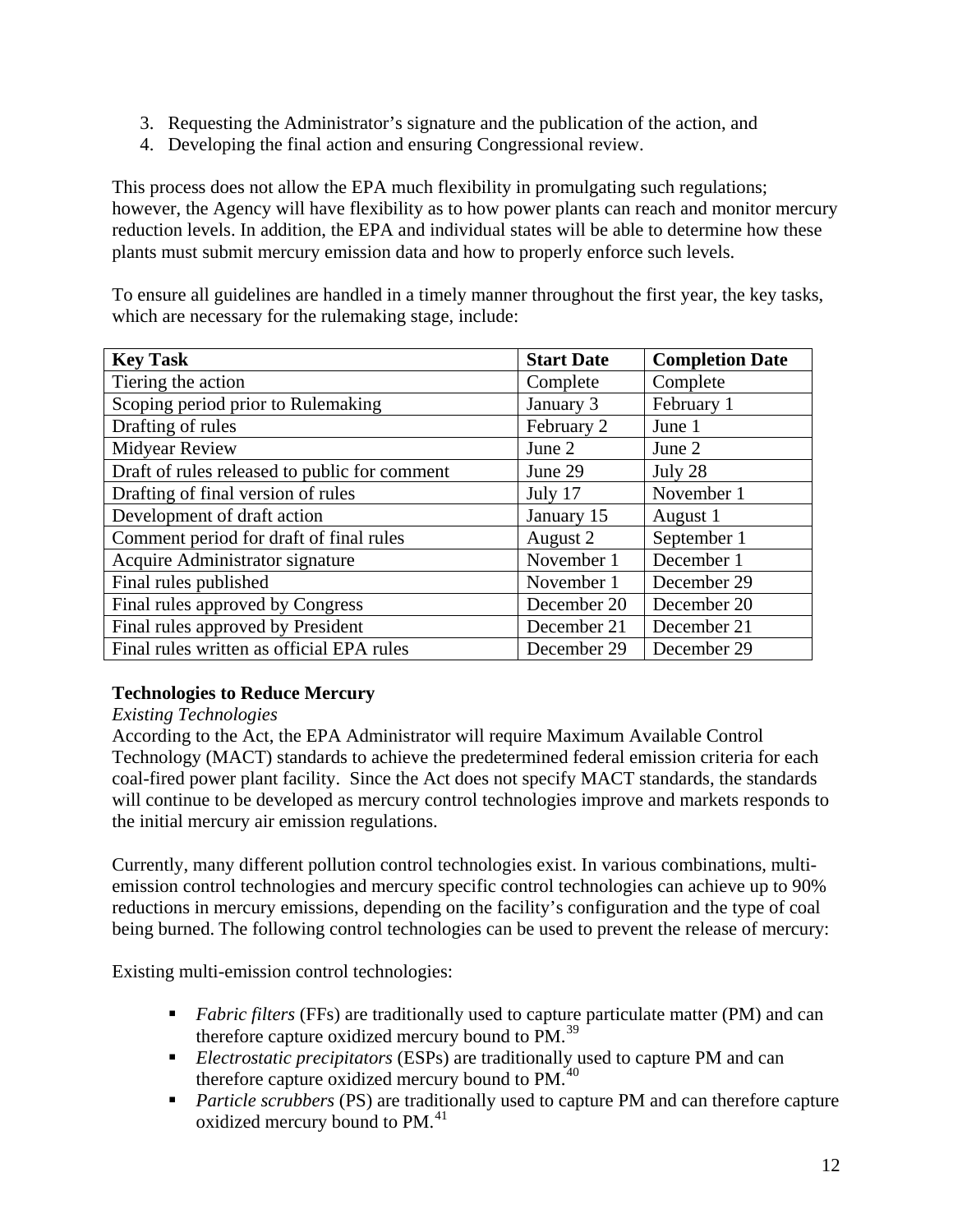- **Spray dryer (SD)** is a technology used in conjunction with ESPs or FFs to capture PM and is typically used in smaller coal-fired electricity generating units.<sup> $42, 43$  $42, 43$  $42, 43$ </sup>
- *Selective catalytic reduction* (SCR) is a technology traditionally used to reduce nitrous oxide emissions. SCR can also be used to oxidize elemental forms of mercury into the ionic form, which binds more easily with sulfides and PM. These compounds can then be captured by FFs or ESPs.<sup>[44](#page-63-1)</sup>
- *Water-based flue gas de-sulfurization scrubbers* (wet FGDs) are traditionally used to capture sulfur dioxide, but can also capture oxidized mercury, which bonds with sulfides at certain temperatures.<sup>[45](#page-63-1)</sup> Since wet-FGDs capture mercury bound to sulfides, this technology is not as effective at capturing mercury at facilities that burn coal with a low sulfur content. Wet-FGDs are also not able to recover elemental forms of mercury present in coal, because this form of mercury does not bind to sulfides. Therefore, this technology is most effective at capturing mercury in larger coal-fired electricity generating units, burning high-sulfur coal.<sup>[46](#page-63-1)</sup>

Mercury-specific technology:

 *Activated Carbon Injection* (ACI) is a process wherein carbon is injected into the flue gasses and binds with vaporous mercury, which can then be captured in the FFs or  $ESPs<sup>47</sup>$  $ESPs<sup>47</sup>$  $ESPs<sup>47</sup>$ 

### *Technology Standards*

Research has determined that different existing configurations of technologies have differing effectiveness for facilities burning different types of coal. Therefore, no one set of technologies can be recommended for all coal-fired electricity generating facilities strictly based on performance. In addition, since the EPA, Electric Power Research Institute (EPRI), and the DOE are all pursuing research and development on these technologies, it is expected that greater reductions will be achievable within the next few years.

In regards to the promulgation of technology standards, HCS recommends that the EPA Administrator allow facilities to pick their own technology configurations, based on what existing pollution controls have already been installed while requiring specific emission targets. Within this option, the Administrator can set industry-wide targets or specify different emission targets for different fuel types. For instance, the Administrator can choose to require facilities burning bituminous coal to meet the emission limitations outlined by the Act, but specify different reduction levels for facilities burning sub-bituminous and lignite coal which need to be met each year until 90% reductions of are achieved, i.e. by the year 2009. An advantage to this option is that this allows facilities more flexibility, which will lead to greater cost effectiveness.<sup>[48](#page-63-1)</sup> However, the flexibility could produce variations in mercury emissions and uncertainties regarding actual emission levels.

#### *Costs of Control Technologies*

From existing data on various control technologies of mercury air emissions, the major observations are as follows:<sup>[49](#page-63-1)</sup>

1. Small facilities will face different costs compared to larger facilities.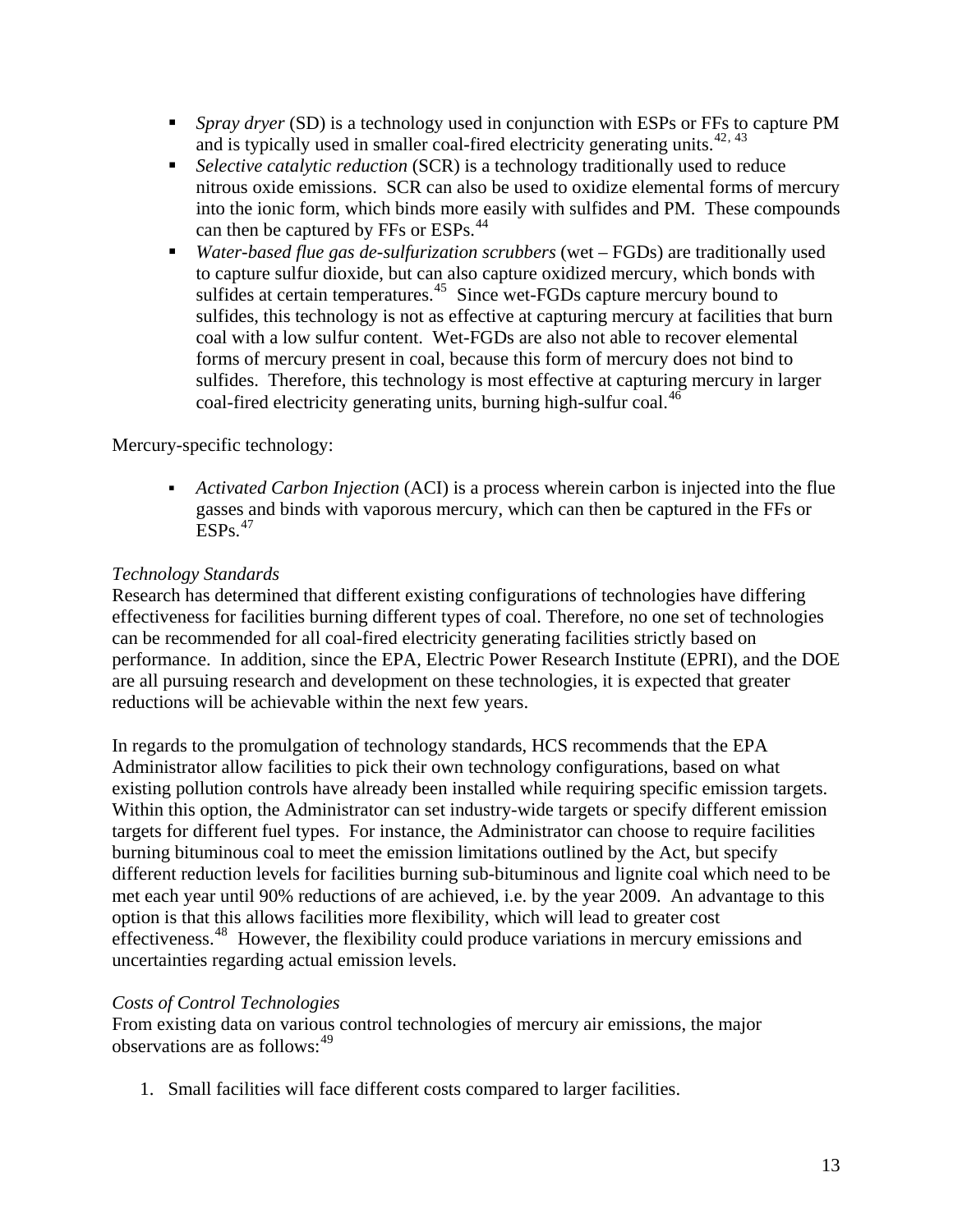- 2. Facilities burning lower ranking coal will experience greater costs in the short run since existing pollution control technologies are more effective at capturing mercury that is bound to the sulfides present in greater quantities in higher ranking coals.
- 3. Facilities with different configurations of existing technologies for sulfur dioxide, nitrous oxides, and particulate matter will face different costs.
- 4. Costs will decrease over time as technology develops in response to the newly promulgated reduction standards.

Cost estimates for installing additional mercury specific controls that can achieve reductions of 80% to 90% for facilities burning bituminous coal have been conducted by the EPA. However, cost estimates for facilities burning lower ranking coal have not been provided since these facilities are not able to achieve reductions of 90% with many of the existing technology configurations. Therefore, more research needs to be conducted on additional controls for these facilities.

Most of the costs associated with additional control technologies can be attributed to the installation of Continuous Emissions Monitors (CEMS), which are devices used to monitor mercury emissions. As CEMS will likely be required for monitoring mercury emissions, no matter what technological configurations are employed to achieve the mandated emissions limitations, the costs of CEMS will likely be unavoidable. However, the costs associated with CEMS, Activated Carbon Injection Systems, and other new mercury specific technologies are likely to decrease as technology continues to develop.

#### *Options for Further Research on Technologies*

While national reductions of 50% to 70% of mercury emissions are currently achievable with existing mercury specific and non-mercury specific technologies, research is still needed to evaluate the long-term effectiveness of these technologies and to increase mercury emissions reduction capability to 90%.<sup>[50](#page-63-1)</sup> Research should also focus on increasing mercury control from burning low ranking coals such as sub-bituminous and lignite coals.

HCS has recommended that ACI technology be selected to ensure a mercury emission reduction. Once the research and development of such technologies have been conducted and are in place at coal-fired power plants, proper monitoring, reporting, and enforcement are needed to ensure that the allowance of mercury air emissions is not exceeded.

The EPA will publish a finalized list of approved technology every six months. Each month, the Quality and Standards Coordinator will submit a draft list of approved technology to be approved and finalized twice a year. The list will be published and distributed to all affected facilities and states. There are four main deadlines, which occur during the technology stage, which are outlined below: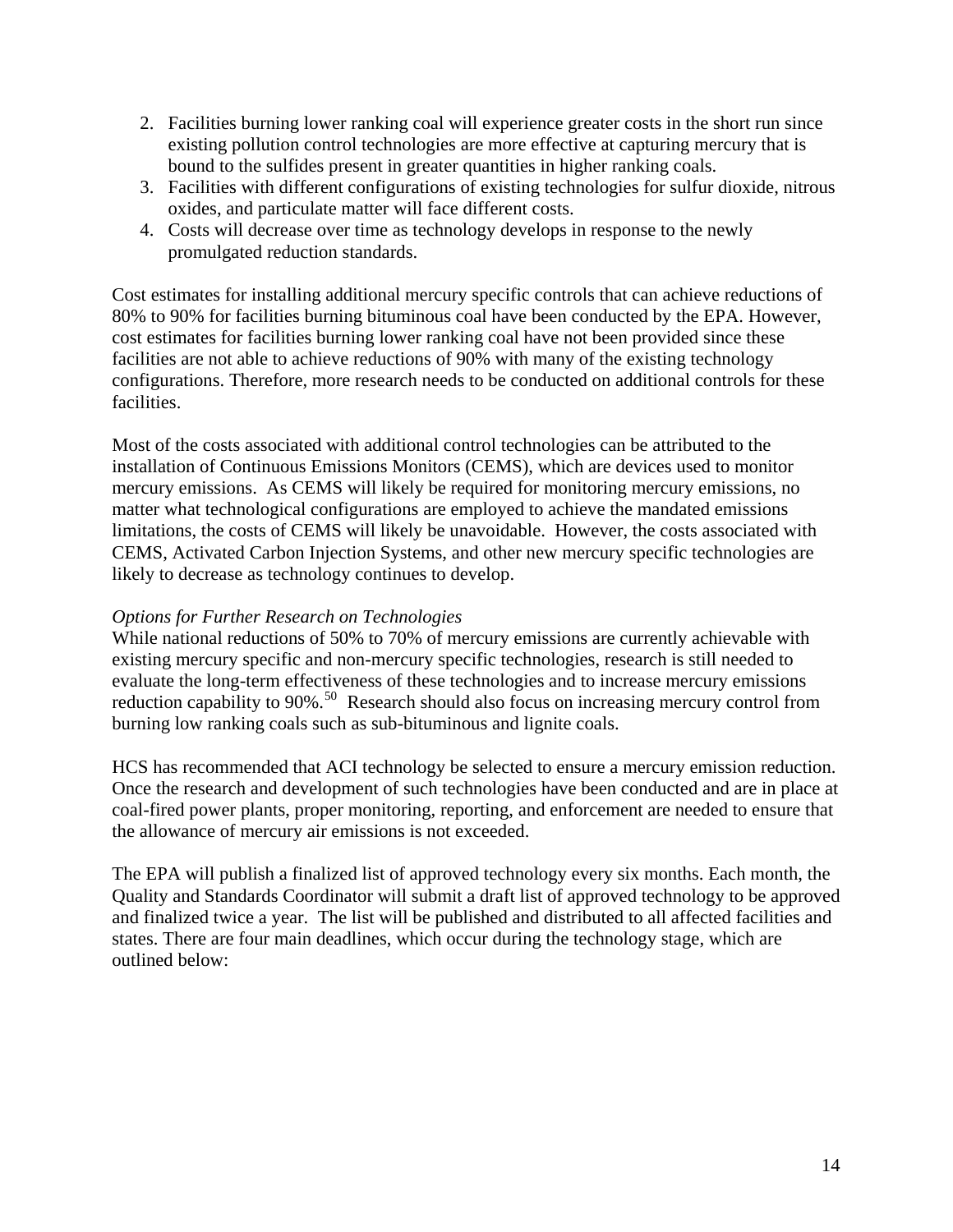<span id="page-15-0"></span>

| <b>Key Task</b>                                        | <b>Start Date</b> | <b>Completion Date</b> |
|--------------------------------------------------------|-------------------|------------------------|
| DOE, EPA, and EPRI establish Memorandum of             |                   |                        |
| Understanding to clarify roles and responsibilities of | January 2         | February 2             |
| organizations                                          |                   |                        |
| Mid-year release of approved technology                | July 3            | July 27                |
| End-year release of approved technology                | December 4        | December 29            |

In coordination with these key dates, other meetings and tasks will take place. Within the technology phase, such tasks include:

- **Monthly meetings with the DOE and EPRI,**
- **Monthly coordination meetings between the different employees of the MRSC to** ensure understanding, integration and compliance with approved technology,
- Monthly production of a draft list of available currently approved technology,
- Written progress report and current list presented to MRSC at bi-weekly meeting,
- Written report and memo submitted to the Program Director bi-weekly.

### **Monitoring**

### *Existing Mercury Monitoring Technologies*

The *Mercury Emission Act of 2005* necessitates the analysis of mercury emissions with technical control mechanisms that can proficiently measure the volume of mercury being emitted by coalfired power plants. Currently, the four following technologies exist and are used to measure and evaluate the contents of air emissions:

- The EPA has verified nine Continuous Emissions Monitors through the Environmental Verification Technology program.[51](#page-63-1) These monitoring systems differ in their capacity to analyze different types of mercury and in their completeness of data.<sup>[52](#page-63-1)</sup> CEMs directly sample flue gases and measure the mercury composition of the sample.
- Recommended by the U.S. Occupational Safety and Health Administration, dosimeters evaluate ambient mercury levels.<sup>[53](#page-63-1)</sup> Passive dosimeters measure the concentration or volume of gaseous mercury.
- **Massachusetts and several other states utilize their own protocols for mercury** monitoring.<sup>[54](#page-63-1)</sup> The collection of volatile organic compounds is one such method. These processes employ gold annual denuders, activated carbon, or gold-coated sand adsorbent traps.<sup>[55](#page-63-1)</sup>
- Gold traps collect mercury from the air; however, the samples must be treated prior to analysis. This technology is highly susceptible to error, as it is vulnerable to improper calibration and low collection efficiency.<sup>[56](#page-63-1)</sup>

#### *Current Monitoring Process*

Under the Acid Rain Program, which monitors sulfur dioxide, nitrous oxides, and carbon dioxide, the EPA has established guidelines for self-reporting using CEMs.<sup>[57](#page-63-1)</sup> The Acid Rain Program necessitates that CEMs must be certified before use and that a facility's owner or operator must electronically submit the following: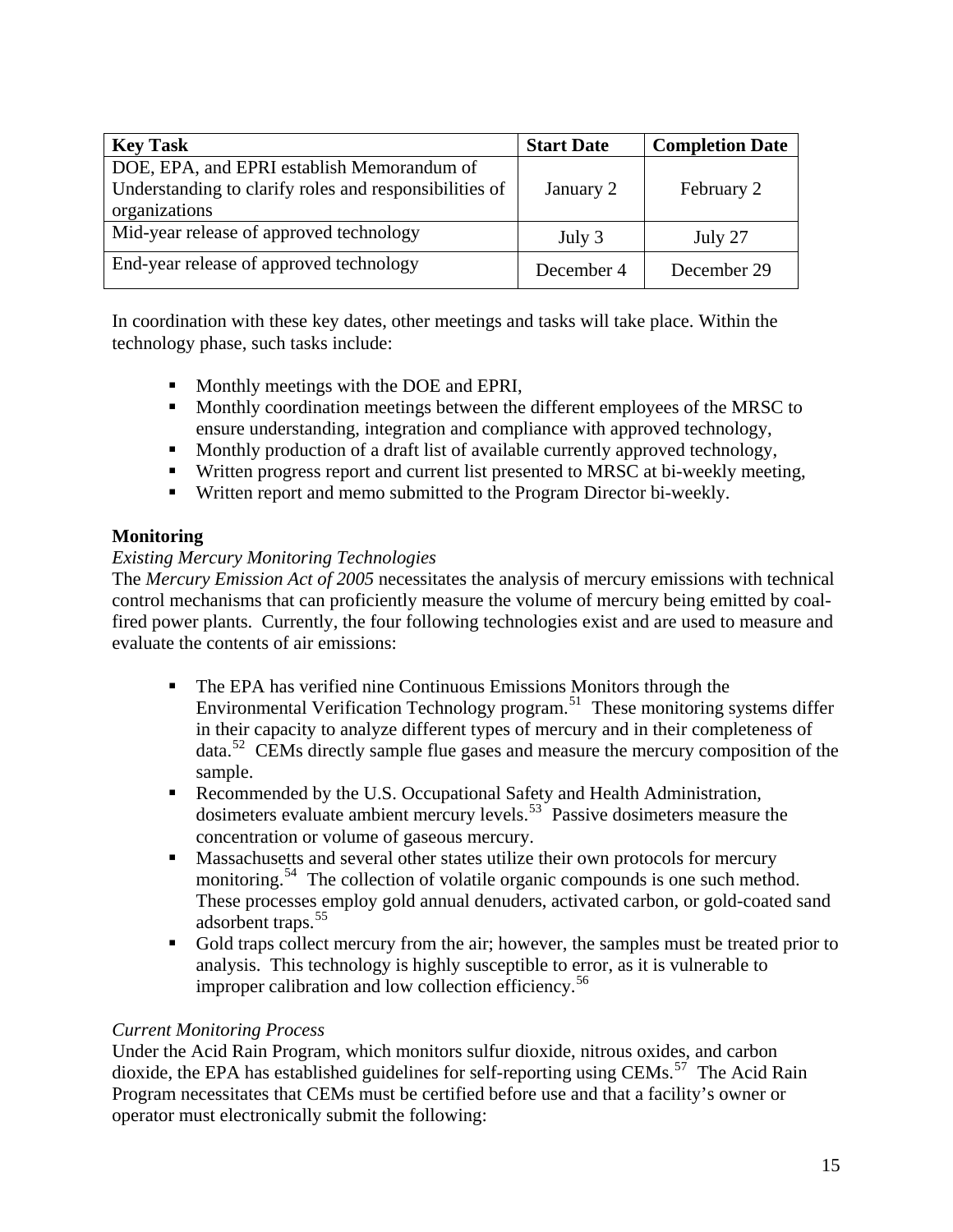- Monitoring plans,
- Written notifications of monitoring certification tests,
- Report of certification test results in a "certification application,"
- Recording and maintenance of hourly emissions data, flow data, and other information, and
- Quarterly reports of emissions, flow, unit operation, and monitoring performance data.[58](#page-63-1)

### *Economic Impacts from Monitoring*

CEM technology is quite costly due to installation costs and the technological expertise necessary for the maintenance and repair of systems.<sup>[59](#page-63-1)</sup> In many cases, facilities must construct additional structures to protect the quality of emission analyses.<sup>[60](#page-63-1)</sup> Such measures produce installation costs of more than  $$200,000.00$  per sample.<sup>[61](#page-63-1)</sup>

One method of decreasing the expenditures related to CEMs is to employ fuel cell technologies, which can reduce costs by more than 30%.<sup>[62](#page-63-1)</sup> Fuel cell CEMs have a smaller size and a simpler construction than traditional CEMs.<sup>[63](#page-63-1)</sup> As a result, facilities would incur lower labor and installation costs because fuel cell CEMs require less technological expertise and less space. Another way of decreasing cost is to utilize CEMs with weaker or less accurate calibration gases, as these systems cost less than CEMs with premium calibration gases.<sup>[64](#page-63-1), [65](#page-63-1)</sup> These calibration gases can still analyze the mercury content of emissions, however, they are imprecise and less reliable. Notably, many electricity-generating facilities already utilize CEMs. Existing CEMs diminish the economic impact of the Act, as some facilities will not have to install new systems.

### *Environmental Effects from Monitoring Failures*

The failure of CEMs to assess the emission of mercury could endanger the success of the Act. Emission reductions would be optimistic estimates, considering that the amount of mercury escaping from control technologies could not be quantified. The un-captured mercury would continue to contaminate ecological systems, resulting in neurotoxin damage to wildlife and humans.

### *Options for Monitoring Emissions*

In regards to the promulgation of monitoring and reporting regulations, HCS recommends that the EPA Administrator select the option of adding mercury to the group of pollutants regulated under the Acid Rain Program. A continuation of the current method of monitoring will conserve staff hours, funding, and other resources related to compliance and enforcement. With the implementation of the Act, the EPA needs electricity output data in addition to emissions data to compute compliance in accordance with Section  $3.3.A.^{66}$  $3.3.A.^{66}$  $3.3.A.^{66}$  Facilities can submit these records with the information and flow data that is part of the Acid Rain Program. A utilization of the self-reporting system established under the Acid Rain Program with addition of mercury as a contaminant will reduce time and effort spent setting up a program. However, a disadvantage to this program is that it relies on the honesty of facilities to accurately report mercury emissions.

Section 3 of the Act frequently refers to the total mercury emissions from electricity generating facilities. In order to ascertain total emissions, the only monitoring technology available is Continuous Emissions Monitors (CEMs). This technology supplants other monitoring methods such as dosimeters and absorbent traps because measurements are sampled continuously. Thus,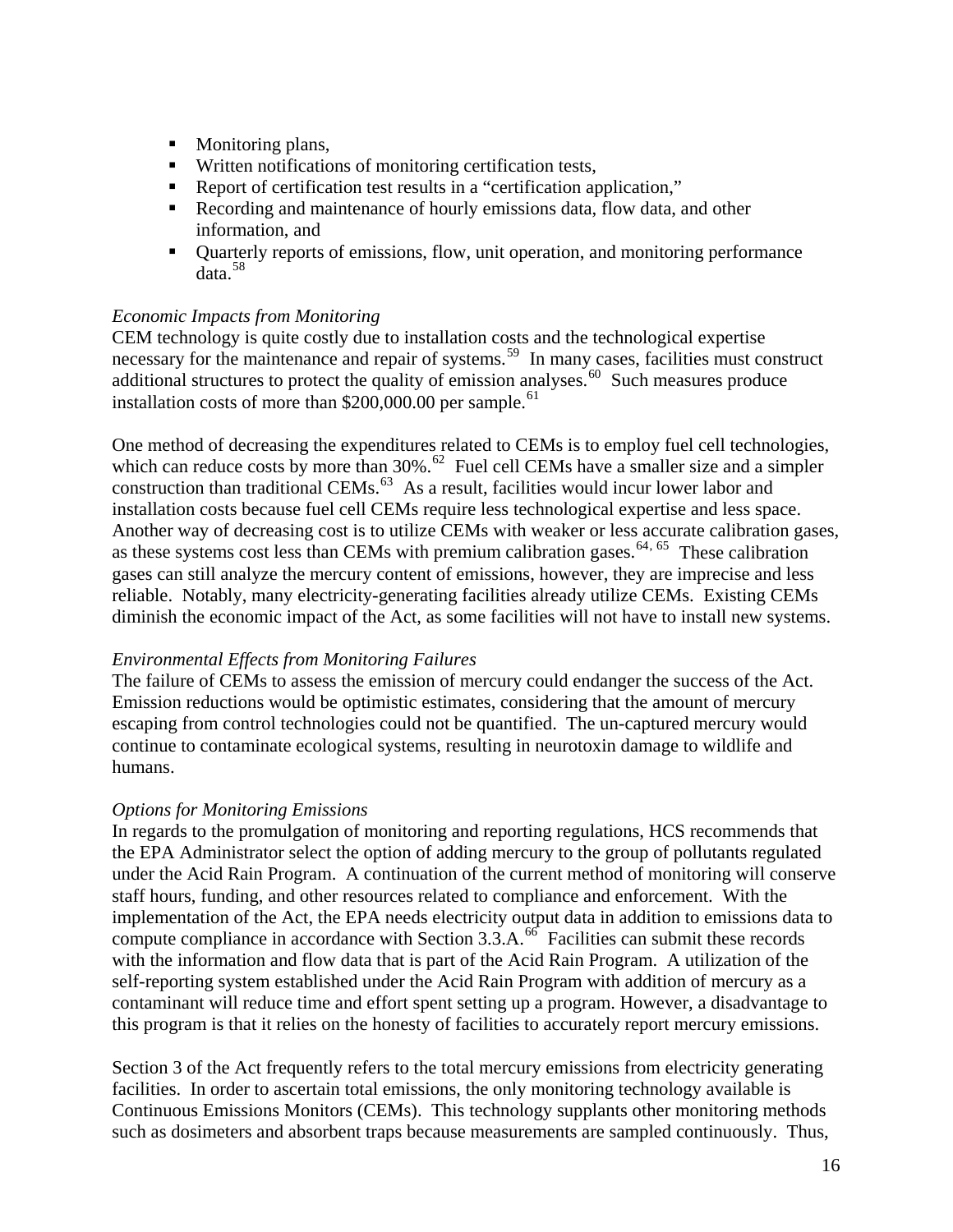<span id="page-17-0"></span>the total emissions calculated by the facility will be more representative of actual emissions. Dosimeters and other monitoring technologies are incapable of constantly recording measurements to generate a total amount of emissions. Thus, these systems cannot ascertain compliance with the Act and cannot be utilized for the monitoring of mercury emissions.

Given that facilities can emit mercury in its elemental and ionic forms, bonded onto particles, and within compounds, the inability to measure different forms of mercury remains a concern for the success of the Act. $\overline{67}$  $\overline{67}$  $\overline{67}$  If technology cannot accurately evaluate the mercury output of facilities, then estimates of mercury reductions will not be reliable or indicative of the effectiveness of the Act.

To ensure all guidelines are handled in a timely manner throughout the first year, the key tasks, which are necessary for the monitoring and reporting stage, include:

| <b>Key Tasks</b>                                                                                               | <b>Start Date</b> | <b>Completion Date</b> |
|----------------------------------------------------------------------------------------------------------------|-------------------|------------------------|
| MRSC will have contacted the TRI and ECHO<br>coordinators for adding mercury into existing<br>databases        | January 3         | March 15               |
| Draft of Letter of Intent for monitoring and<br>reporting for internal review                                  | March 15          | $28$ -Jun              |
| Comment period on draft of Letter of Intent                                                                    | July 3            | August 7               |
| Letter of Intent to states and power plants with<br>guidelines and regulations for monitoring and<br>reporting | June 28           | December 29            |

### **Reporting and Enforcement of Mercury Emissions**

### *Existing Required Methods*

The EPA's Toxic Release Program facilitates several acts already in place to assist in the reduction of mercury emissions.<sup>[68](#page-63-1)</sup> The federal government has strict guidelines that must be followed by each facility; however, states may require more stringent guidelines. The facilities report to each state and the states submit final documentation to the EPA.<sup>[69](#page-63-1)</sup>

These regulations are enforced on state and federal government levels. The states are required by law to turn findings over to the EPA depending on the enforcing Act's requirements. Most states forward all compliance or noncompliance information in the form of Legislative Reports to the EPA collection division every year or a double report every two years.<sup>[70](#page-63-1)</sup> Every three years, the EPA's Reporting for Enforcement and Compliance Assurance Priorities ([RECAP](http://www.epa.gov/echo/resultsguide.html#Inspections)) or the state's governing agency performs inspections on active facilities and reports findings to an EPA coordinator who incorporates the data into the EPA's Enforcement and Compliance History Online ([ECHO](http://www.epa.gov/echo/)) database. $71$ 

If a facility does not meet federal or state permit regulations during the year or during a compliance inspection, permit violations will be filed and fines may be incurred.<sup>[72](#page-63-1)</sup> These permits are generated by each act and are required of all active facilities. If a violation is reported during an inspection, an enforcement case report is generated for documentation. The report entails data about the offense, a total compliance action cost that may be generated and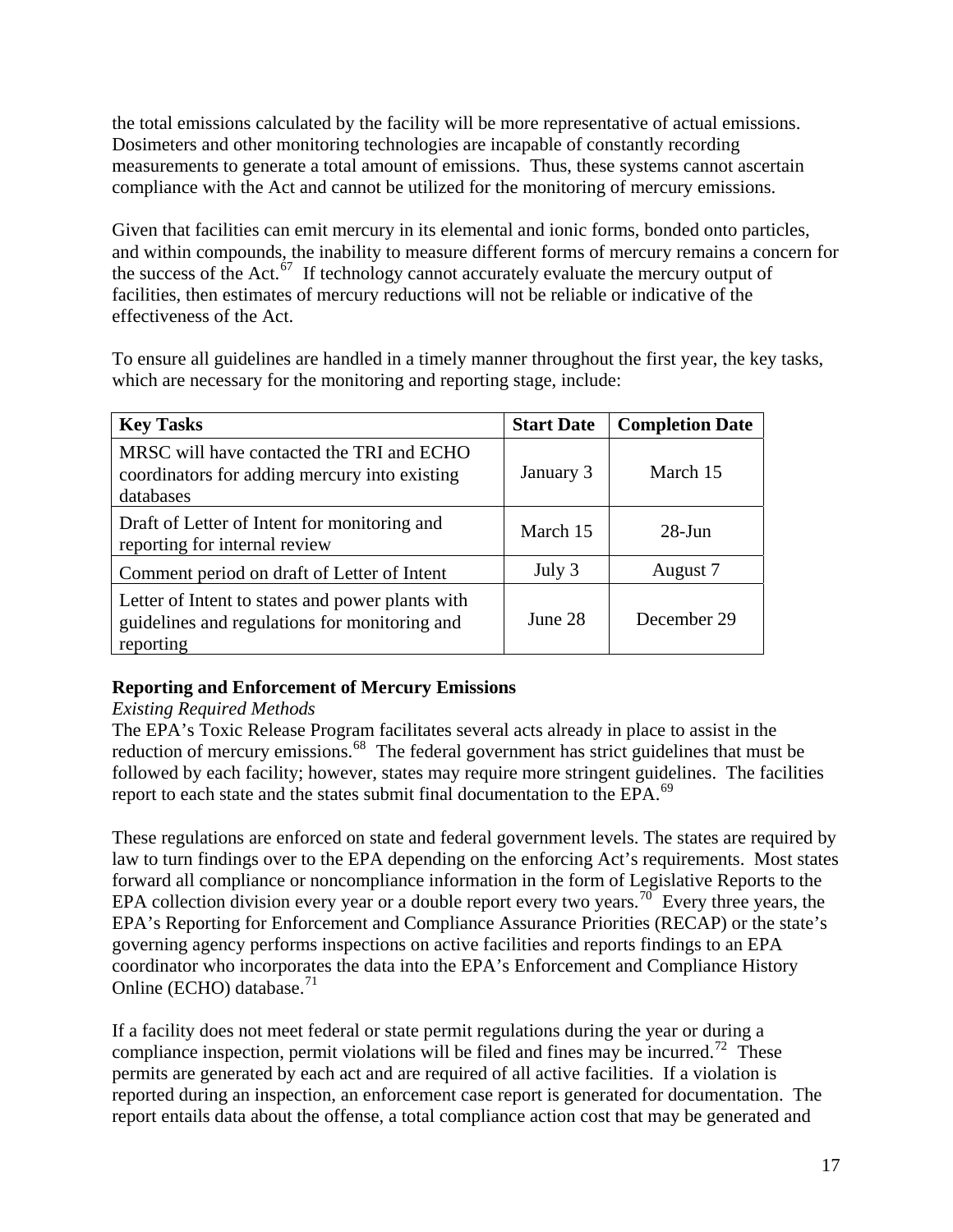demanded of the facility, and any fines incurred. All fines are paid to the enforcing federal or state government.

#### *Current State Roles*

Many U.S. states require their own mercury emissions tracking and reporting and may have stricter facility requirements than stipulated by the EPA. Certain states such as New York, Alabama, and Minnesota monitor the air for quality and various pollutants such as nitrogen oxides, sulfur dioxide, ozone, carbon dioxide, lead, and other particulate matter, as well as mercury.<sup>[73](#page-63-1)</sup> Under the National Air Monitoring Network, New York's Bureau of Air Quality Surveillance continuously or periodically monitors and keeps an hourly log of air quality readings each day.[74](#page-63-1) These readings are recorded for further analysis and are peer-reviewed before approval. Minnesota requires each facility to comply and submit an annual Air Emission Inventory Report for certification.<sup>[75](#page-63-1)</sup> These reports are submitted to the EPA each year.

#### *Selected Option for Reporting and Enforcement*

The EPA is organized around environmental media; therefore, the Mercury Program will be organized by separation among air and water divisions.<sup>[76](#page-63-1)</sup> The EPA has a well-documented facility report for the entire country. Coal-fired power plants fall under the air section and will be regulated within the requirements mandated by the Act. In regards to the promulgation of compliance and enforcement regulations, HCS recommends that the Administrator select the option of states reporting directly to the EPA, who in turn will closely monitor the program.

The Act requires monthly reports from the facilities to the states and the states will report annually to the EPA. Once the states receive documentation from each facility, they will be required to peer-review the data for accuracy before monthly implementation into a state operated electronic database connected to ECHO. This connection will alleviate both agencies' input of data and will give the EPA direct access to all information at any given time. The state and federal information technology specialists and regional program coordinators will be in direct contact to ensure compliance with all reporting.

The states will compile all data annually for submission to the EPA Mercury Program Director for review. Each state will be required to compile a semi-annual report to the Mercury Program Coordinator on any violations and fines occurring within any facility. All fines will be divided between the EPA and each state for program funding purposes. EPA regional agents will monitor all facilities with regulation violations for a six-month period to ensure standards compliance. The respective state's agency inspection officers will closely monitor all other facilities every three months. Fines will increase for each infraction within a one-year period and be divided among the state and the EPA. Many advantages to this selection include greater cooperation and division of labor between the state and the EPA, with the EPA controlling all problem sites. However, the EPA will have to rely on the states to strictly follow all guidelines.

To ensure all guidelines are handled in a timely manner throughout the first year, the key tasks, which are necessary for the compliance and enforcement stage, include:

| <b>Key Tasks</b>                              |           | <b>Start Date   Completion Date</b> |
|-----------------------------------------------|-----------|-------------------------------------|
| MRSC will have contacted the TRI and ECHO     | January 3 | March 15                            |
| coordinators for adding mercury into existing |           |                                     |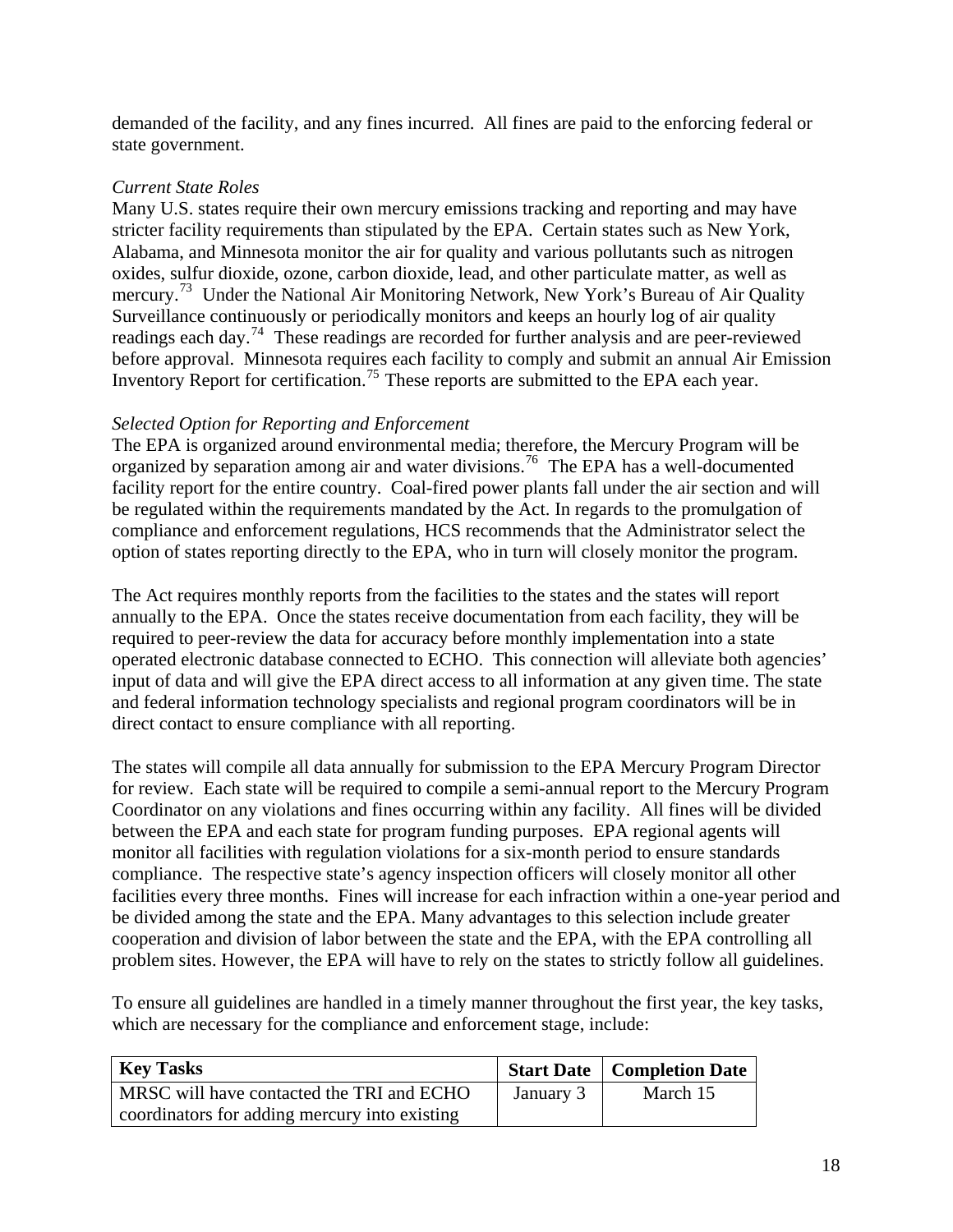<span id="page-19-0"></span>

| databases                                                                                                                  |         |             |
|----------------------------------------------------------------------------------------------------------------------------|---------|-------------|
| Draft of Letter of Intent for compliance and<br>enforcement for internal review                                            | March 1 | November 1  |
| Comment period on draft of Letter of Intent                                                                                | July 3  | August 7    |
| Letter of Intent submitted to states and power<br>plants with guidelines and regulations for<br>compliance and enforcement | March 1 | December 29 |

# **Policy Design Summary**

In assessing each of the Mercury Program elements outlined above, Hg Control Specialists, Inc., in conjunction with the EPA, has determined the best course of action to ensure compliance with standards set by the *Mercury Emission Act of 2005*. Appendix C reviews the options analysis that HCS utilized. The selected program design seeks to maximize the cost effectiveness, administrative feasibility, and political support of this program. To achieve the reduced mercury emission levels of 2.48 grams of mercury per 1,000 megawatt-hours starting in 2009, HCS recommends the following four-step program:

- 1. Rulemaking, which includes four key sub-tasks:
	- a. Tiering the action,
	- b. Developing the draft action,
	- c. Requesting the EPA Administrator's signature and publishing the draft action, and
	- d. Developing the final action and ensuring Congressional review;
- 2. Technology, which includes a list of approved technologies which power plants may use to meet mercury emission reduction levels as determined in the Act;
- 3. Monitoring and reporting, this involves the development of requirements for how power plants, states, and the EPA will co-ordinate such activities; and
- 4. Compliance and enforcement, where the EPA will establish guidelines for plants to ensure mercury reductions are achieved.

Below is an integrated list of first year activities designed by HCS for all areas of the Program Design.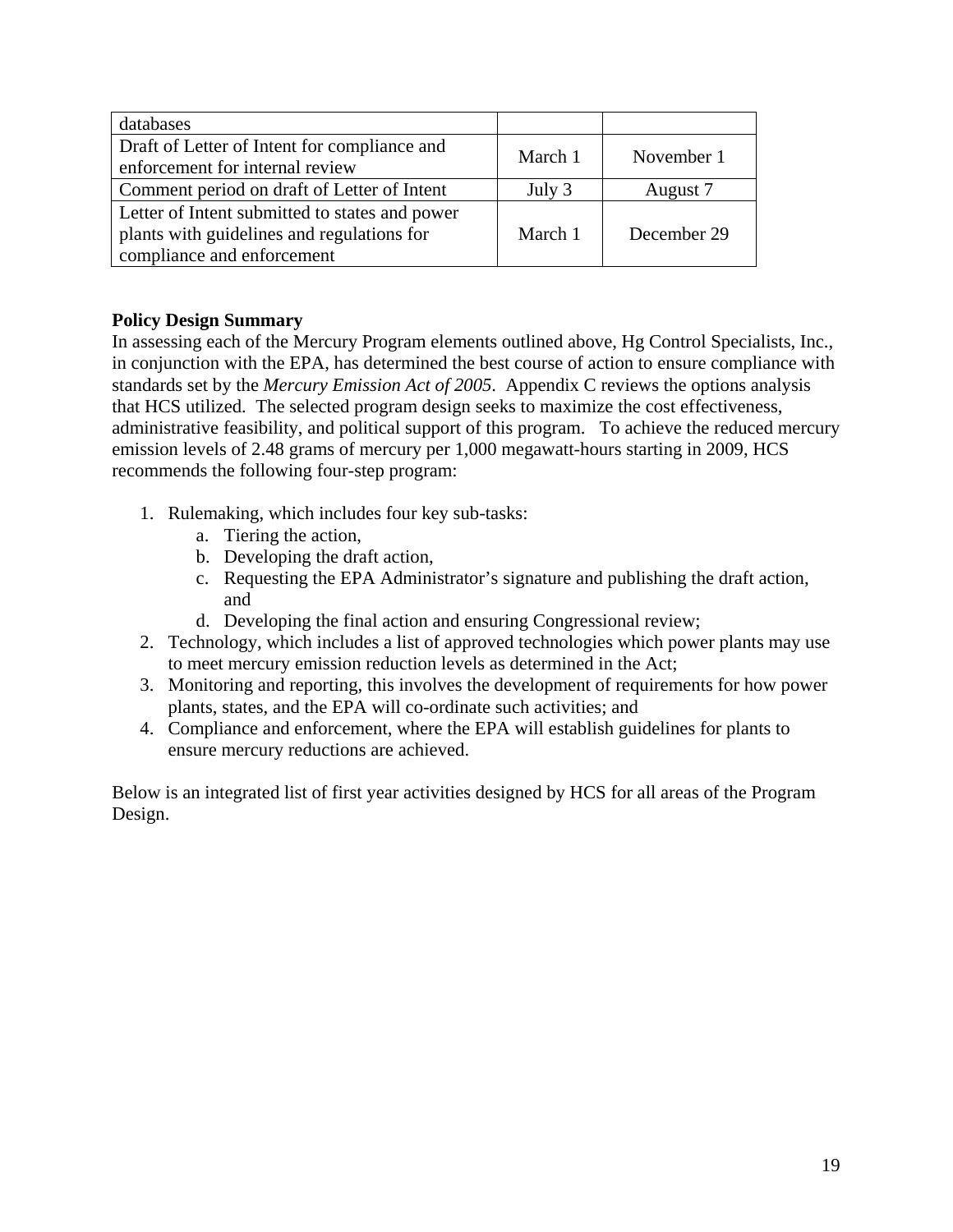| <b>Key Tasks</b>                                                                                                           | <b>Start Date</b> | <b>Completion Date</b> |
|----------------------------------------------------------------------------------------------------------------------------|-------------------|------------------------|
| Tiering the action                                                                                                         | Complete          | Complete               |
| Scoping period prior to Rulemaking                                                                                         | January 3         | February 1             |
| Work plan for cooperative agreement created<br>by Liaison and Policy Analyst                                               | January 3         | February 1             |
| MRSC will have contacted the TRI and<br>ECHO coordinators for adding mercury into<br>existing databases                    | January 3         | March 15               |
| Comment period on draft of Letter of Intent                                                                                | July 3            | August 7               |
| Drafting of rules                                                                                                          | February 2        | June 1                 |
| Cooperative agreement funds sent to the<br><b>Environmental Council of the States</b>                                      | March 1           | March 1                |
| MRSC will have contacted the TRI and<br>ECHO coordinators for adding mercury into<br>existing databases                    | March 1           | March 15               |
| Letter of Intent submitted to states and power<br>plants with guidelines and regulations for<br>compliance and enforcement | March 1           | December 29            |
| Draft of Letter of Intent for monitoring and<br>reporting for internal review                                              | March 15          | June 28                |
| <b>Midyear Review</b>                                                                                                      | June 2            | June 2                 |
| Letter of Intent to states and power plants with<br>guidelines and regulations for monitoring and<br>reporting             | June 28           | December 29            |
| Draft of rules released to public for comment                                                                              | June 29           | July 28                |
| Comment period on draft of Letter of Intent                                                                                | July 3            | August 7               |
| Drafting of final version of rules                                                                                         | July 17           | November 1             |
| Development of draft action                                                                                                | January 15        | August 1               |
| Comment period for draft of final rules                                                                                    | August 2          | September 1            |
| Acquire Administrator signature                                                                                            | November 1        | December 1             |
| Final rules published                                                                                                      | November 1        | December 29            |
| Final rules approved by Congress                                                                                           | December 20       | December 20            |
| Final rules approved by President                                                                                          | December 21       | December 21            |
| Final rules written as official EPA rules                                                                                  | December 29       | December 29            |

To achieve the necessary reductions, the EPA will further promulgate rules during the first year. To complete the rulemaking process, facilitate technology research and prepare for monitoring and enforcement, an organizational and staffing plan, a budget, a performance management scheme, and a master calendar will be needed for the first year.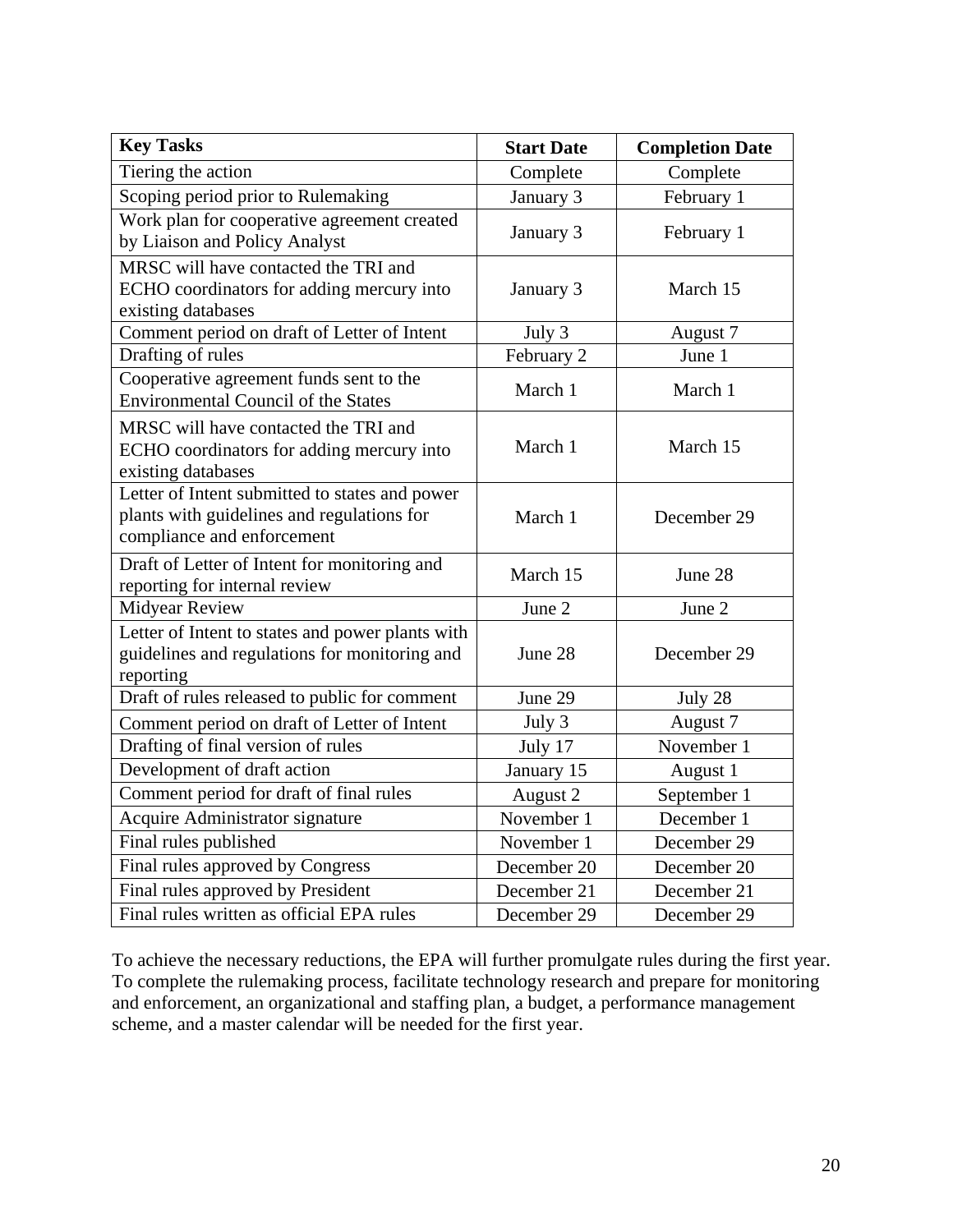# <span id="page-21-0"></span>*Organizational and Staffing Plan*

Currently, there is no administrative organization that regulates mercury air emissions; therefore Hg Control Specialists, Inc. recommends the creation of a Mercury Regulatory Steering Committee (MRSC), which will be made up of five new full-time equivalent positions and one full-time temporary intern in the EPA's Office of Air and Radiation  $(OAR)$ <sup>[77](#page-63-1)</sup> Figure 3 of Appendix D shows the recommended structure for employees in the MRSC. The MRSC will structure the Mercury Program similar to the EPA's existing Acid Rain Program. Additionally, the MRSC will be in charge of coordinating and overseeing the Mercury Workgroup, which will be made up of employees located throughout the entire EPA who will dedicate a small percent of their time—less than 25%—to develop the Mercury Program. These employees will devote less than one-fourth of their working hours to the Workgroup because the Workgroup will require minimal involvement of EPA employees that currently work on mercury issues. Also, the expansion of an existing cooperative agreement with an inter-state non-governmental organization will be necessary to help disseminate information to states and coal-fired power plants regarding the Mercury Emission Act.

This organizational plan creates a structural network to establish coordination and communication between various offices within the EPA. The MRSC will be housed in the OAR. Within the OAR, existing offices and divisions will help integrate the new Mercury Program with other atmospheric programs. Due to their existing in-house experience, Hg Control Specialists, Inc. recommends that the EPA utilize resources already available instead of contracting any work outside the Agency. Under the proposed organizational plan, the OAR will experience minimal reorganization and will not have any significant structural change.

#### **Adapting the EPA's Existing Structure**

The EPA is currently organized into various Assistant Administration offices by environmental media, such as air, water, and land, as well as topical offices, such as enforcement and information exchange.<sup>[78](#page-63-1)</sup> Figure 1 of Appendix  $\overline{D}$  presents the EPA's existing structure of employees who work on mercury issues related to the Act. Since it focuses on mercury air emissions, the Office of Air and Radiation will house the Mercury Program. The OAR is currently divided into six main offices: Policy Analysis and Review, Program Management Operations, Air Quality Planning and Standards, Atmospheric Programs, Transportation and Air Quality, and Radiation and Indoor Air.<sup>[79](#page-63-1)</sup>

#### *Acid Rain Program*

Located in the Office of Atmospheric Programs, the role of the EPA's Acid Rain Program will be expanded to utilize the structure and organization in existence for the regulation of sulfur dioxide and nitrous oxides.<sup>[80](#page-63-1)</sup> The Acid Rain Program is divided among the regulation of three air emissions: carbon dioxide, sulfur dioxide, and nitrous oxides. While carbon dioxide and sulfur dioxide regulations measure total amounts of emissions from a facility and allow for trading between facilities to meet standards, nitrous oxides regulations measure the rate of emission from a facility and do not have a set standard or an established trading program. The mercury emission regulation will be based on nitrous oxides emission regulation. Mercury emission regulations will not utilize an emissions trading market and are focused on the emission rate and compliance by individual facilities, rather than a fixed cap of emissions from facilities. Like the nitrous oxides program, there will be a national emission cap that facilities must achieve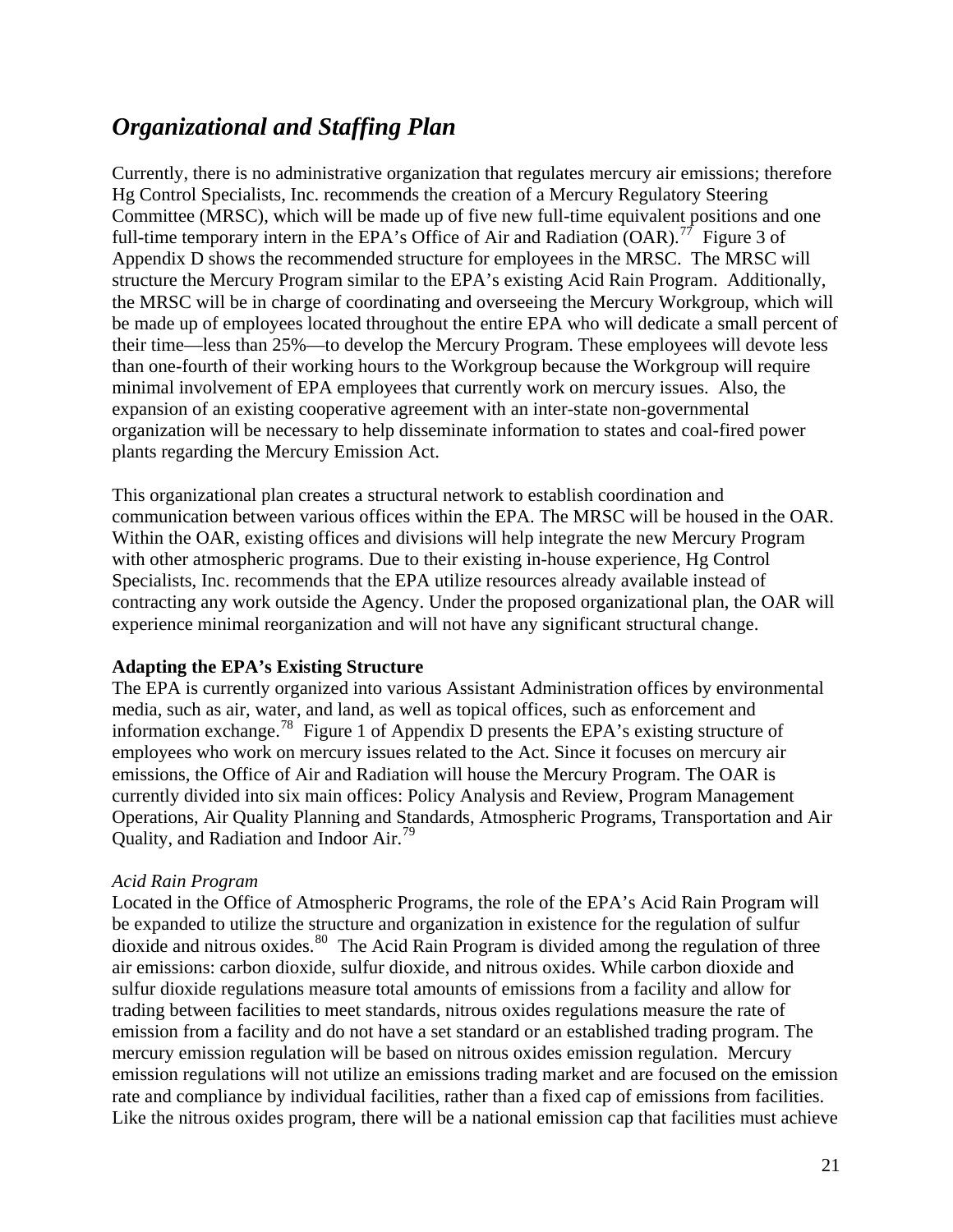<span id="page-22-0"></span>by 2009. This national cap will provide a milestone in regulations. If facilities are meeting rate emissions, but the nation is over the total cap, then the rate of emission will be lowered to comply with the national cap.<sup>[81](#page-63-1)</sup>

There is no current organizational structure established to regulate mercury. For this reason, HCS proposes to utilize the enforcement, regulation, and compliance protocols already established through the Acid Rain program. Implementing the *Mercury Emission Act of 2005* will expand the Acid Rain program to include mercury.

#### *Policy Analysis and Communication*

The Policy Analysis and Communications Staff under the Office of Air Quality Planning and Standards (OAQPS) will assist in the analysis of the Act, as well as providing any communication needs, including press releases concerning mercury regulations and operations.<sup>[82](#page-63-1)</sup> The Planning, Resources and Regional Management Staff will help coordinate between the central office of the EPA and the regional offices. In addition, this staff will aid in implementing rules and regulations while facilitating communication between state, local, and tribal program management systems, and providing support for program resources, budgets, contracts, and human resources.<sup>[83](#page-63-1)</sup> Liaison positions between the facilities, states, and the EPA already exist under the Acid Rain Program through the Certification and Compliance Division. Therefore, the responsibility of the Certification and Compliance Division will expand to include monitoring of mercury emissions.<sup>[84](#page-63-1)</sup>

The OAR currently has a cooperative agreement with the Environmental Council of the States (ECOS), which is a national non-profit, non-partisan association of state and territorial environmental agency leaders. Each state has one member that sits on the ECOS board. The EPA's existing cooperative agreement with ECOS may be utilized to increase states' involvement with and understanding of the Act.

### *Standards and Regulation*

Next, the Emission Standards Division in the OAR will aid in establishing the national emissions standards and regulations pertaining to individual facilities, while the Air Quality Strategies and Standards Division will fulfill part of the research requirements of the new mercury emission standards.<sup>[85](#page-63-1), [86](#page-63-1)</sup> Both Divisions are under the OAQPS. The Information Transfer and Program Integration Division of the OAQPS will aid in education, outreach, and integrated implementation. It will also maintain permits and assist with the design, development, maintenance, and evaluation of information systems, hardware, software, and additional control information.[87](#page-63-1) Maximum available control technology standards used to achieve the stipulated federal emissions criteria for each coal-fired power plant facility will be at the discretion of the Combustion Group of the Emissions Standards Division within the OAQPS.

### **Proposed Staffing Plan**

The ADP is a multi-faceted job. Therefore, the Mercury Regulatory Steering Committee will establish the Mercury Workgroup to develop necessary actions for implementing the Mercury Emission Act of 2005. Figure 2 of Appendix D shows the location of EPA staff members that will make up the Workgroup. The Workgroup will periodically hold meetings and will have members from the following offices: OAR; Office of Policy, Economic, and Innovations; Office of Research and Development; Office of Prevention, Pesticides and Toxic Substances; Office of Environmental Information; and Office of Enforcement and Compliance Assurance.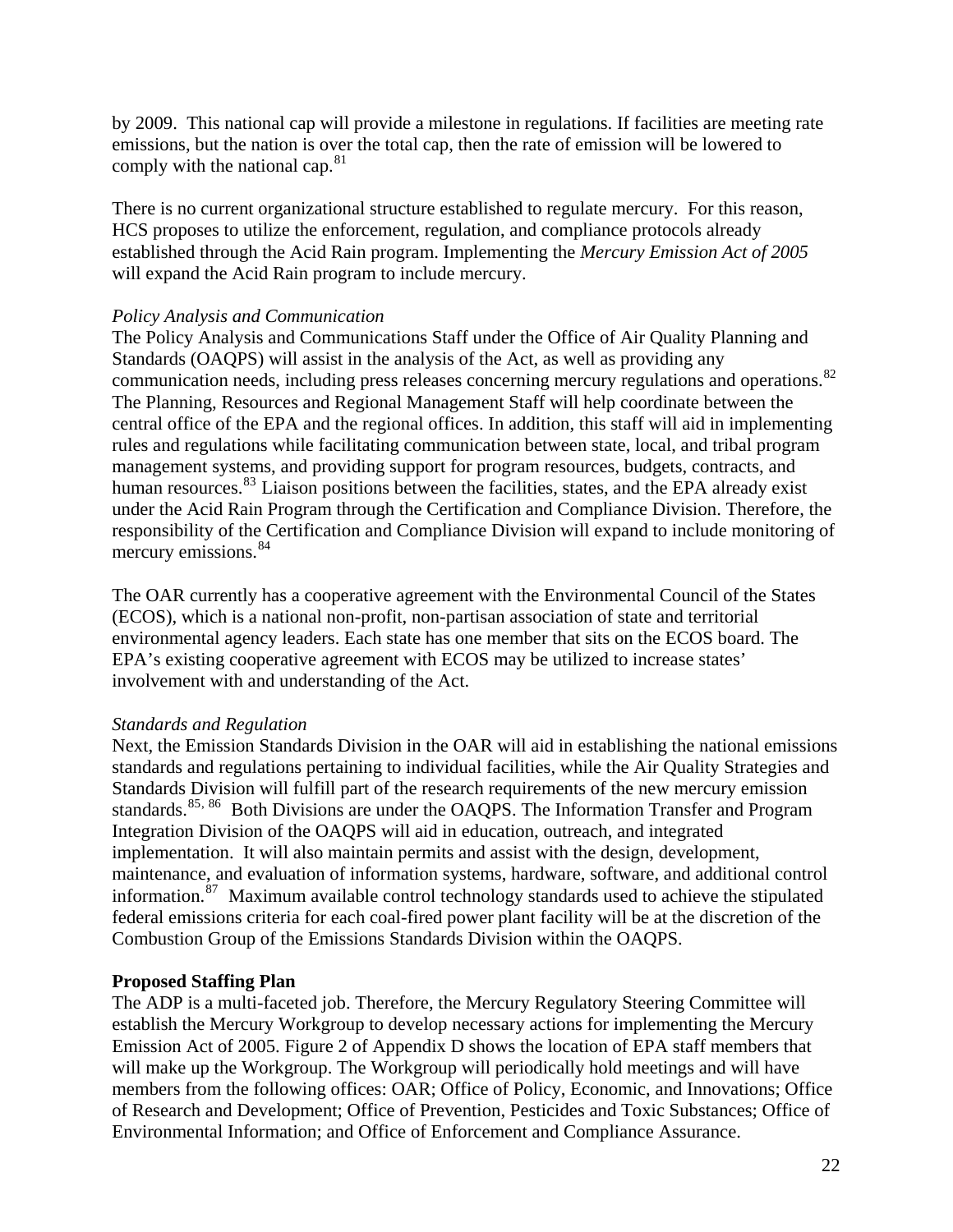<span id="page-23-0"></span>Additionally, there will be representatives on the Workgroup from the following offices: Office of Prevention, Pesticides and Toxic Substances; Office of Environmental Information; and Office of Enforcement and Compliance Assurance. Table 1 in Appendix D lists all of the EPA offices where these existing employees are housed and which employees will be utilized to serve on the Workgroup.<sup>[88](#page-63-1)</sup>

The major responsibilities of the Workgroup include: overseeing the ADP, implementing the tiering process, developing the guidance and information needed to implement the ADP, ensuring that promulgated regulations from the Act comply with existing statues and executive orders requirements, and ensuring that cross-program process issues are resolved or referred to management. All of the existing staff throughout the Agency that will serve on the Workgroup will officially be based out of the EPA's headquarters office in Washington, D.C. and the regional laboratory, OAQPS, which is located in Research Triangle Park, North Carolina.

# **Organizational Structure**

The staffing plan will address aspects of promulgating rules, monitoring, reporting and enforcement. Upon the advice of HCS, the EPA has created a new position, the Mercury Program Director, under the OAR's Assistant Administrator to oversee the entire process of the creation of the Mercury Program and the Mercury Workgroup. The Director is responsible for working closely with the OAR's Assistant Administrator, who conducts oversight of agency air activities, including the development of national programs, technical policies, and regulations for air pollution control.[89](#page-63-1) Training for members of the Workgroup will be necessary to enhance understanding and knowledge of mercury and mercury-related issues.<sup>[90](#page-63-1)</sup> This training will be led by staff within the OAR and will be provided for full-time and select part-time employees. The training will facilitate a smoother transition for the establishment of new rules and regulations.

The OAR will serve as the primary location for employees that oversee the promulgation of rules. The six employees of the MRSC, all of whom will occupy new positions in the Agency, will be located in the OAR. These new employees will consist of five full-time equivalent (FTE) employees and one temporary intern. In Appendix D, Figure 3's organizational chart shows how the MRSC oversees the Workgroup. $91$ 

#### *Supervisory Environmental Protection Specialist, Director of the Mercury MRSC and the Mercury Workgroup, General Schedule (GS)-13*

The Director of the Workgroup will serve as one of the key spokespeople for the Agency on the Act. The Director, as a new FTE employee, will spend the majority of the first year on the rulemaking process. The supervisor will have the following duties:

- Define program objectives, priorities, and deadlines;
- Handle problems and deviations in the work assignment in accordance with instructions, policies, previous training, or accepted practices in the occupation;
- Direct the MRSC, which organizes the Workgroup;
- Coordinate, communicate, and transfer information among multiple offices within the OAR, the rest of the EPA, and other governmental organizations;
- Facilitate and conduct any trainings pertaining to mercury regulation for the MRSC and the Workgroup; and
- Travel once per month to conferences and meetings to communicate with involved parties regarding the EPA's recent efforts on reducing mercury through the Act.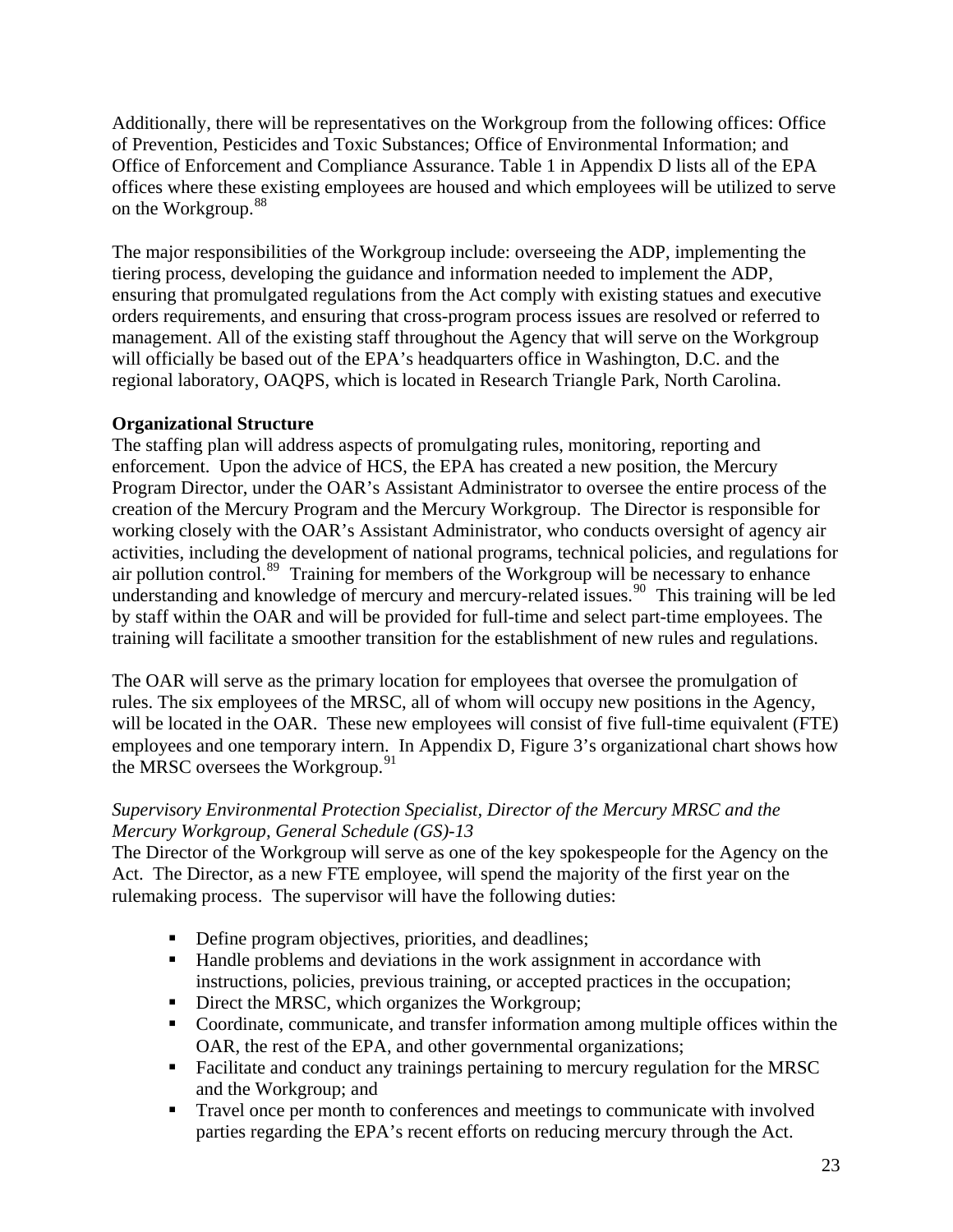# *Environmental Protection Specialist, Mercury Liaison Specialist, GS-11*

The second position created within the Assistant Administrator's Office in the OAR is the Mercury Liaison Specialist. The Mercury Liaison Specialist will be devote only 50% of his or her time to the Mercury Program, while the other 50% will be spent on work conducted prior to the Mercury Program's implementation. The Mercury Liaison Specialist will be sponsored by the Mercury Program to work in conjunction with the Liaison Office for half-time of salary and function. The liaison specialist will have the following duties:

- **Lead communication to states, industry and press regarding the rulemaking process,** technology, monitoring, and reporting;
- Correspond with Policy Analysis and Communications Staff and the Planning, Resources and Regional Management Staff to maintain open dialogue between all stakeholders;
- Liaise with governmental agencies; and
- Oversee cooperative agreement with ECOS which will serve as one of the main mechanisms for working with the states and industry in implementing the Act.

### *Policy Analyst, Mercury Policy Analyst Coordinator, GS-11*

The third position will be in the Office of Policy Analysis in the OAR. This position will be sponsored by the Mercury Program to work in conjunction with the Office of Policy Analysis for half-time of salary and function. The Policy Analyst Coordinator will work primarily in the rulemaking stage and his/her main duties will be to:

- Provide critical analyses of the MRSC's forthcoming rules;
- **Ensure compliance with existing legislation and technical analysis;**
- **Maintain contact with the Information Transfer and Program Integration Division of** OAQPS; and
- Serve the Director of the Workgroup to guide the overall direction being set by the MRSC in the rule-writing process.

### *Environmental Protection Scientist, Mercury Quality and Standards Coordinator, GS-11*

The fourth position will be in OAQPS in the OAR and will work full-time for the Mercury Program. The Mercury Quality and Standards Coordinator will spend the entire portion of his or her time working on researching existing and future technologies and creating corresponding standards to which power plants must adhere. He or she will also be responsible for coordinating both the MRSC's priorities and the rule-writing process on issues pertaining to emission standards and technologies. The employee will then serve to manage efforts between five divisions within OAQPS:

- 1. Policy Analysis and Communications,
- 2. Planning, Resources and Regional Management,
- 3. Air Quality Strategies and Standards,
- 4. Emission Standards, and
- 5. Information Transfer and Program Integration.

Under the Mercury Quality and Standards Coordinator, the Emission Standards Division will aid in establishing the national emissions standards and regulations pertaining to the individual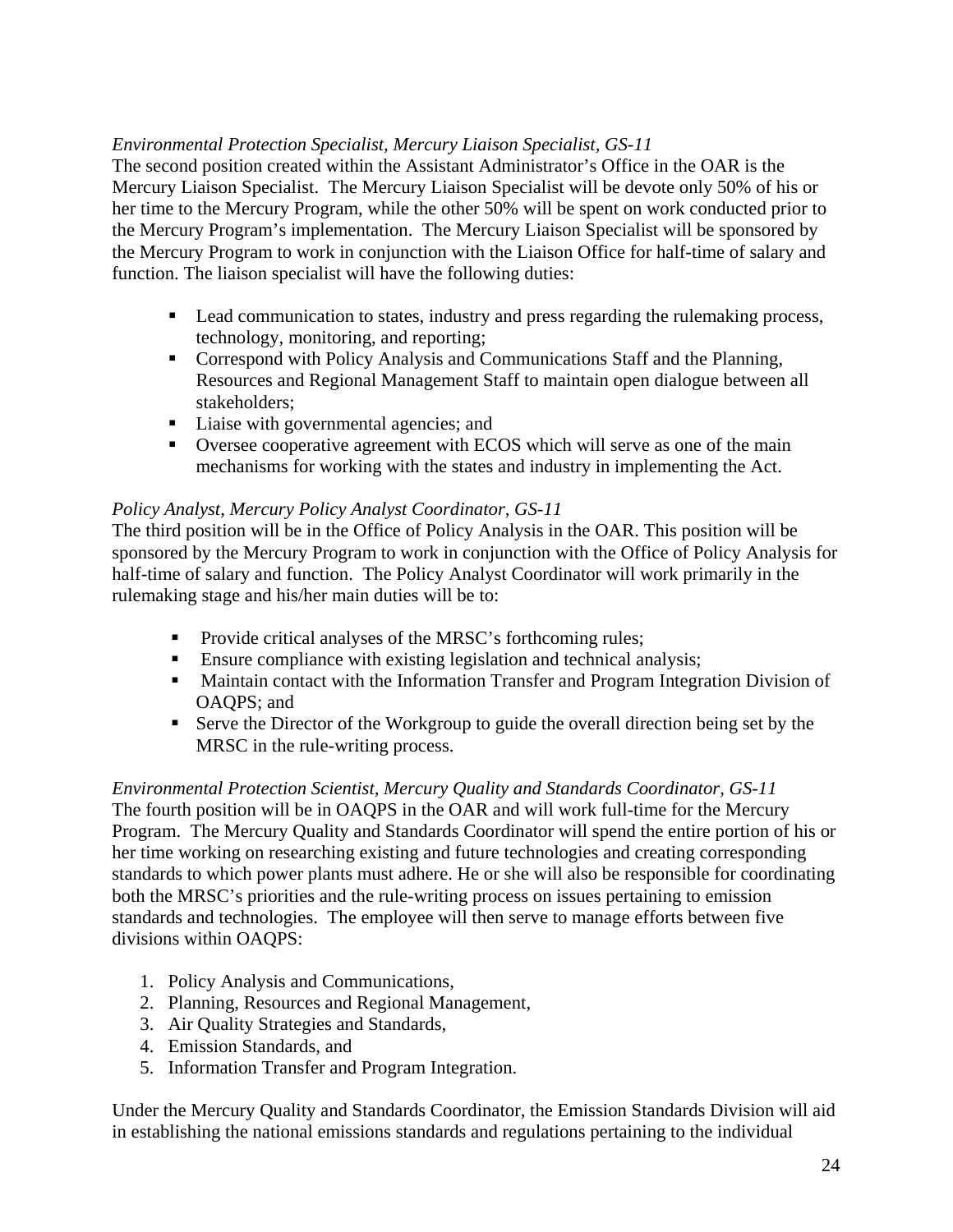<span id="page-25-0"></span>facilities. This Coordinator will also utilize the Air Quality Strategies and Standards Division and the Planning, Resources and Regional Management Staff.<sup>[92](#page-63-1), [93](#page-63-1), [94](#page-63-1)</sup> The Information Transfer and Program Integration Division of OAQPS will also coordinate with this position.<sup>[95](#page-63-1)</sup>

# *Environmental Protection Scientist, Mercury Program Coordinator, GS-11*

The fifth position for the Mercury Program resides under the Office of Atmospheric Programs. The Mercury Program Coordinator will work full-time to coordinate divisions within the Office of Atmospheric Programs and will provide support for the Mercury Program. Meanwhile, this person's role in the first year of the Mercury Program will be to aid in the transition of the Mercury Program into the existing Acid Rain Program at the Clean Air Markets Division. The employee will coordinate and synchronize the actions of the Mercury Workgroup with the actions of the Acid Rain Program.

#### *Environmental Protection Intern through the Environmental Careers Organization*  A temporary intern position will be created that will operate under the Office of the Assistant

Administrator. The intern position will aid in any activities of the Director of the MRSC and the Mercury Specialist Liaison and provide support for the Workgroup. The intern will work for approximately ten months through the Environmental Careers Organization program.

These six employees will make up the MRSC. The primary purpose of the MRSC will be to coordinate the activities of the various EPA offices to implement Section 3 of the *Mercury Emission Act of 2005.* Figure 3 in Appendix D shows the organization of the staff with additional information on each staff member's title and duties.

# **Program Implementation Responsibilities**

The Mercury Program Director will be spending the majority of his or her time in the rulemaking stage of the program. The main purpose of the rulemaking procedure is to create the organization and present any new rules or regulations to the EPA Administrator. The director's work on the rulemaking process will be divided accordingly:

- 30% on developing the draft action which will include creating and implementing the Mercury Program's foundation with rules and regulations,
- 20% on stage three of the rule making process to submit the proposed plan to the Administration in order to ensure compliance,
- <sup>15%</sup> on stage four developing the final action, ensuring Congressional review and writing a final action plan, and
- 5% on tiering the action.

The Mercury Liaison Specialist will be devoting 50% percent of salary time to the Mercury Program, while the other 50% of the time will be spent on work in the Liaison Office. All of the time spent on the Mercury Program will involve communication with various stakeholders. The liaisons time will be distributed as follows:

- 30% on stage three and four of the rulemaking process which involves active coordination between parties,
- 10% on monitoring, reporting, and enforcement compliance,
- 5% on communicating to the various EPA offices, states, and facilities the approved technologies to reduce mercury emissions,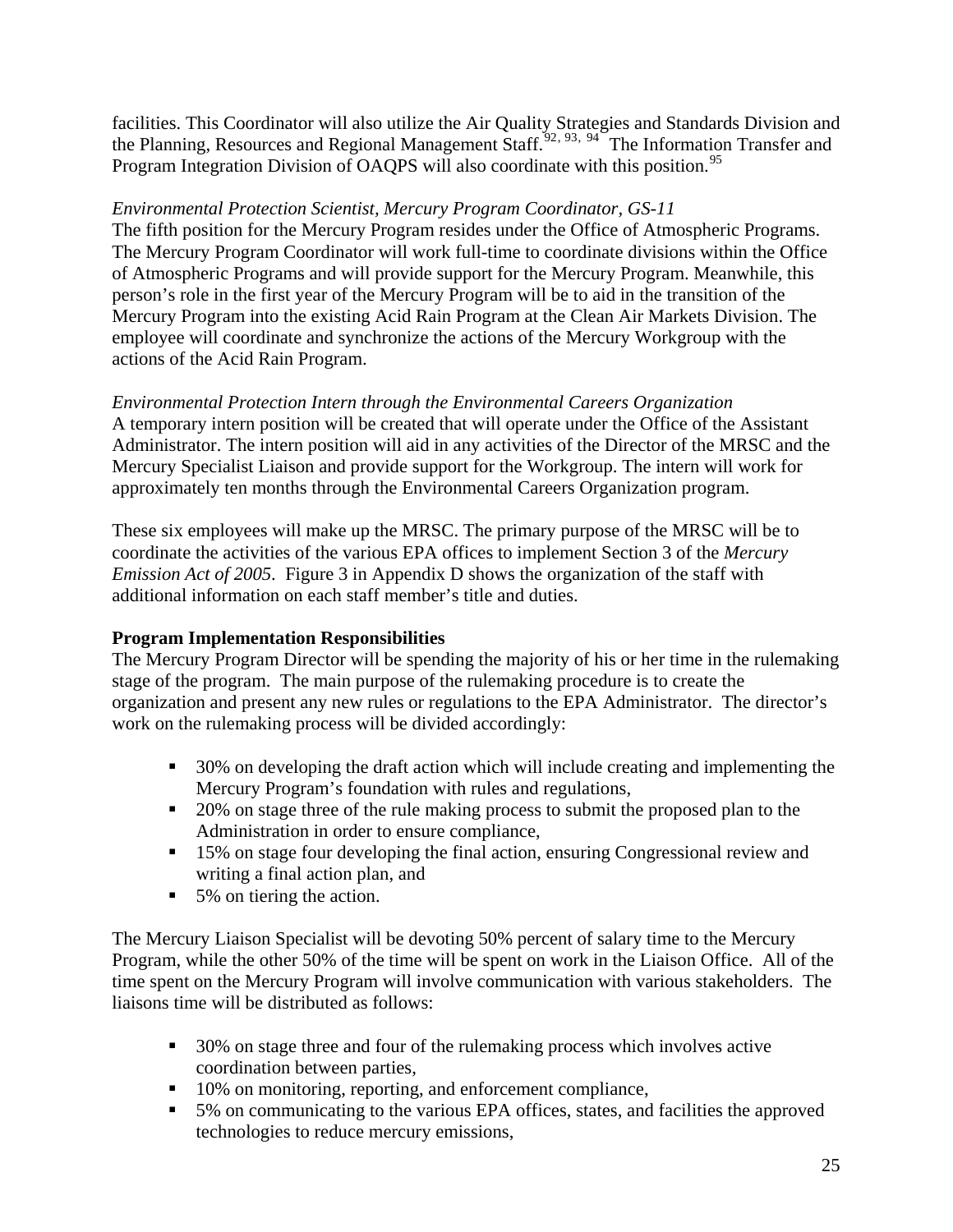- 3% on assisting the Program Director in developing the draft action, and
- 2% on stage one of the rulemaking process.

In the first year, the Policy Analyst Coordinator will spend all of the allotted time in the rulemaking phase of the program divided almost evenly amongst the four stages in order to ensure compliance with any legal mandates before any rules are finalized and before the rules are sent to Congress. In the first year, the policy analyst coordinator's time will be split accordingly:

- 15% on stages two and four and
- 10% on stages one and three.

After the first year, the Policy Analyst Coordinator will continue to ensure that the new rules and regulations are in accordance with existing statutes.

The Mercury Program Coordinator will spend the bulk of the time on monitoring and reporting part of the program design and the compliance and enforcement section, and the rest of his/her time on technology, broken up as follows:

- 10% on compiling the list of approved technologies,
- 45% on monitoring, and
- 45% on reporting and compliance to enforce standards.

This is necessary because monitoring and reporting as well as compliance and enforcement will continue throughout the various stages of the program. Therefore, the Program Coordinator will set up how these two parts will function in the first year and will utilize the system to enact these two parts of the program design in the coming years.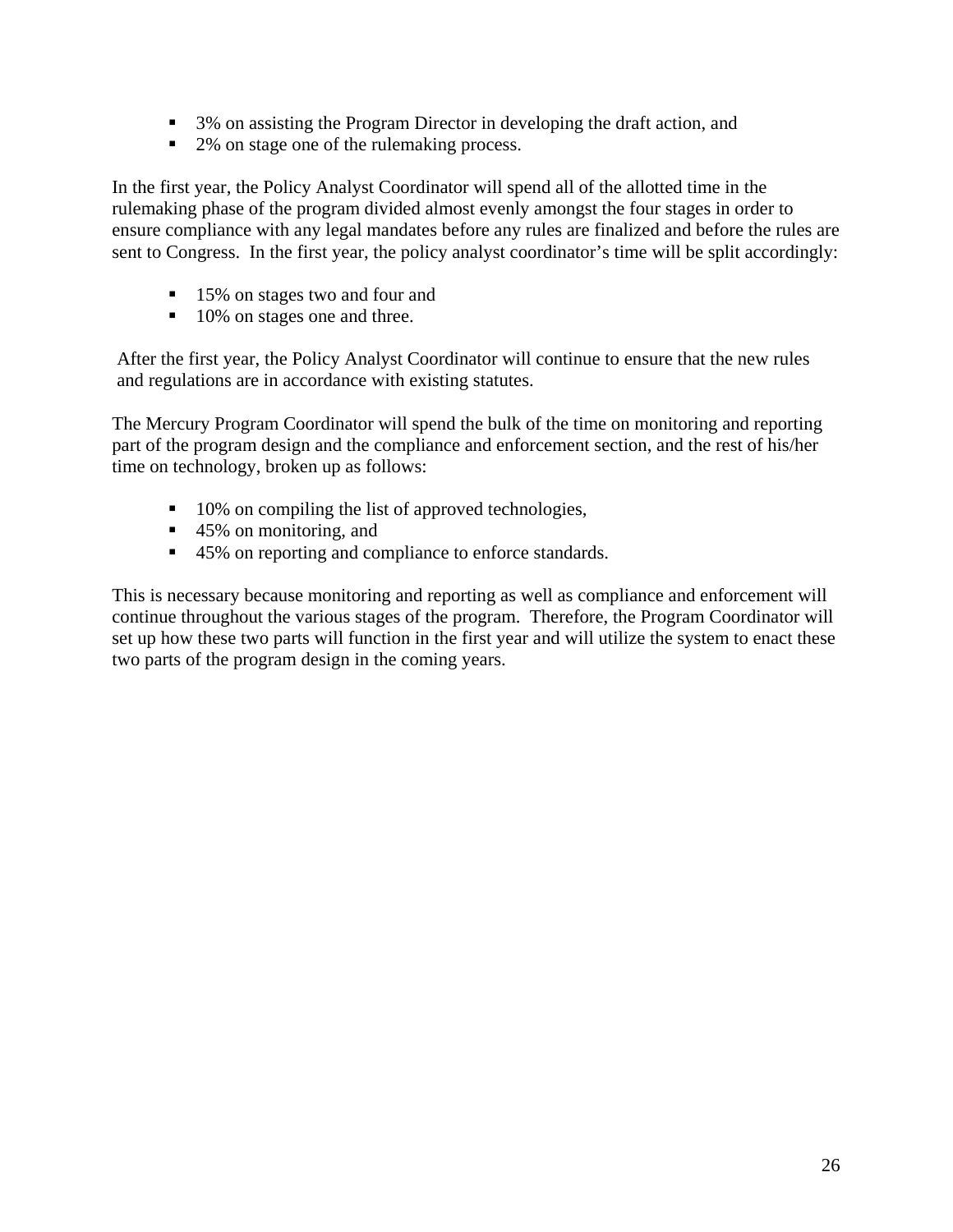*Implementation Scenario* 

To get an understanding of the organizational and staffing structure and how it will implement the recommended program design, this section shows how the structure will implement the 2.48 grams per 1,000 megawatt-hour rate of mercury emissions.

After passage of the *Mercury Emission Act of 2005* by Congress, the Act will progress through the system as follows:

- 1. The legislation will be given to the Mercury Regulatory Committee. The Mercury Policy Analyst Coordinator will interpret the legislation and explain that the legislation states that the emission rate from an individual facility will be set at a rate of 2.48 grams of mercury per 1,000 megawatt-hours with a national standard of 5 tons by the year 2009.
- 2. The Quality and Standards Coordinator will distribute this requirement to interior offices like the Air Quality and Standards Division and the Emission Standards Division, which will work to establish the qualifications that facilities will have to achieve and define the parameters of the regulations.
- 3. The Technologies Division will also produce a list of available technologies that the facilities can utilize to achieve these reductions, utilizing a constant emissions monitoring system.
- 4. The Quality and Standards Coordinator will ensure that the Office of Research and Development is effectively communicating with the Air Quality and Standard and the Emission Standards Divisions. The Quality and Standards Coordinator will also ensure the communication of this information to the Mercury Program Coordinator.

To summarize, HCS recommends that the EPA create a Mercury Regulatory Steering Committee, which will employ five full-time equivalent positions and one full-time temporary intern in the Office of Air and Radiation to coordinate mercury regulations. The Mercury Regulatory Steering Committee will coordinate the Mercury Workgroup, which will consist of representatives from various offices throughout the EPA and other entities. The Workgroup will establish the rules and regulations of the *Mercury Emission Act of 2005*. In implementing the Act, the MRSC and the Workgroup will adhere to the budget created by HCS (Appendix H).

For further detail on the first year tasks and implementation process, please refer to Appendix E.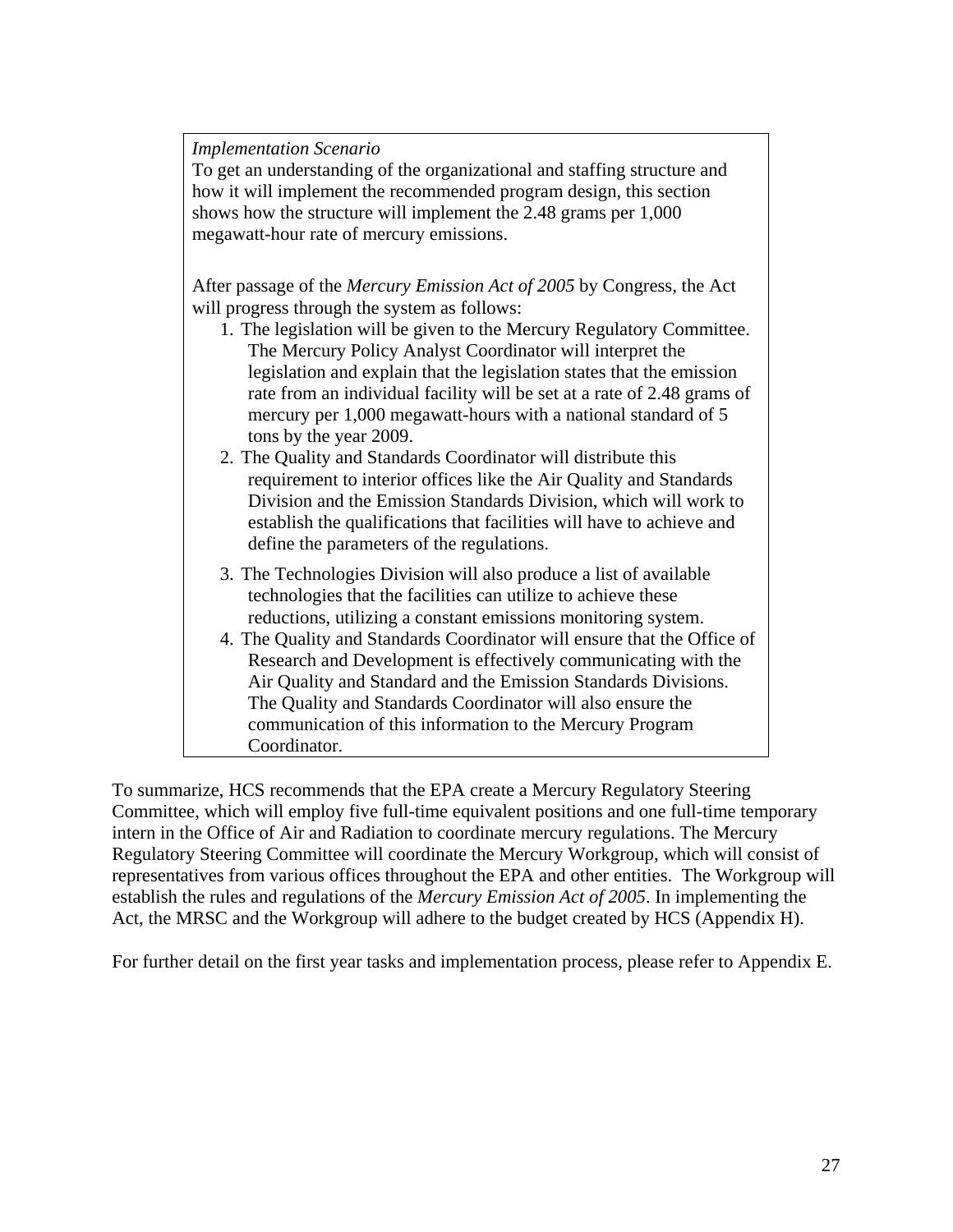# <span id="page-28-0"></span>*Performance Management*

As part of the program design, HCS created a performance management system, which will serve to monitor the implementation of the first year design goals of the Mercury Program. This performance management system includes the identification of program goals and the tasks involved to reach these goals. It also includes measurement methods for the goals, an information collection system, a process by which to report collected information, and a feedback mechanism for monitoring and developing any necessary program modifications. By establishing a performance management plan, the EPA can ensure that the Mercury Program operates effectively so the required national mercury emission reductions can begin after 2006.

#### **Rulemaking**

The process of finalizing rules must be written according to the EPA's ADP process and has specific deadlines and indicators for achievement, which are part of the performance management system (Appendix F, Table 1). HCS recommends that the EPA use this evaluation scheme as a guideline to assess the progress of rulemaking. The indicators are the successful completion of the ADP stages (Appendix B, Section 1).

The rulemaking process includes a 30-day scoping period in which comments are received from stakeholders before the draft rulemaking process begins. The scoping comments are meant to inform the staff within the Mercury Workgroup about stakeholder preferences towards compliance with the Act. The draft and final rules will also be released and public comments requested in the Federal Register. The public comment period is the key opportunity for the public to be involved in the rulemaking process and may alleviate concerns once the rule is published. After these periods have closed, comments are to be summarized and responses drafted. The performance management system will ease communication between staff involved in the rulemaking process to ensure that it is completed in an effective and timely manner.

The MRSC, as previously defined, includes the five managers from the OAR. Each manager's staff within the Office of Policy Analysis and Review, OAQPS, and the Office of Atmospheric Programs, will constitute the Mercury Workgroup. Each week, individual staff members or teams of staff members within the Mercury Workgroup will report to their managers in an email with the specific versions of draft rules that have been written that week.

The Workgroup staff for each office will compile the information collected within each email and present it to the Program Director and MRSC in the form of a bi-weekly memo. The memo will include an explanation of the progress made with rulemaking, a detailing of rules, and a paragraph of how the rules were developed with appropriate justifications. The memo will also specify any changes that have occurred from previously developed rules. All memos will be stored by the Liaison in a central database.

During the bi-weekly MRSC meeting, which will be facilitated by the Program Director, all managers will be expected to discuss each memo and its content with the Program Director and Policy Analyst. The Program Director also maintains the right to comment on any part of the memo, based on information he or she may receive at a later date. The Director will also be responsible for alleviating any problems in the development of the rules including overlapping work that may occur, not meeting appropriate deadlines or receiving sub-quality work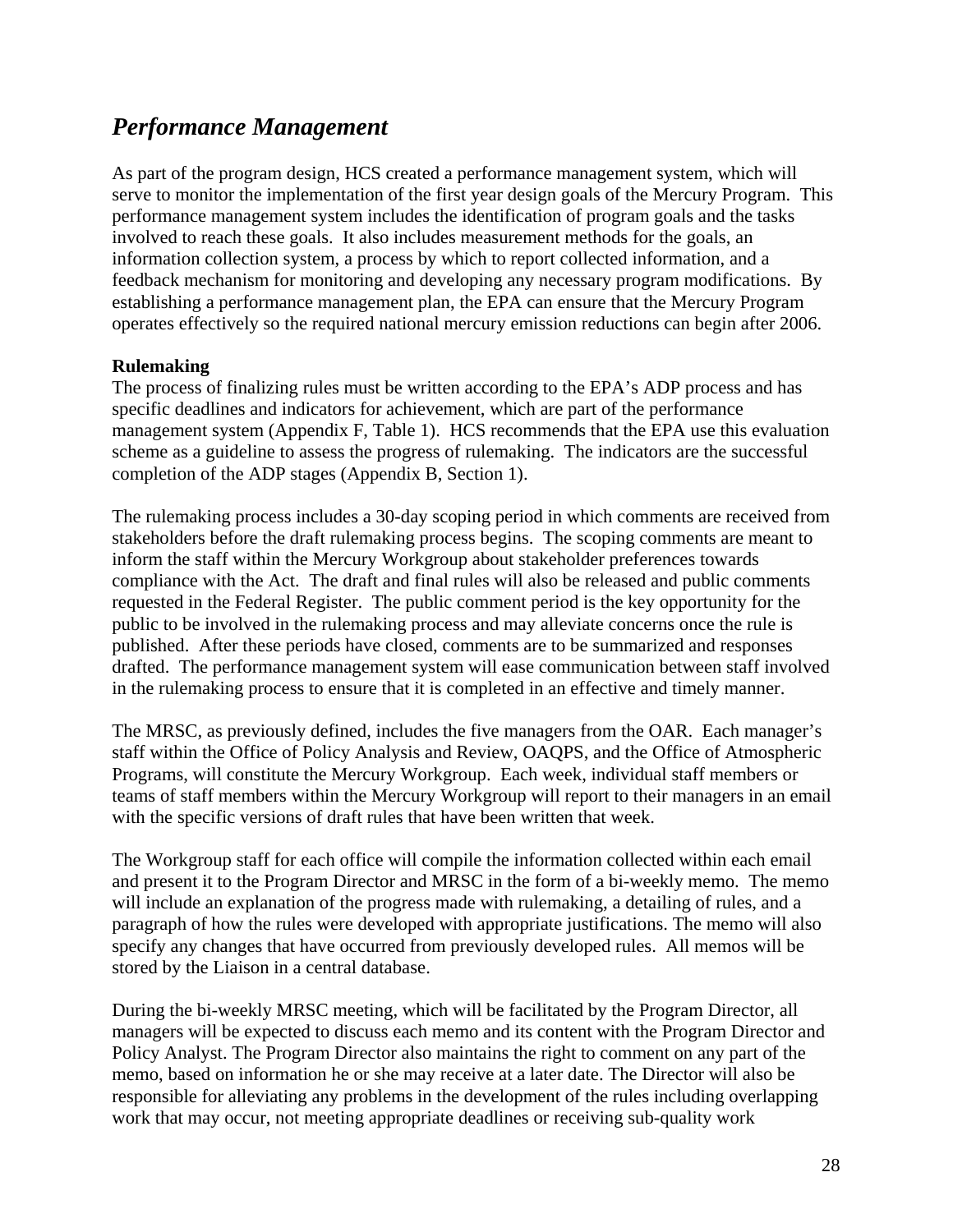<span id="page-29-0"></span>The performance management system also proposes that a mid-year review of the system delineated above occur. This mid-year review will allow the Director and the staff involved with the development of the rules to determine whether timelines are being met, as well as review the overall quality and acceptability of the work performed thus far. The Director is empowered at this time to make any mid-course adjustments deemed necessary to keep the MRSC and Mercury Workgroup on schedule.

### **Technology**

In order to assess the technological goals of the Mercury Program, the MRSC will work in conjunction with the DOE and the EPRI to ensure progress on the development of mercury emission reduction technologies for coal-fired electricity generating units. The second design goal of the Mercury Program is the development of new or the improvement of existing mercury-reducing technologies (Appendix F, Table 2). Such technologies must be able to reduce mercury air emissions by five tons nationwide, as well as to meet the individual facility limit of 2.48 grams mercury per 1,000 megawatt-hour of energy produced. In order to address such mandates, a Memorandum of Understanding (MOU) with the DOE, EPA, and EPRI will be established which will clarify the roles and responsibilities of each organization. Within the EPA, the Mercury Liaison will collect an up-to-date, comprehensive list of available technology by the end of the first year of implementing the Mercury Program. Since communication is imperative to the success of the assessment program, the Mercury Liaison Specialist will coordinate with these groups to gather all appropriate information needed by the Mercury Quality and Standards Coordinator to ensure the progress of the Mercury Program's goals.

The respective research bodies will collect information on ongoing research from its consultants and research firms. Second, these groups will establish a working list of technology that indicates the amount of potential mercury emission reductions, as well as the costs and feasibility associated with the technology. On a monthly basis, the DOE, EPA and EPRI will gather all collected information. To best disseminate the gathered information, a written report will be provided that includes the following measures:

- an update of research from various consultants or research teams;
- $\blacksquare$  the current availability and status of proposed technology;
- $\blacksquare$  the estimated amount of mercury emission reduction associated with technology;
- $\blacksquare$  the estimated cost and feasibility associated with the installation, training, and running of the new technology; and
- the cost associated with the research and development of said technology.

The Mercury Liaison Specialist will receive this submitted report from the DOE, EPA and EPRI and forward it to the Quality and Standards Coordinator. The Quality and Standards Coordinator will analyze the report and provide a briefing for the MRSC at scheduled meetings. The MRSC will provide feedback to the Quality and Standards Coordinator who will compile the information and respond directly to the DOE, EPA or EPRI and the Liaison Specialist in the form of a memo when necessary. Situations that warrant feedback would include when there is omitted information from the report and when additional information is requested by the MRSC or the Quality and Standards Coordinator.

#### **Monitoring and Reporting along with Compliance and Enforcement**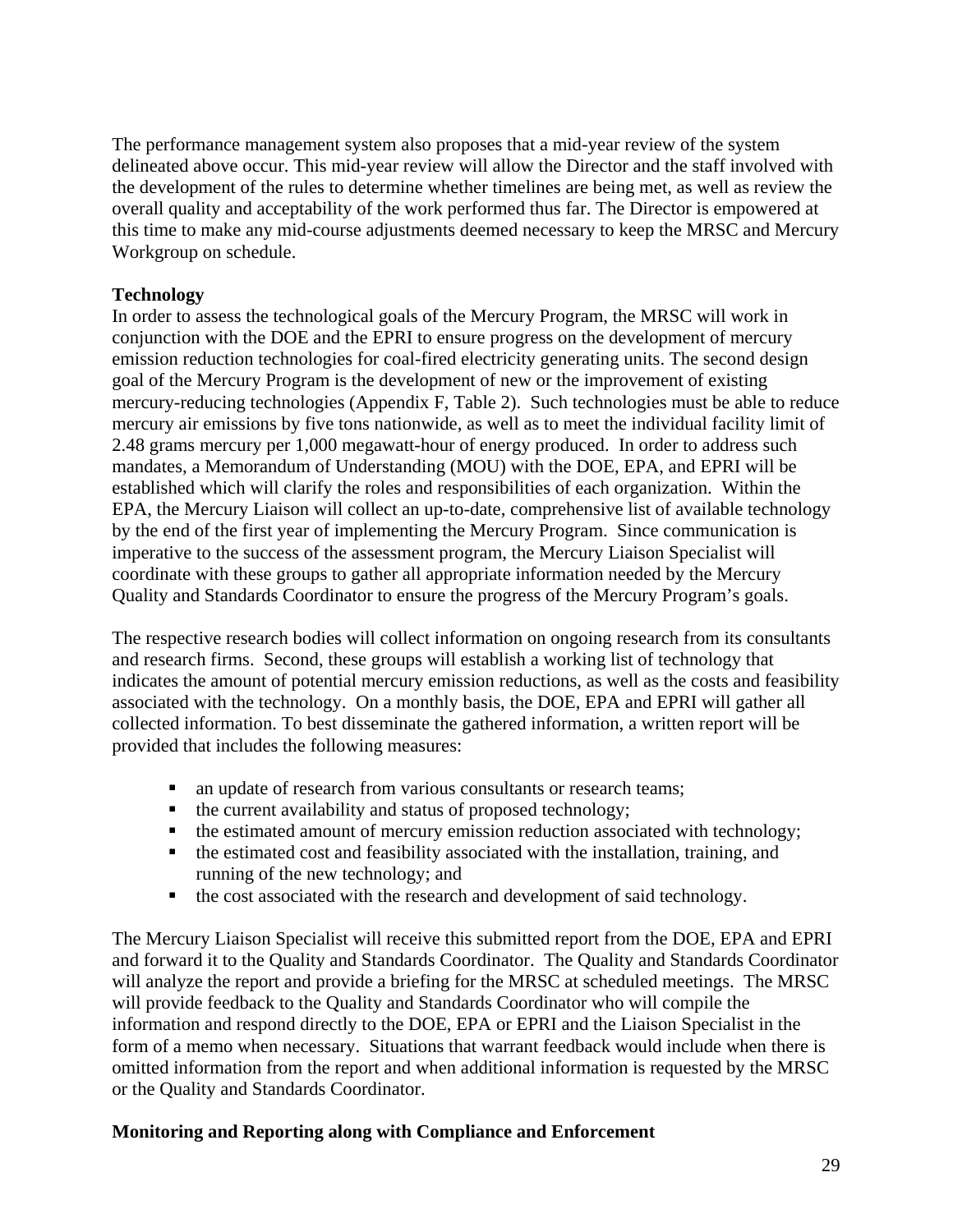During the first year, 2006, the program goals specify that the necessity to develop requirements for monitoring and reporting and to establish guidelines for compliance and enforcement although no actual monitoring, reporting, compliance, or enforcement actions will be taken (Appendix F, Tables 3 and 4). Based on these goals, the performance management system consists of communication between the Program Director and the staff to which these tasks are delegated and the Program Director.

By the end of the first year of the Mercury Program, a Letter of Intent for monitoring and reporting requirements will be produced and distributed to power plants to meet the monitoring and reporting task. This document will include information on continuous emission monitors and the process of reporting data using an already established database for the Acid Rain Program. It will delineate how the facility will collect emission information and then forward it to the state environmental agency. The states will have the responsibility of processing the data and entering it into the database.

During the first year, it will also be necessary to establish guidelines for compliance and enforcement, in order to be able to meet the nationwide mercury emission limits. The deliverable of this task will include the publication of guidelines for compliance and enforcement at the end of the first year. The Mercury Program Coordinator will work on these goals, primarily ensuring communication and coordination among the states and facilities, which helps to ensure that the reporting of mercury emissions and the enforcement of emission standards will be ready for implementation after the first year. Bi-weekly, the Mercury Liaison Specialist will collect information on the amount of time spent on communication and the types of communication activities conducted by the Program Coordinator.

The information collected by the Liaison Specialist will be stored electronically and reported to the Program Director in the form of a bi-weekly memo. This memo will detail the specific time spent by the Program Coordinator on the task of establishing guidelines for compliance and enforcement and on establishing methods of enforcement. It will also report on the progress of developing requirements for monitoring and reporting, such as informing states and facilities of the need for continuous emission monitors and of the emission collection database which will be used. The memo will describe any setbacks, as well. In the event that the Program Director finds the Program Coordinator not fulfilling said tasks or not allocating enough time, the Program Director will take action to inform the Program Coordinator of these failings and take appropriate action to correct the situation.

The performance management system that has been established for the implementation of the *Mercury Emission Act of 2005* will monitor the success of the program in reaching its goals. It has identified goals of the program, clarified tasks, and established methods of measurement. An information collection method accompanies the process to report the data and provide feedback. The performance management plan will assist the MRSC and the Mercury Workgroup with assessing the progress of the Mercury Program and whether it corresponds to the dates set by the master calendar.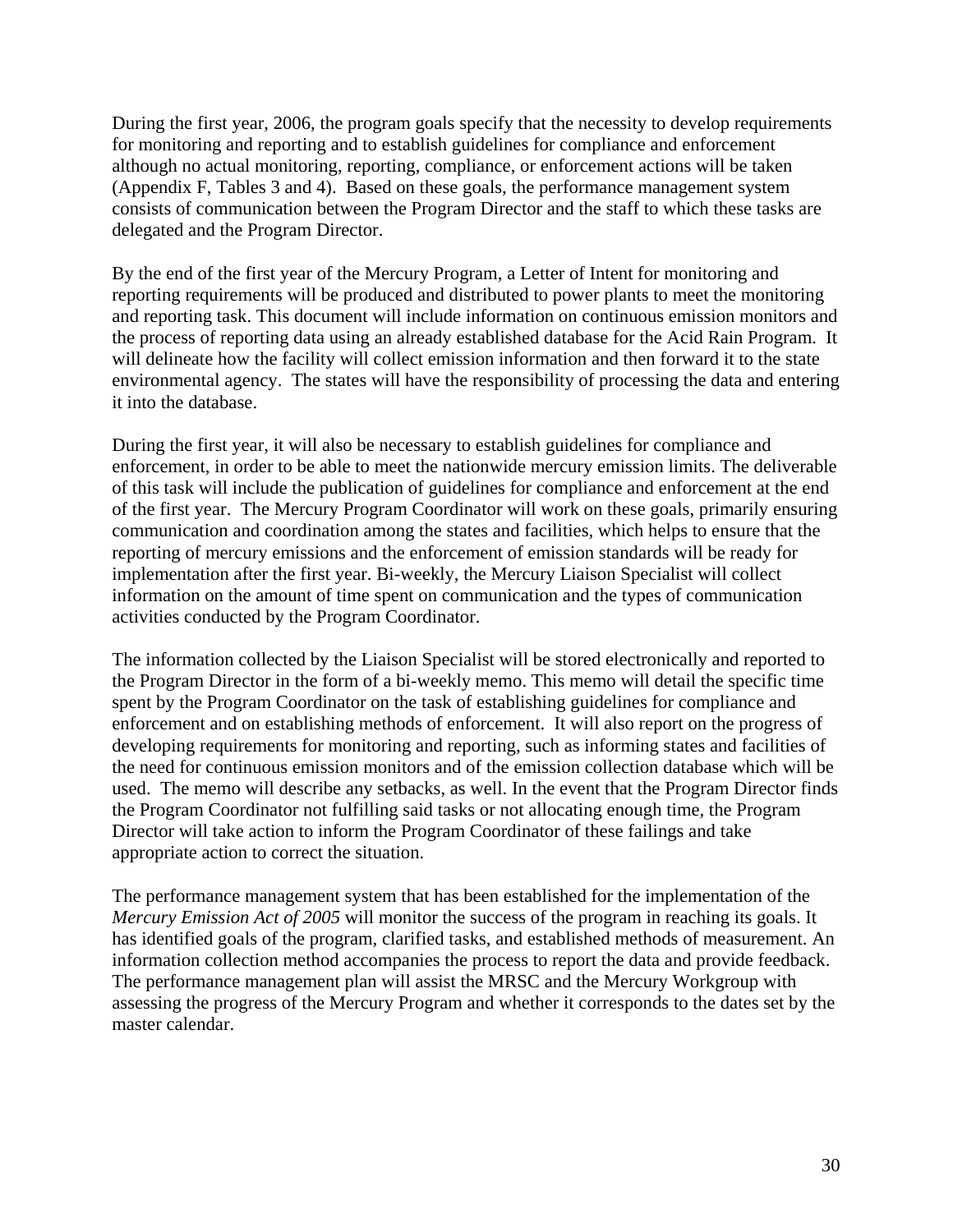# <span id="page-31-0"></span>*Tasks for Year One*

In order to implement the Act, HCS has created a master calendar for key tasks, as well as a listing of dates for daily responsibilities and regularly scheduled meetings. The master calendar provides MRSC employees and Mercury Workgroup members a guide to follow and to keep track of progress and will be used as a tool for implementing tasks during the first year of the Mercury Program.

HCS has designed a four step program for the first year of implementation. To review, the four steps are:

- 1. Rulemaking, which includes four key sub-tasks:
	- a. tiering the action;
	- b. developing the draft action;
	- c. requesting the EPA Administrator's signature and publishing the draft action;
	- d. developing the final action and ensuring Congressional review;
- 2. Technology, which includes a list of approved technologies which power plants may use to meet mercury emission reduction levels as determined in the Act;
- 3. Monitoring and reporting, this involves the development of requirements for how power plants, states, and the EPA will co-ordinate such activities; and
- 4. Compliance and enforcement, where the EPA will establish guidelines for plants to ensure mercury reductions are achieved.

The master calendar will keep employees aware of deadlines for key tasks and allow facilitate in tracking progress. A key goal is to have a functioning framework in place by December 2006 to ensure that mercury emissions reductions can begin after 2006 and that the total national emissions limit of 5 tons will be achieved by 2009.

The calendar for the first year of the Mercury Program begins on Monday, January 3, 2006 and ends on Friday, December 29, 2006. The search for new employees began immediately following the passage of the Act, thus all new employees shall begin work on January 3, 2006. Table 1 of Appendix G shows a calendar overview of key tasks that will be accomplished during the first year of the Mercury Program.

#### **Rulemaking**

The main task of the EPA's Mercury Regulatory Steering Committee during the first year of the implementation will be to promulgate final rules that reflect the standards set forth in the Act. These rules, which will be finalized no later than December 29, 2006, will stipulate the necessary requirements for coal-fired electricity generating units to achieve no more than five tons emitted nationwide per year and no more than 2.48 grams of mercury per 1,000 megawatt-hour of power produced. This step is crucial in order for necessary guidelines to be set to pave the way for technology mandates and proper implementation through monitoring and reporting and compliance and enforcement. As reflected in a graphical depiction in Appendix G and in the Program Design section, several key tasks will occur during the rulemaking stage:

- 1. Tiering the action
- 2. Scoping period prior to Rulemaking
- 3. Drafting of rules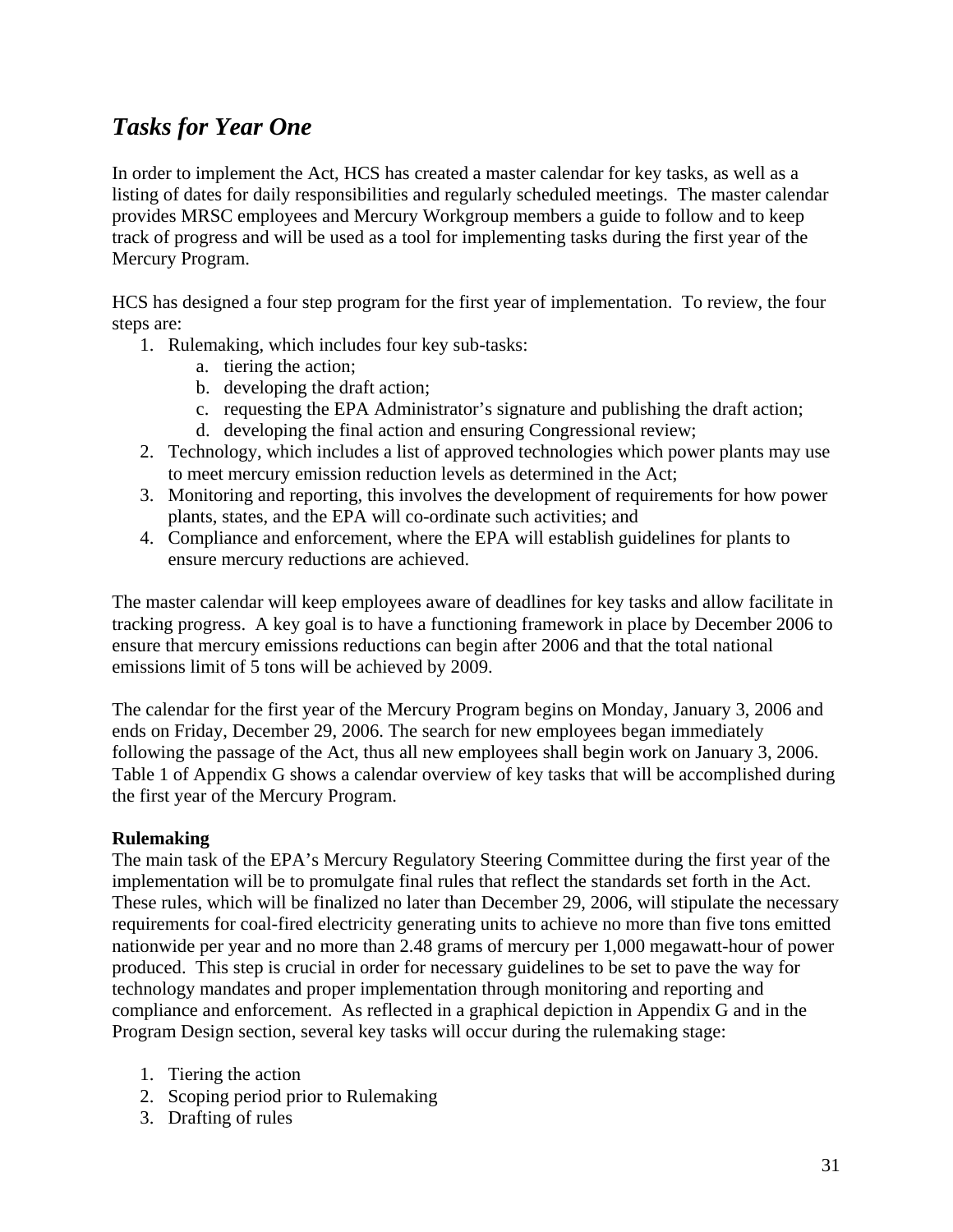- <span id="page-32-0"></span>4. Midyear Review
- 5. Draft of rules released to public for comment
- 6. Drafting of final version of rules
- 7. Development of draft action
- 8. Comment period for draft of final rules
- 9. Acquire Administrator signature
- 10. Final rules published
- 11. Final rules approved by Congress
- 12. Final rules approved by President
- 13. Final rules written as official EPA rules

In addition to these activities, there are several day-to-day, weekly, bi-weekly, and monthly tasks which take place. These tasks include various memos, meetings, and teleconferences in order for the Mercury Program to keep on track in developing the rules and carrying out the program. These dates are relatively flexible and are solely for the purpose of keeping on track to meet the key task deadlines. Within the rulemaking phase, such tasks include:

- An in-person welcome orientation held in Washington, DC for the MRSC and Mercury Workgroup employees on January 3,
- Two training courses for the MRSC and the Mercury Workgroup held in Washington, DC on January 4 and February 6,
- MRSC meetings via teleconference held every other Wednesday, beginning on January 11,
- Workgroup meetings held on first Monday of each month,
- Emails from MRSC staff to the Program Director every other Tuesday, beginning on January 16, and
- Travel to conferences and meetings by the Director and Liaison on dates which have yet to be determined.

Next, a follow-up memorandum will be sent to the Director and will include an explanation of the progress made of the rulemaking and how such rules have been developed. This memo will also detail any changes that have occurred from previously developed rules. During the biweekly Wednesday MRSC meetings, managers will discuss each memo and its content with the Program Director and Policy Analyst. A mid-year review will take place on June 1 to allow the Director and the staff involved with the development of the rules to determine whether timelines are being met, as well as review the overall quality and acceptability of the work performed thus far.

# **Technology**

The second program design task is the development of various technologies so that plants will be able to conform with emissions reduction mandates. The allowance of various technologies will be useful in allowing plants the flexibility of choosing what technology works best for their individual plants. Within the first meeting, the EPA will establish a MOU between the EPA, the DOE, and the EPRI to clarify roles and responsibilities of each organization. These organizations will continue to meet monthly to coordinate activities and ensure effective communication. To fulfill the requirements of this design, the coordination of the different coordination offices is necessary.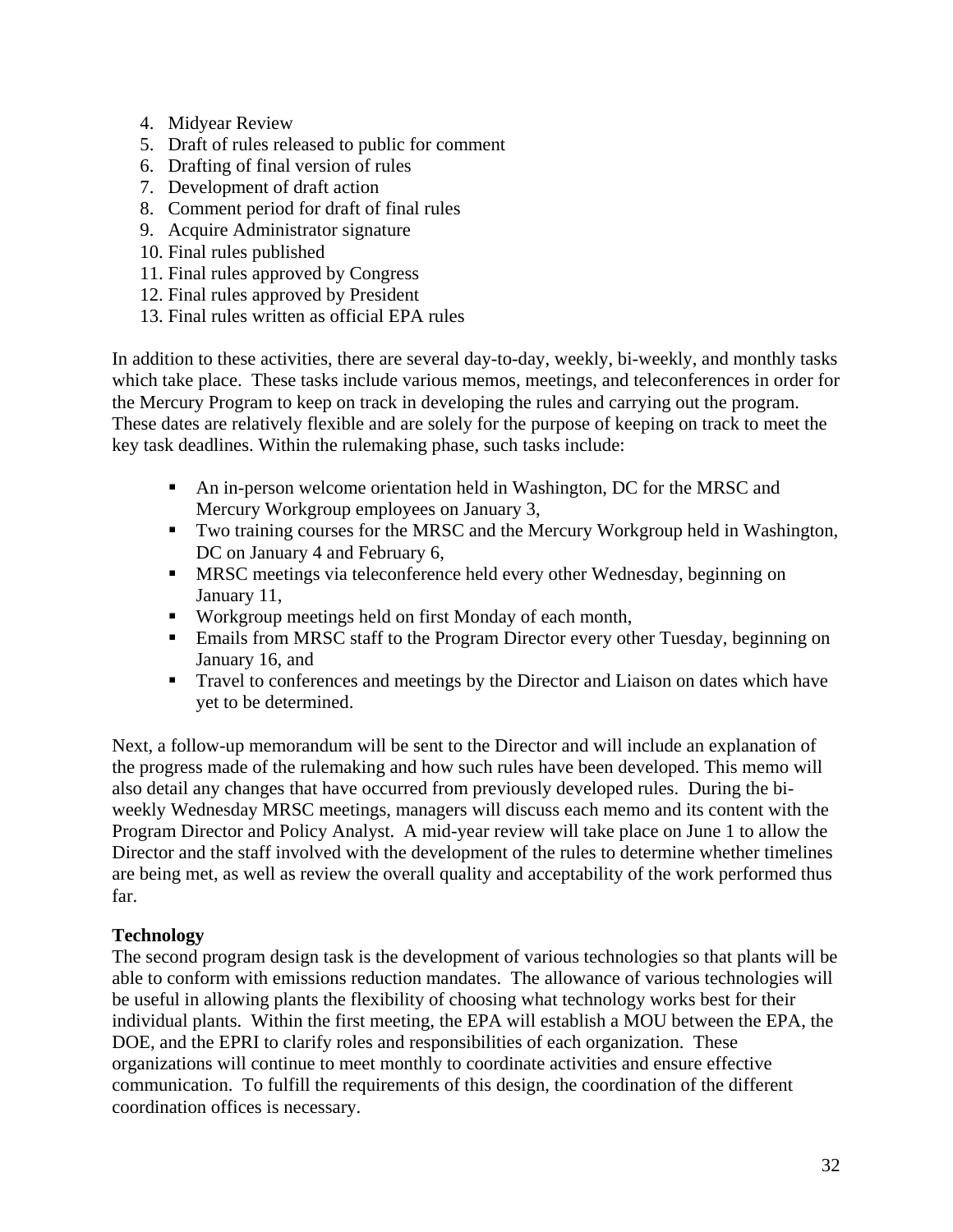<span id="page-33-0"></span>In coordination with these meetings, other meetings and tasks will take place. Within the technology phase, such tasks include:

- **Monthly coordination meetings between the different employees of the MRSC to** ensure understanding, integration and compliance with approved technology,
- **Monthly production of a draft list of available currently approved technology,**
- Written progress report and current list presented to MRSC at bi-weekly meeting, and
- Written report and memo submitted to the Program Director bi-weekly.

The EPA will publish a finalized list of approved technology every six months. Each month, the Quality and Standards Coordinator will submit a draft list of approved technology to be approved and finalized twice a year. The list will be published and distributed to all affected facilities and states.

A monthly meeting with various non-EPA offices, including the DOE and the EPRI, will be coordinated by the Liaison Specialist. The Quality and Standards Coordinator will attend these meetings. In addition, the Quality and Standards Coordinator will have monthly meetings with the other MRSC members to ensure understanding and compliance with the available technology. These meetings will be held separately from the bi-weekly MRSC meetings. The goal of these meetings is to ensure comprehensive understanding of the available technology and the implications for the various tasks within the Mercury Program.

The Quality and Standards Coordinator and the Program Coordinator will meet bi-weekly to ensure communication between the disparate groups in research and in compliance and enforcement. Such groups may include offices such as the:

- Air Quality Strategies and Standards Division,
- **Emissions Standards Division,**
- **Information Transfer and Program Integration Division,**
- **Office of Enforcement and Compliance Assurance, and**
- Operating Permits Group.

These two groups will be meeting throughout the first year and subsequent years to ensure that approved technology is being utilized properly. At the bi-weekly MRSC meetings, the Quality and Standards Coordinator will submit a progress report and the draft list of available technology. The Quality and Standards Coordinator will also write a written report and memo to the Program Director every other week. This schedule will continue after the first year of implementation.

Data collection will be occurring on a daily basis to provide the most up-to-date information about available technology, which will be summarized in weekly reports given to the Quality and Standards Coordinator for compilation. A summary report will be made for the Program Director. At the end of each month, the Liaison Specialist will distribute a release about all available technology that facilities will be able to utilize.

### **Monitoring and Reporting in conjunction with Compliance and Enforcement**

The first year of the Mercury Program will be used to develop requirements for monitoring and reporting and to establish guidelines for compliance and enforcement. Due to the fact that the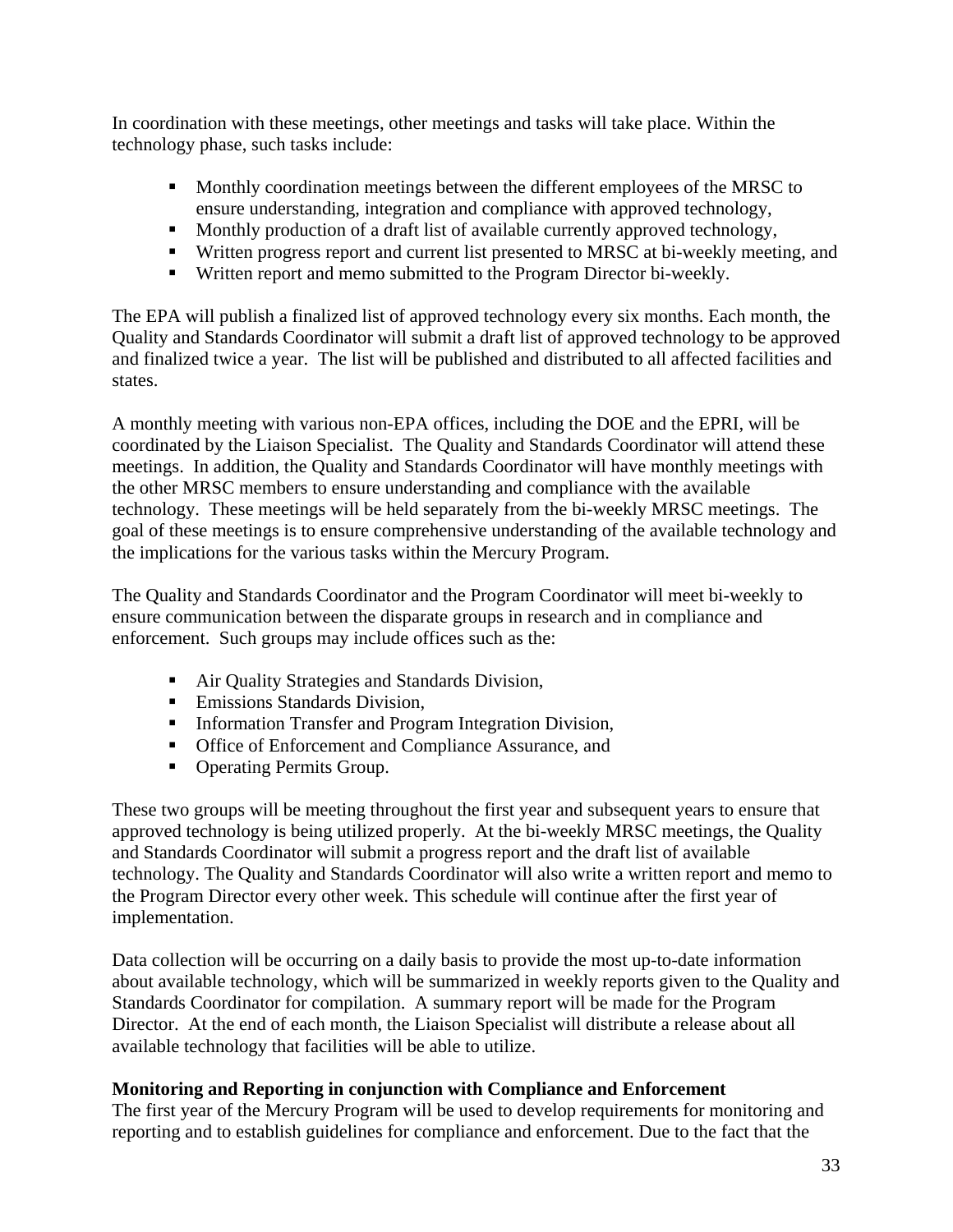focus is on the first year of implementation, the MRSC will standardize and mandate rules while no actual monitoring, reporting, compliance, or enforcement action will be taken. The appropriate avenues for these actions will not yet be in place before the conclusion of 2006. These activities will utilize components of existing EPA programs, including the Toxics Release Inventory (TRI) and Enforcement and Compliance History Online (ECHO) databases. The key tasks, which are necessary for the monitoring and reporting and compliance and enforcement stages, include:

- 1. Contact between the MRSC and the TRI and ECHO coordinators and adding mercury into existing databases,
- 2. Work plan for cooperative agreement created by Liaison and Policy Analyst,
- 3. Cooperative agreement funds sent to ECOS,
- 4. Draft of Letter of Intent for monitoring and reporting for internal review,
- 5. Comment period on draft of Letter of Intent,
- 6. Letter of Intent to states and power plants with guidelines and regulations for monitoring and reporting,
- 7. Draft of Letter of Intent for compliance and enforcement for internal review, and
- 8. Letter of Intent submitted to states and power plants with guidelines and regulations for compliance and enforcement.

Upon submission of the Program Coordinator's time and attendance to the Director, the Program Liaison will develop time and activity progress reports for monitoring and reporting and compliance and enforcement. These reports will be submitted to the Liaison Specialist on the first Monday of each pay period. Since the monitoring and reporting and the compliance and enforcement guidelines will be developed for preparation for internal review throughout the year, the master calendar will enable the Director to monitor the workload appropriately.

A work plan for the cooperative agreement will be created by the Liaison Specialist and the Policy Analyst during the first month of the program. This work plan will clearly set up the first year of agreement and will allocate funding appropriately.

A draft of the letter of intent with monitoring and reporting requirements will be developed and prepared for internal review by June 28, 2006. A 30 day comment period will be open from July 3, 2006 through August 7, 2006 in which a draft of the proposed guidelines will be sent to states and facilities, so that these stakeholders can comment on the proposed requirements. The comment period will also help ensure that when the final Letter of Intent is released, the facilities and States will agree with the requirements set forth. A draft of the final compliance and enforcement guidelines will be developed and prepared for internal review by November 1, 2006. Upon completion of the internal review, the guidelines will be officially developed and publicized by December 29, 2006.

By March  $15<sup>th</sup>$ , the MRSC will contact the ECHO database and the TRI online program coordinators for integration with the Mercury Program. The EPA's ECHO and TRI databases have been developed as online programs between the states and the Agency. All monitoring, reporting, compliance, and enforcement documentation for each facility will be uploaded into the databases for certification purposes. By working with the Agency coordinators and developing a link to this software early, the Mercury Program will be prepared for necessary documentation and certification deadlines by the close of the first year.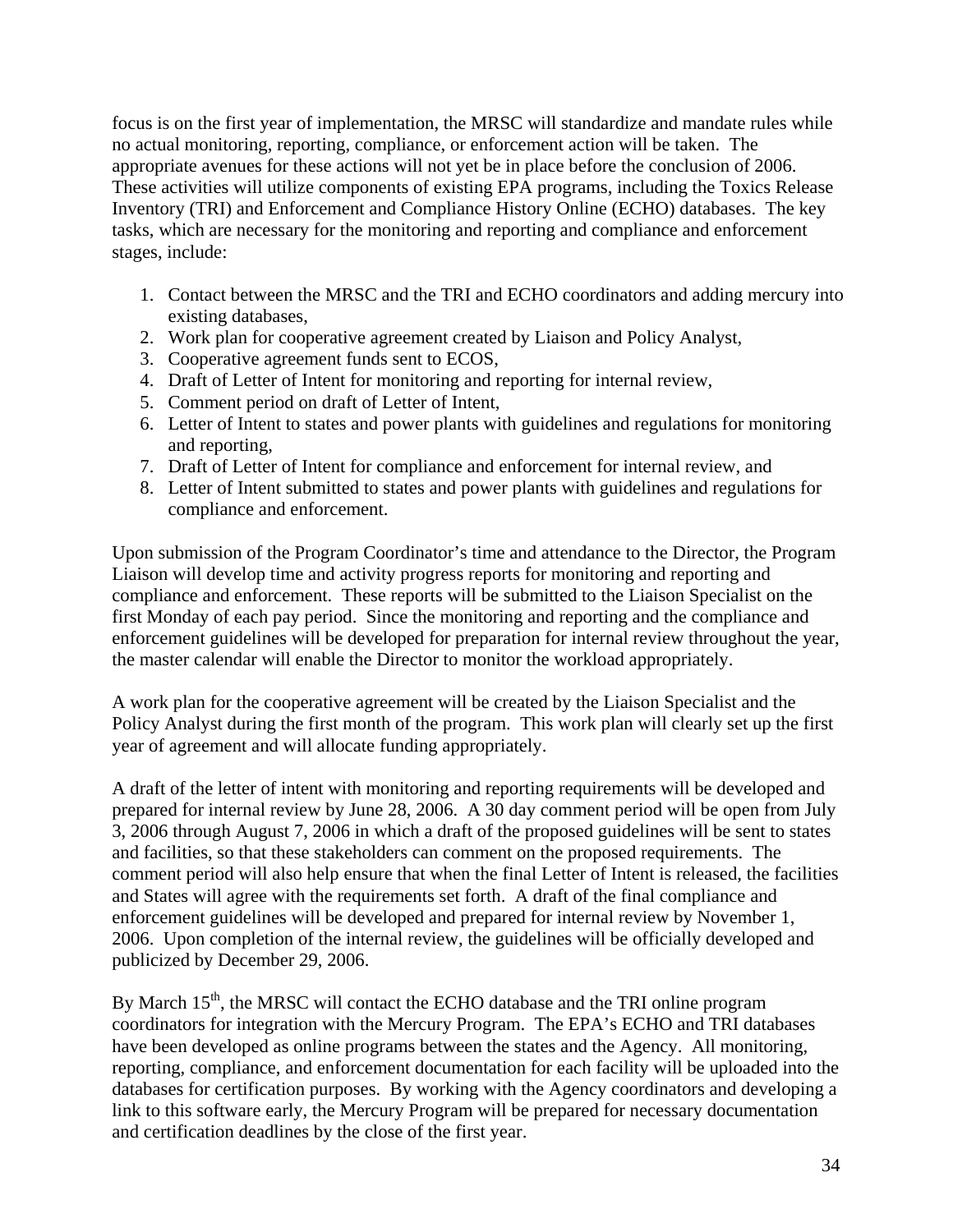As discussed here and demonstrated in Appendix G, the master calendar of key tasks provides recommendations of how and when the EPA can direct staff to take necessary steps for implementing the *Mercury Emission Act of 2005*. Upon completion of all tasks delineated prior to December 29, 2006, a program structure will already be in place for the second year of the Mercury Program, 2007, wherein actual mercury air emission reductions begin.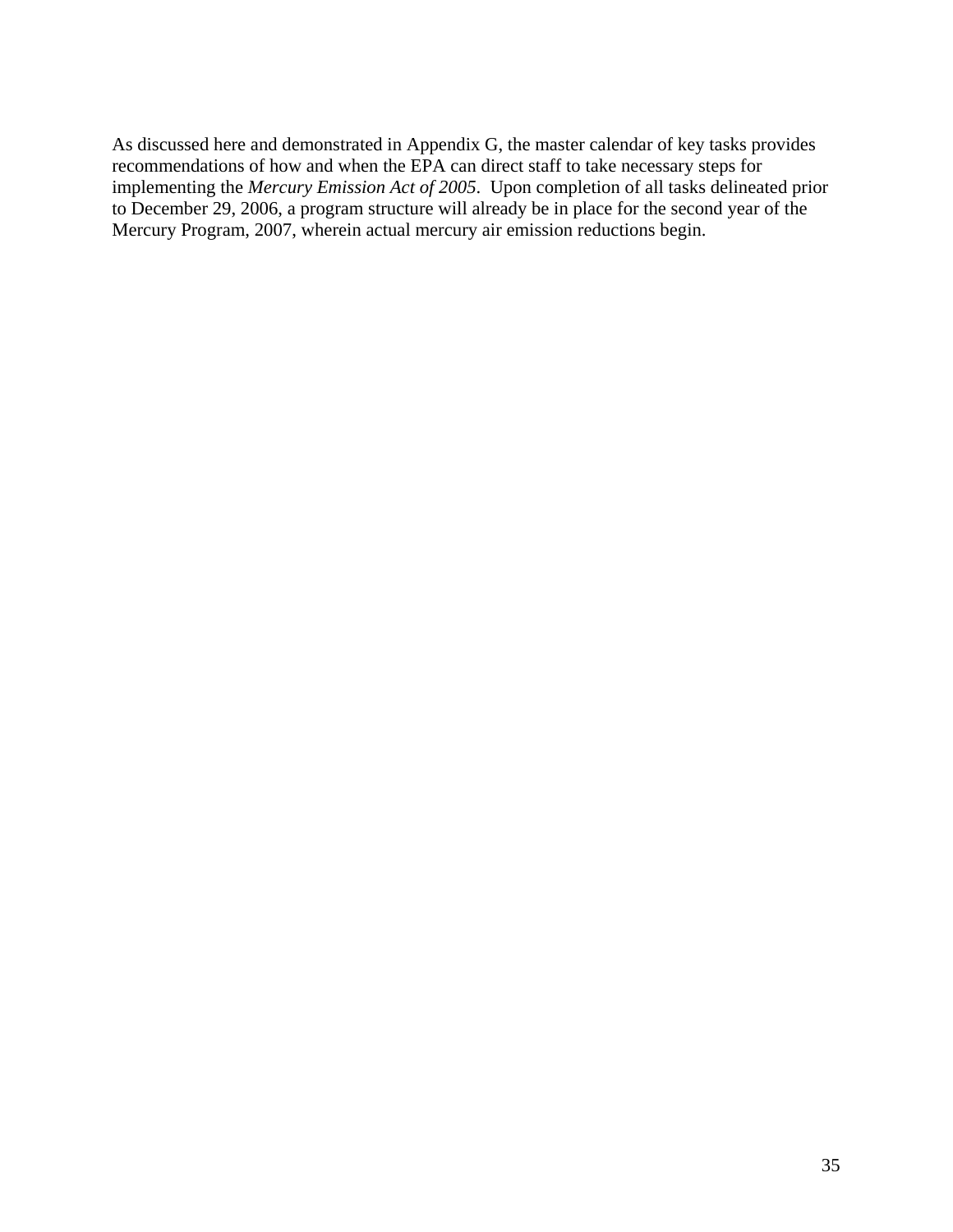# <span id="page-36-0"></span>*Budget*

The success of the Mercury Program, the organizational and staffing plan, the performance management system, and the master calendar, will not be possible without the appropriate allocation of resources. Congress has allotted \$2,000,000 for the implementation of the specific mandates of the Mercury Emission Act of 2005 and the first year budget has been set at \$400,000.<sup>[96](#page-63-1)</sup> To implement the Mercury Program for controlling coal-fired power plant emissions, which comprise the bulk of mercury emissions nationwide, HCS estimates that \$360,668 would be needed for 2006. Figure 1 below shows a pie chart of the line-item division of this amount.



# **Personnel Management**

#### *Personnel Services*

The five FTEs with be compensated based on their respective general service (GS) level and location. The MRSC will be comprised of one GS-13 position who will serve as the Director with an annual salary, as determined by the federal government at \$74,796, and four GS-11 positions consisting of the Mercury Policy Analyst Coordinator, the Mercury Quality and Standards Coordinator, the Mercury Program Coordinator, and the Mercury Liaison Program Specialist.<sup>[97](#page-63-1)</sup>

The Policy Analyst Coordinator, Quality and Standards Coordinator, and the Program Coordinator will receive a base pay of \$50,541, relative to their location of Research Triangle Park, North Carolina. The Liaison will generate a base pay of \$52,468<sup>[98](#page-63-1)</sup> However, as previously mentioned, the Liaison and Policy Analyst will only concentrate 50% of their time on mercury related issues, thus lowering the contribution of the Mercury Program by 50% of their salary.<sup>[99](#page-63-1)</sup> The temporary intern position will be paid \$10.00 an hour for approximately 10 months, which will cost the EPA  $$17,120$ <sup>[100](#page-63-1)</sup> Tables 1 and 2 of Appendix H provide a detailed account of personnel expenditures.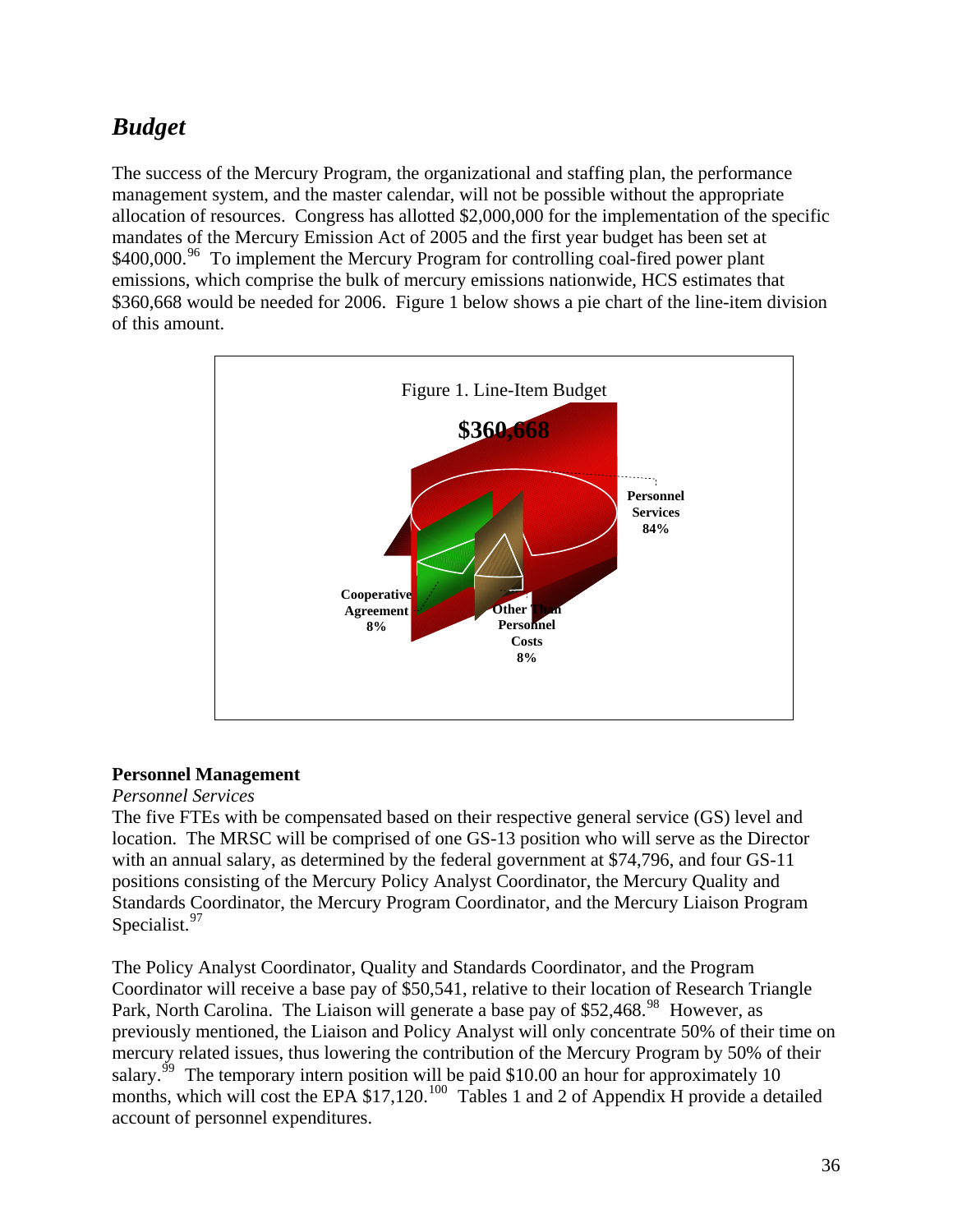<span id="page-37-0"></span>Each GS level is also divided into ten steps, which produces a salary range for each level. The proposed base salaries for the Director, Liaison, and Intern's GS levels include the 2.50% general schedule increase and a locality payment of 15.98% for the locality pay area of Washington-Baltimore-Northern Virginia.<sup>[101](#page-63-1)</sup> However, North Carolina has a different pay scale due to locality increases that incorporates a 2.50% general schedule increase and locality payment of 11.72% for the locality pay area for "the rest of the U.S."<sup>[102](#page-63-1)</sup>

Based on the low-end salary ranges of Step 1, the total budget appropriated for salary for the FTE employees and the intern will total \$303,178 per year. The EPA transfers money directly to the Environmental Careers Organizations, which pays the intern.

Thirty-two employees from other branches of the EPA will also staff the MRSC, however, work for MRSC will account for less than 25% of their time. Therefore, no part of these employees' salaries is subtracted from the Mercury Program budget. In the rulemaking stage, the Mercury Program will be utilizing 12 additional employees. The technology section of the program will require seven additional employees, monitoring and reporting will require six additional employees, and compliance and enforcement will use seven additional employees.

#### *Fringe Benefits*

Benefits such as health insurance, life insurance, vacation time, retirement plan, and sick leave are required for all federal government employees. Of each base pay, 25% will be added in reference to these requirements. Benefits such as overtime will not be extended to the Mercury Workgroup. All needed time above the 40-hour work week will be comprised of credit hours, which will accumulate as earned and may be used at a later date. In total, fringe benefits represent \$56,852 of the total budget.

#### *On the Spot Awards*

To motivate and encourage each employee throughout the first year's implementation of the *Mercury Emission Act of 2005*, On the Spot Awards, common at the EPA's workplace, will be given to all full-time equivalent employees, including the intern, totaling \$300 per person or an annual total of \$1,800. This amount will automatically be distributed at the end of the first year.

#### **Communication and Outreach**

#### *Travel Expenses*

The Director of the MRSC and the Liaison Specialist are responsible for communication and transfer of information between the multiple offices within the OAR, EPA, and other governmental organizations, such as the DOE. These offices are often located in distant locations, which requires travel. Travel will comprise a portion of the total budget tallying \$18,900 due to an estimated rate of \$900 per trip for the Director of the MRSC and Liaison Coordinator. The Director and Liaison Coordinator will travel for approximately two days per trip with an estimated expense of \$250 per day. This estimated expense consists of hotel rates at a cost of \$186 and meals and incidental expenditures at a cost of \$64. An estimated cost of \$400 has been allocated for all airline travel, which is based on a set federal cost for all trips.<sup>[103](#page-63-1)</sup>

In order to effectively manage the MRSC, the Director may be required to make one trip per month totaling \$10,800 for the year. Furthermore, the Liaison Specialist also plays a vital role in attending conferences and meetings with stakeholders such as the power plant industry and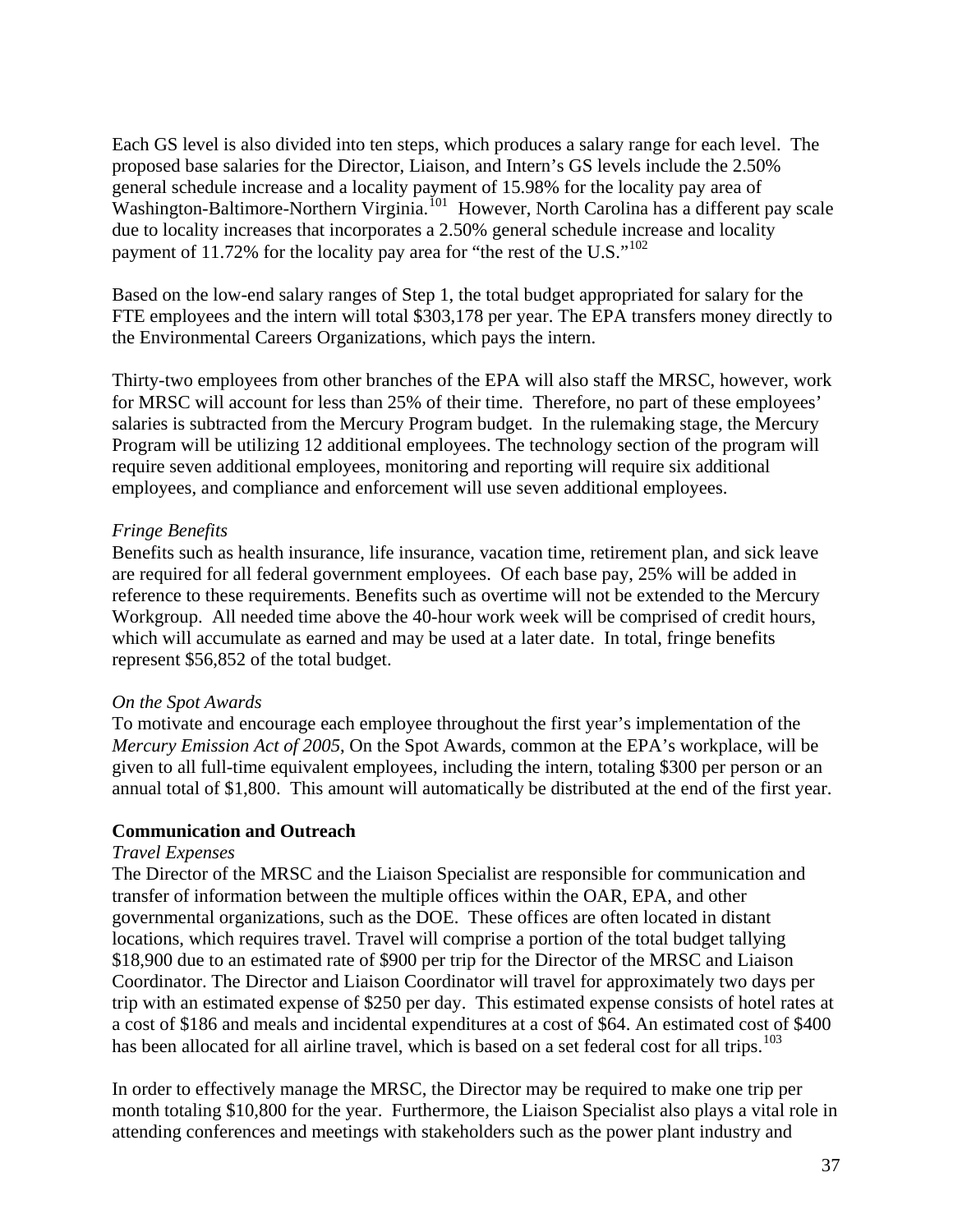<span id="page-38-0"></span>legislators to assess the progress of the Act. Therefore, the Liaison Coordinator will be required to travel every other month, or six trips per year, totaling \$5,400 for the year.

In addition to the necessary program travel, the Mercury Policy Analyst and Quality and Standards and Program Coordinators will participate in a one-day working meeting for training purposes. This training necessitates travel to Washington, DC, which will acquire additional travel expenses of \$2,700.

#### *Employee Learning and Development*

To adequately prepare the personnel working for the MRSC, two training courses will be offered. This instruction is especially necessary for the 32 part-time staff. These staff make up the Mercury Workgroup. The four FTEs, the Mercury Liaison Specialist, Mercury Quality Standards Coordinator, Mercury Program Coordinator, as well as the Policy Analyst Coordinator, will also require ongoing training within the first year to ensure that the standards set by the Act are strictly implemented. Two training sessions per year, which will include training material, and light refreshments, are estimated at \$105 per person. The necessary budget allotment for training purposes for 38 employees totals \$3990 for the first year of the program.

#### *Meeting Costs*

The majority of the program activities will occur in Washington, D.C. and Research Triangle Park, NC. Therefore, the bulk of the meetings will be held through net conferences and teleconferences. There will be no additional meetings held in person, so meetings will not require travel funds. An allocation of \$1,000 for the year has been devised to fund all long distance conferences and the necessary technology.

#### *Print Media*

Printed documents will be a crucial source of relaying information throughout the EPA and to states and coal-fired electricity generating facilities. Thus, an allocation of \$1,000 will be used for the year. These funds will enable all personnel to develop and distribute fact sheets, brochures, and other material pertaining to the rulemaking process, current technologies, monitoring techniques, and compliance regulations.

#### **Other Direct Costs: Office Operations**

#### *Technical Supplies*

Due to frequent travel required of the Director and Liaison, technical communication supplies will be needed to enable continuous interaction with Agency staff and stakeholders, especially during travel and other time away from the office. Two Blackberries will be purchased, which have a \$25 monthly fee, totaling \$1,200 per year. Two laptops will be purchased at the cost of \$700 each, totaling \$1,400 for the year. In all, technical supplies will consist of \$2,600 of the total budget.

### *Facilities*

The MRSC and Mercury Workgroup will implement the rulemaking process within the Offices of the Assistant Administrator, Policy Analysis and Review, Air Quality, Planning and Standards, Atmospheric Programs, and several offices located in Research Triangle Park, NC. Due to the implementation occurring within current offices, no facility fees will be acquired on behalf of the Mercury Program.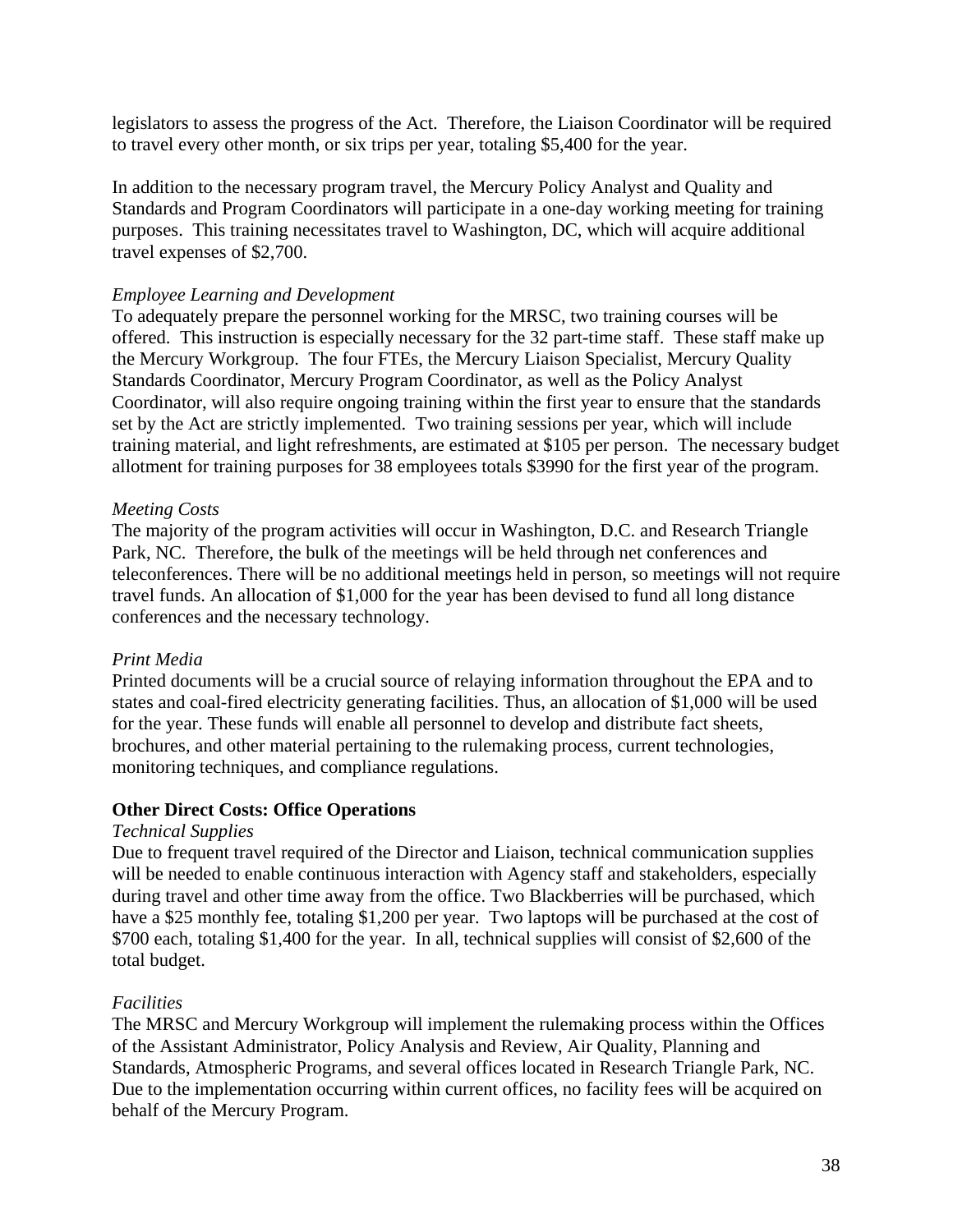#### <span id="page-39-0"></span>*Contractual Agreements*

The funding budgeted for the OAR and the Environmental Council of the States will add the cooperative agreement of \$30,000 to the currently existing agreement. This funding will serve as one of the main mechanisms for conducting outreach, education, and public comments to the states and industries in implementing the Act. For example, funding will be used on outreach to each state, which will then work with their power plants on technology education.

#### *Research and Development*

No funding under the Act will be used for research and development purposes. All mercury research and development will remain under existing EPA mercury programs and offices. This policy will enable all research to continue while the rulemaking process is active without requiring funding.

#### **Total Expenditures**

Figure 2 shows the division of the budget for the four areas of the program design.



Table 1 in Appendix H includes the expanded annual budget for the first year of the Mercury Program. These costs include salaries, travel, and training for all employees and total \$360,668 for the year. An additional funding request by the EPA to Congress is recommended, since salaries consist of 84% of the \$400,000 allocation from Congress.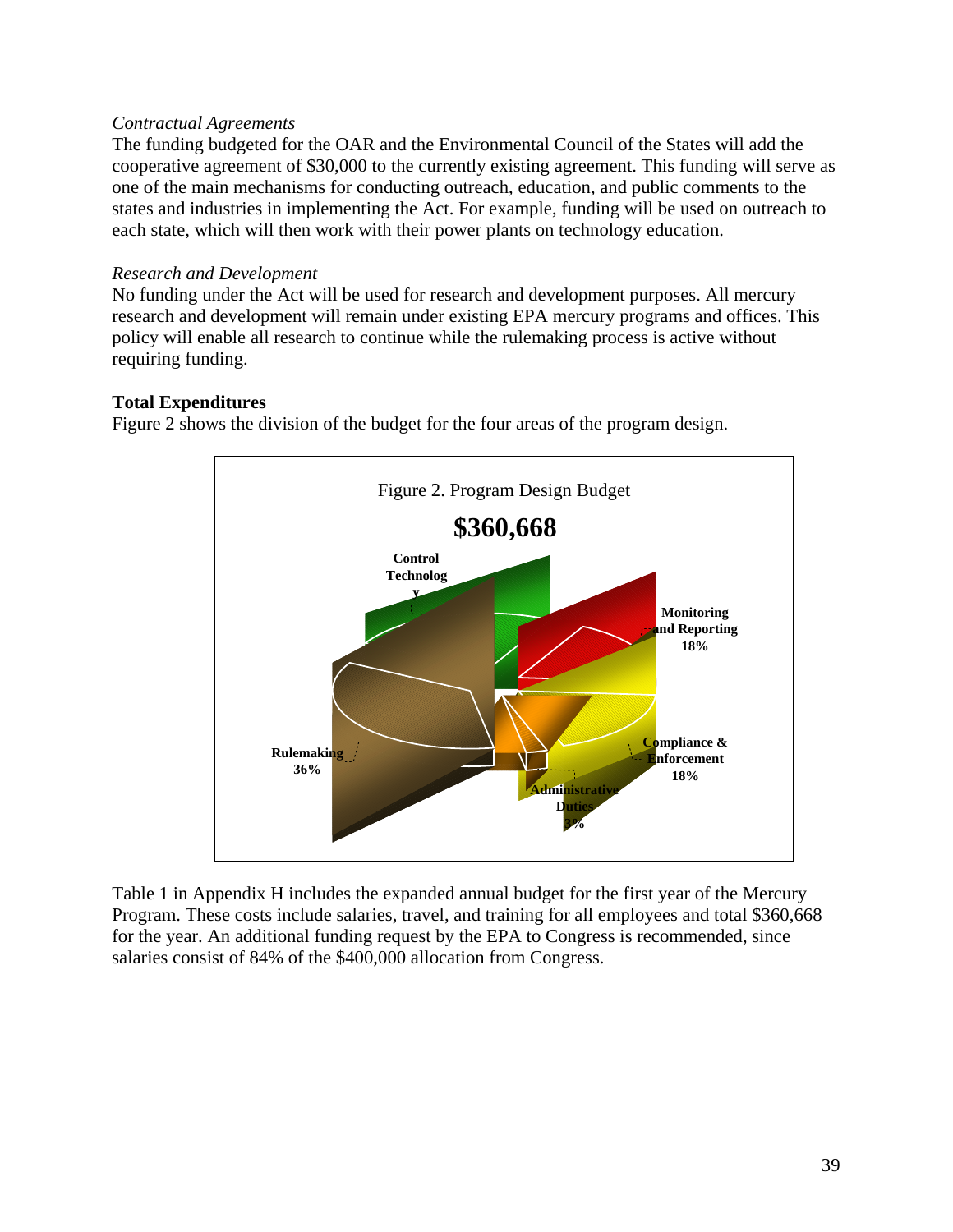# <span id="page-40-0"></span>*Conclusion*

The passing of the *Mercury Emission Act of 2005* calls for the regulation and reduction of the amount of mercury emitted into the environment. The regulations stipulated by this Act are crucial, as mercury is a toxic pollutant that Americans are currently exposed to on a regular basis. Specifically, the Act will reduce the amount of mercury entering the air beginning in 2009 by 90% of the 1999 levels of mercury emissions. The largest reduction of mercury emissions will be achieved by regulating and reducing emissions from coal-fired electricity generating facilities, which are the largest source of mercury emissions in the United States.

Hg Control Specialists, Inc. has devised the Mercury Program for the EPA in order to successfully implement Section 3 of the Act. The Act mandates the promulgation of rules by the EPA to establish limitations of mercury emissions. Therefore, the Mercury Program involves a staffing plan within the EPA and key tasks for these employees to complete during the first year of the Program so that rules are promulgated. The recommended staffing plan employs five employees and one temporary intern, who comprise the Mercury Regulatory Steering Committee, which is within the EPA's Office of Air and Radiation. In addition to these six staff members, 32 pre-existing EPA employees from other offices will compose the Mercury Workgroup, which will contribute to helping establish rules and regulations. The Mercury Program consists of four key sections for the employees to focus on during 2006, the first year of the Act: rulemaking, technology, monitoring and reporting, and compliance and enforcement.

Monitoring the success of the program in reaching its goals during the first year is vital, as the foundation for the following years is established at this time. Therefore, the ultimate success of the Mercury Program depends on proper monitoring. Consequently, a performance management system has been established by Hg Control Specialists, Inc. for implementing the Act by identifying goals of the program, clarifying tasks, and establishing methods of measurement.

To ensure that proper steps toward implementing the *Mercury Emission Act of 2005* are taken during the first year, a master calendar of key tasks has been established for 2006. The estimated total costs for implementing Section 3 of the Act will be \$360,668. Upon completion of all tasks delineated prior to December 29, 2006, an activity framework will already be in place for the second year, 2007, of the Mercury Program, which includes the commencement of mercury air emission reductions from power plants.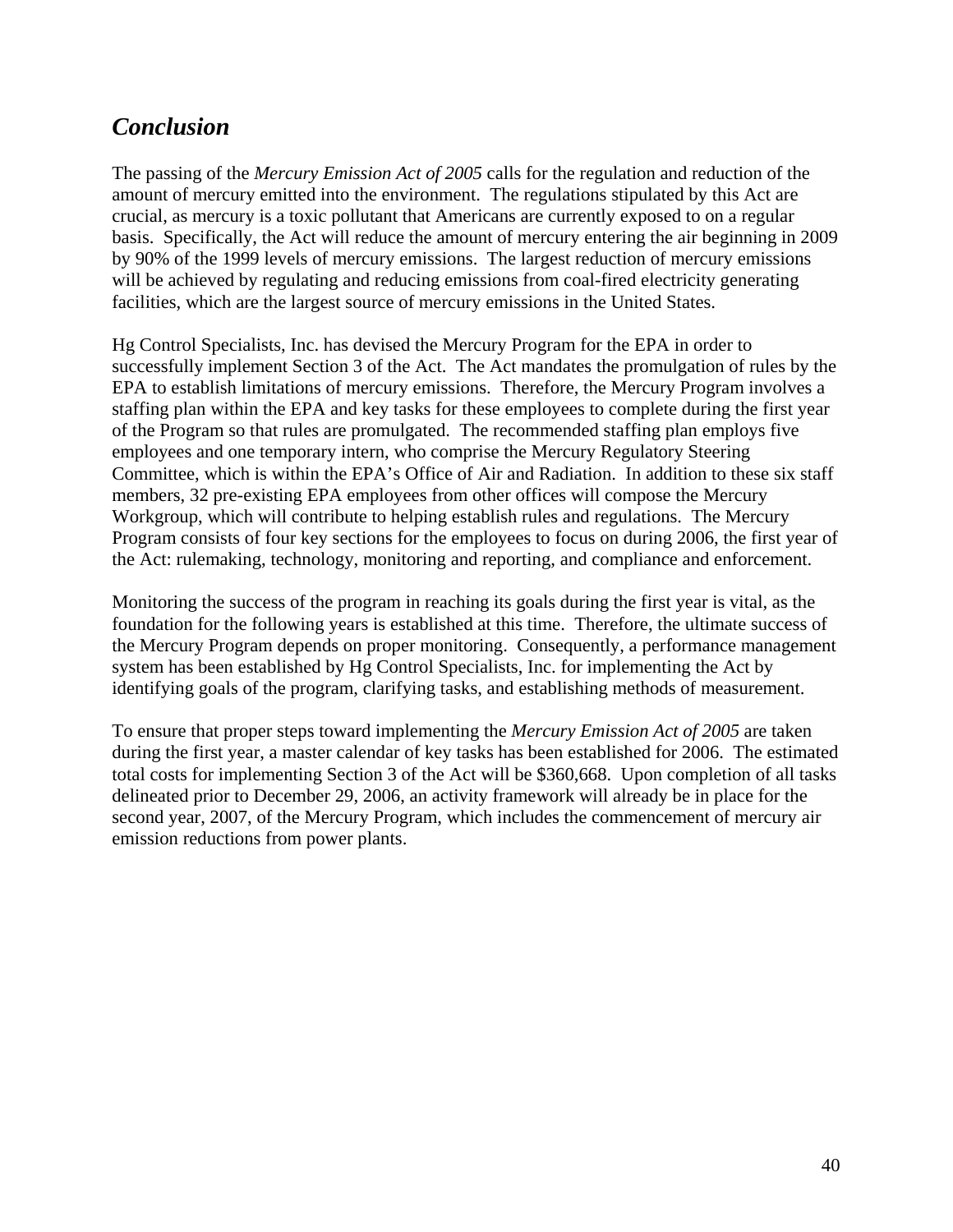# <span id="page-41-0"></span>*Appendices*

#### **Appendix A: Key Distinctions Between S.730 and Alternative Proposals**

Because mercury pollution has become a highly politicized issue, there have been many bills introduced in the House and Senate dealing with mercury reductions. Here, we compare the three primary proposals to reduce mercury emissions from U.S. coal-fired power plants. These proposals are President Bush's Clear Skies Initiative, the EPA's Clean Air Mercury Rule, and the *Mercury Emission Act of 2005*. While these proposals focus on the reduction of mercury emissions into the air, each individual plan specifies different timelines, emission targets, sites of focus, and reduction methods.

There are two ways to regulate mercury emissions. One way to reduce mercury emissions is to create a market-based emissions trading program. The other way is to mandate specific facility emission standards:

- The market-based emissions trading program employed by the proposals of President Bush and the EPA, establishes a 'budget' of mercury emissions to achieve a national standard whereby facilities can buy and sell permits according to their emission levels.<sup>[104](#page-63-1)</sup> Under this model, facilities can emit different amounts of mercury while simultaneously achieving an overall national emission goal.
- Alternatively, the emissions standard approach that is employed by Senator Leahy's S.730, sets up a uniform emissions standard for all facilities. This standard specifies the amount of mercury emissions that may be emitted per megawatt-hour of electricity generation averaged out over the course of a month, and is based on the monthly average of emissions for a facility. It is further mandated that in order to reach these emission goals, facilities must use maximum available control technologies (MACT).

The differences between approach mechanisms for these three proposals are important to note, as they are the source of political opposition and support for S.730. President Bush's Clear Skies Initiative and the EPA's Clear Air Mercury Rule focus on air emissions within a two-phase process. The first phase aims to reduce current emission levels of 48 tons per year to a 26 ton per year cap in 2010. The second phase further reduces emissions to achieve an ultimate cap of 15 tons/year by 2018 for an overall 69% reduction.<sup>[105](#page-63-1)</sup> In order to achieve this reduction, these proposals propose using the market-based approach whereby mercury emitting plants can purchase or sell permits as noted above. Alternative sources of air emissions and mercury in the waste stream are not addressed in either of these proposals.<sup>[106](#page-63-1)</sup>

The principles guiding the Clear Skies Initiative and the Clean Air Mercury Rule were the motivating factors in creating the alternative approach set forth in S.730, which amends the CAA and aims to reduce mercury emissions into the air and the waste stream by regulating a number of sources. The goal analyzed here, is a reduction of coal-fired power plant emissions of 90% by 2009, thereby reducing current air emissions from 48 tons per year to 5 tons per yr.<sup>[107](#page-63-1)</sup> S.730 proposes to accomplish reduction in air emissions by establishing a command and control approach whereby each plant would be subject to the same emission standard.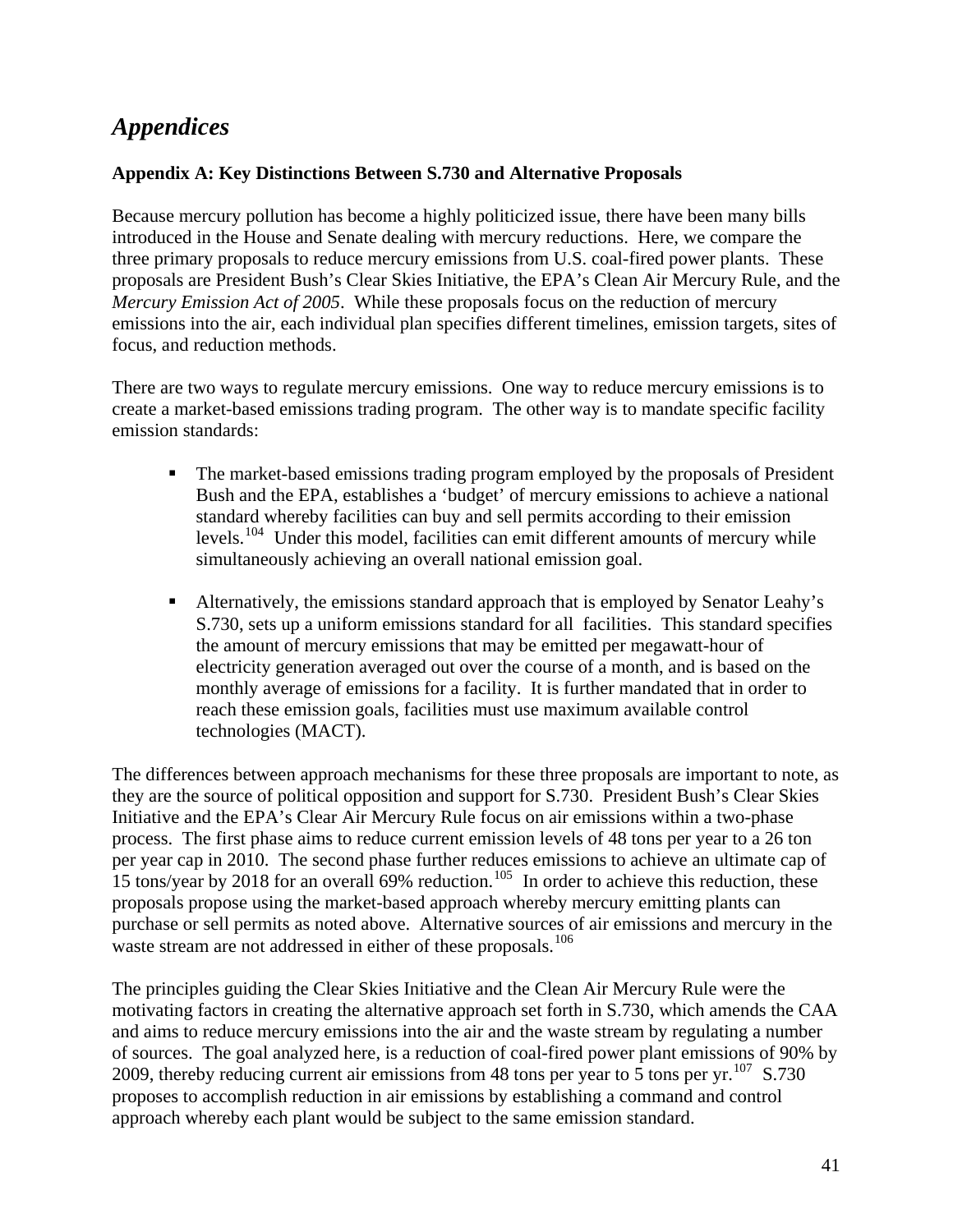Leahy and Snow rejected the Administration's two proposals and offered their alternative on the basis that they do not go far enough in protecting the environment or human health from the effects of mercury pollution.<sup>[108](#page-63-1)</sup> The Congressional Research Institute found that mercury "hot spots" would occur in geographic areas located in proximity to the plants that could purchase multiple pollution permits under the market-based approach.<sup>[109](#page-63-1)</sup> This would mean that some communities next to power plants would receive a disproportionately higher level of mercury contamination than other communities across the country.

Additionally, Leahy and Snowe disagreed with the timeframe set out by the Clear Skies Initiative and the Clean Air Mercury Rule for achieving mercury reduction goals.[110](#page-63-1) Technological analysis shows that the emission reduction goals set forth by the Clear Skies Initiative and the Clean Air Mercury Rule could be achieved through the utilization of control technologies currently in place for other pollutants such as  $SO_2$ . Therefore, S.730 proposes the near-immediate employment of MACTs to speed the rate of decreasing emissions.<sup>[111](#page-63-1)</sup> Furthermore, the Congressional Research Service has estimated that the standards used in the Administration's permit trading proposals would lead to long delays in the real reduction of mercury emissions, whereby the 70% reduction goals may not be reached until  $2030$ .<sup>[112](#page-63-1)</sup>

While S.730 addresses numerous sources of mercury emissions in both the air and land, there are other areas that need further attention. While a uniform emissions standard is mandated by S.730 for power plant emissions, the MACTs by which industries may carry out the reduction are not specified. In order to explore options to comply with S.730, MACTs need to be studied, implemented and/or subsidized for cost-effective installation. One control technology that could achieve reduction in mercury emissions is Active Carbon Injection (ACI) and Catalyst Converters. ACI technology and catalyst converters have been implemented for the past decade in municipal waste incinerators and have also been tested for use in coal-fired power plants.<sup>[113](#page-63-1)</sup>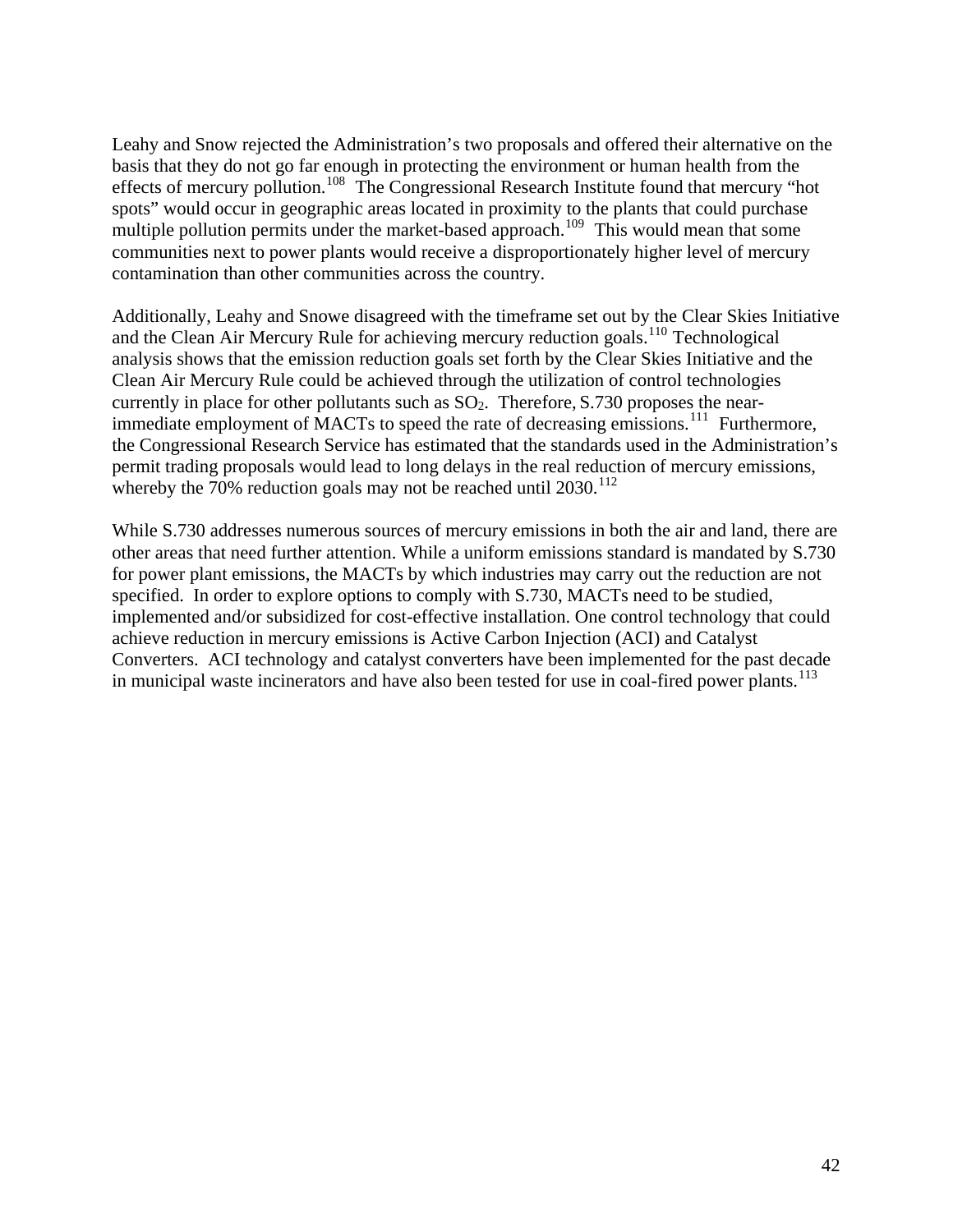### <span id="page-43-0"></span>**Appendix B: The Action Development Process**

### *Stage 1*

The first stage requires each action to be assigned to one of three tiers. The process of tiering is done in order to determine what process should be used to develop an action. Multiple processes are examined and then ranked from most to least efficient. The option that is ranked highest is then examined further. Based on specific criteria, the action is categorized in one of the three tiers. The actions involved in the Act would be classified under Tier 2, since the Act involves extensive cross-Agency involvement or major changes to existing air emission standards. The primary decision authority for Tier 2 actions lies with the Assistant Administrator of the Office of Air and Regional Administrators. Furthermore, Tier 2 actions include a significant amount of scientific, policy, economic, and implementation issues such as those involved in mercury reductions from coal-fired power plants.

# *Stage 2*

Once tiering approval is obtained, stage two begins by developing the proposed action. The process by which an action is developed is dependent on the tier to which it has been assigned. Developing actions for Tier 2 involves eight steps:

- 1. Chartering the workgroup,
- 2. Getting the workgroup underway,
- 3. Preparing the preliminary analytic blueprint and getting early guidance from senior management,
- 4. Preparing the detailed analytic blueprint,
- 5. Completing data gathering, consultation, peer review, analysis, and options development,
- 6. Selecting options,
- 7. Developing the proposed action, and
- 8. Conducting final Agency review.

# *Stage 3*

Once the workgroup prepares the action, which is reviewed by the EPA, the Administrator's signature is needed. The actions must also be published in the Federal Register. Before the Administrator signs an action, the lead office must request preliminary review of the regulatory action by the Federal Register Liaison, address any concerns by the Office of Management and Budget, and assure a complete docket.

### *Stage 4*

Developing the final action and ensuring Congressional review, involves three steps:

- 1. Addressing Public Comments
- 2. Determining Next Steps
- 3. Submitting Actions for Congressional Review under the Congressional Review Act and the Courtesy Copy Policy

The general public must have the opportunity to provide comments on the proposed action, which should be considered prior to finalizing the action. Congress then receives the final action,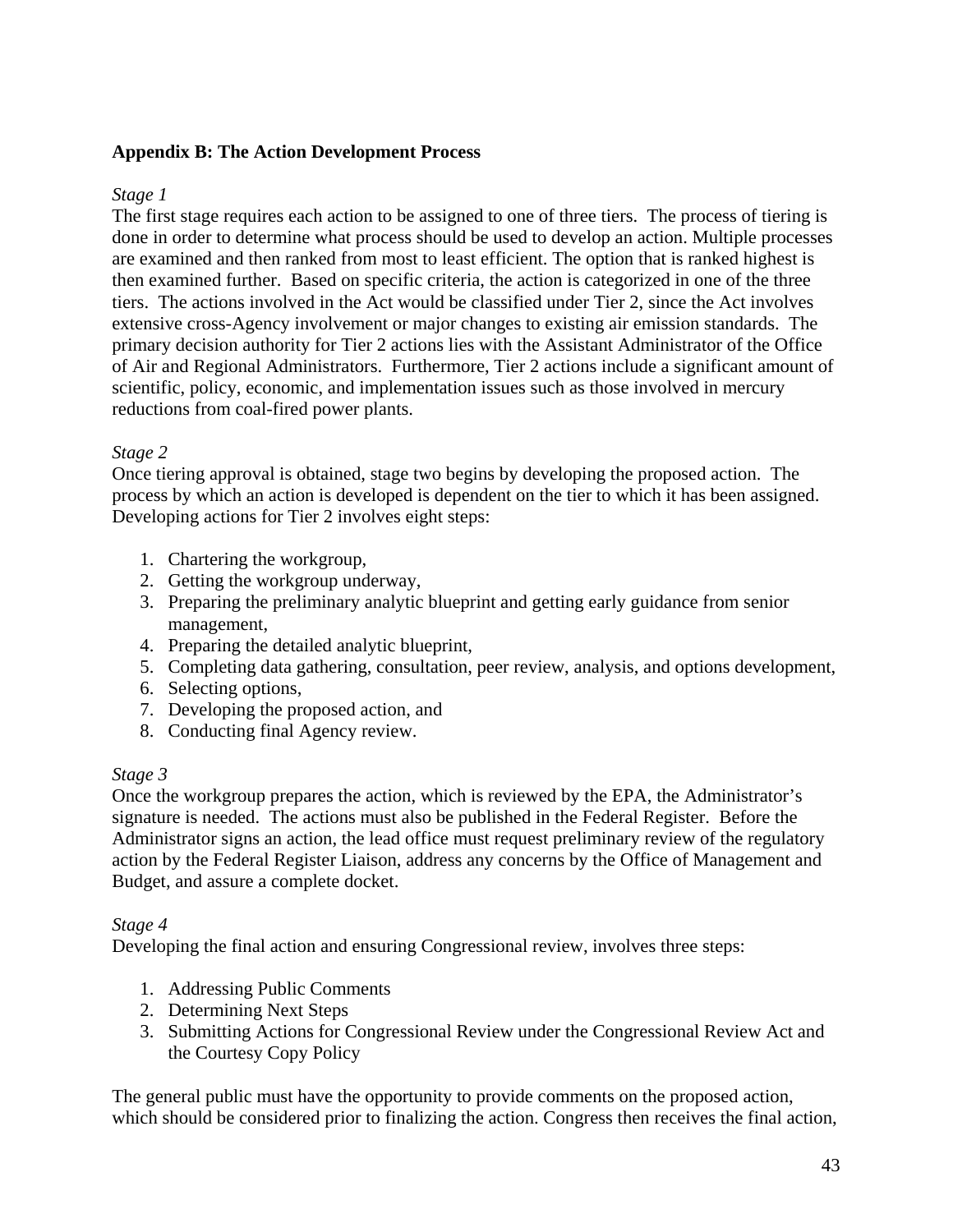before publication in the Federal Register. Once the rule is finalized; it is then published in the Federal Register.<sup>[114](#page-63-1)</sup>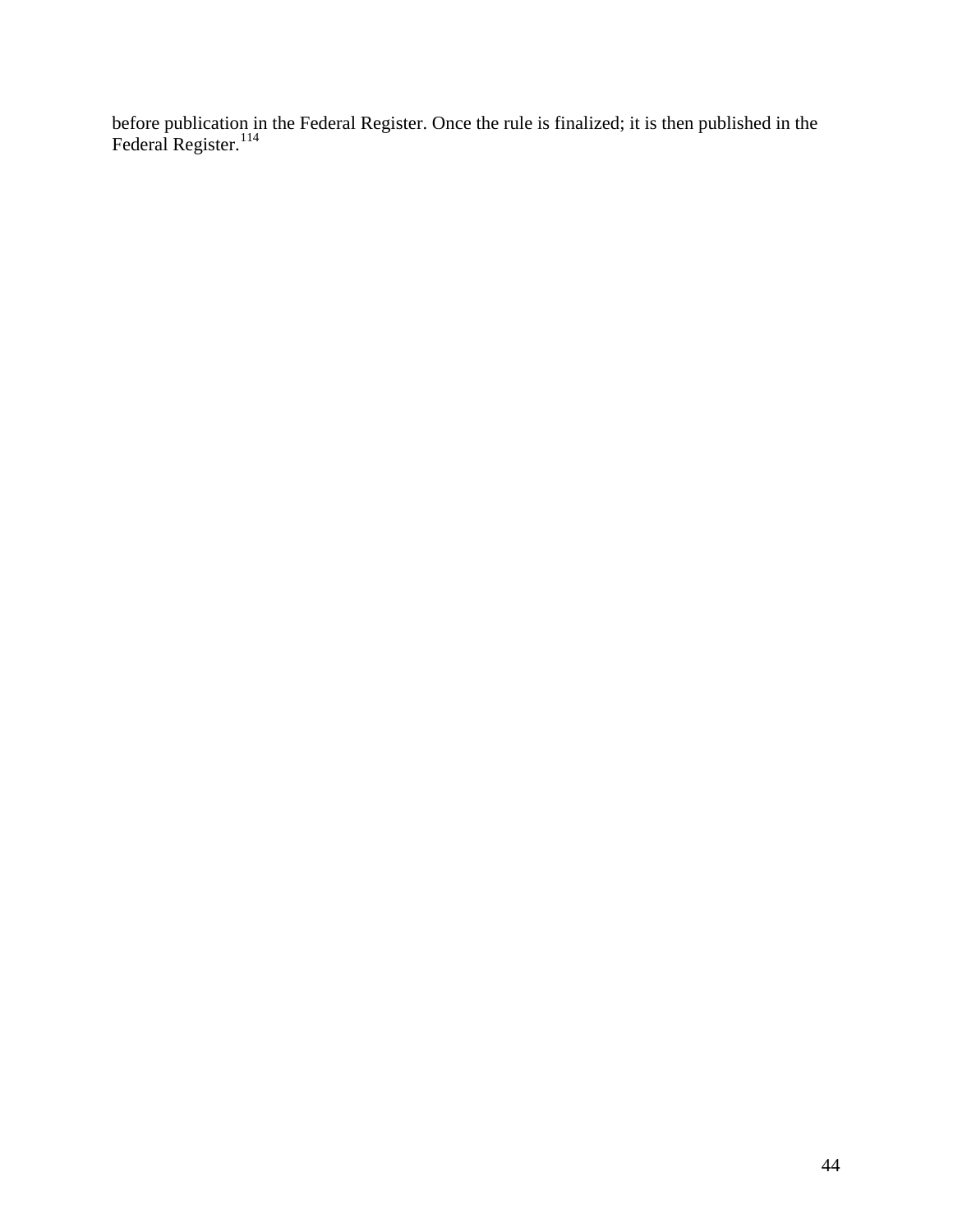# <span id="page-45-0"></span>**Appendix C: Developing the Program Design**

| <b>Options</b>                                              | Cost<br><b>Effectiveness</b> | <b>Administrative</b><br><b>Feasibility</b> | <b>Political</b><br><b>Support</b> | <b>Overall</b><br><b>Rating</b> |
|-------------------------------------------------------------|------------------------------|---------------------------------------------|------------------------------------|---------------------------------|
| <b>Control Tech.</b><br><b>Specified</b>                    | Low                          | High                                        | Low                                | Medium                          |
| <b>Control Tech.</b><br><b>Flexible</b>                     | High                         | Medium                                      | High                               | High                            |
| <b>Monitoring</b><br><i>Existing:</i><br><b>Self-Report</b> | High                         | High                                        | High                               | High                            |
| <b>Monitoring</b><br><b>New:</b> In-house                   | Low                          | Low                                         | Medium                             | Low                             |
| <b>Enforcement</b><br><b>States</b>                         | High                         | High                                        | Low                                | Medium                          |
| <b>Enforcement</b><br><b>EPA</b>                            | Low                          | Low                                         | Low                                | Low                             |
| <b>Enforcement</b><br>States & EPA                          | Medium                       | High                                        | High                               | High                            |

Table 1. Comparison of options in implementing the Mercury Emission Act of 2005

| Table 2. Summary of options in implementing the Mercury Emission Act of 2005 |  |
|------------------------------------------------------------------------------|--|
|------------------------------------------------------------------------------|--|

| <b>Options</b>  | <b>Control</b>      | <b>Monitoring</b>   | <b>Monitoring</b>           | Reporting/       |
|-----------------|---------------------|---------------------|-----------------------------|------------------|
|                 | <b>Technologies</b> | <b>Programs</b>     | <b>Technologies</b>         | <b>Enforcing</b> |
| <b>Option 1</b> | Require             | Acid Rain Program   | <b>CEMs</b> with Fuel Cells | States only      |
|                 | specific            | adds Mercury        |                             |                  |
|                 | technology          |                     |                             |                  |
| <b>Option 2</b> | Allow facilities    | Develop new         | CEMs premium                | EPA only         |
|                 | to pick             | mercury-specific    | calibration gases           |                  |
|                 |                     | program             |                             |                  |
| <b>Option 3</b> |                     | In-house reviews    | CEMs with low-grade         | EPA and          |
|                 |                     | and data collection | calibration gases           | states           |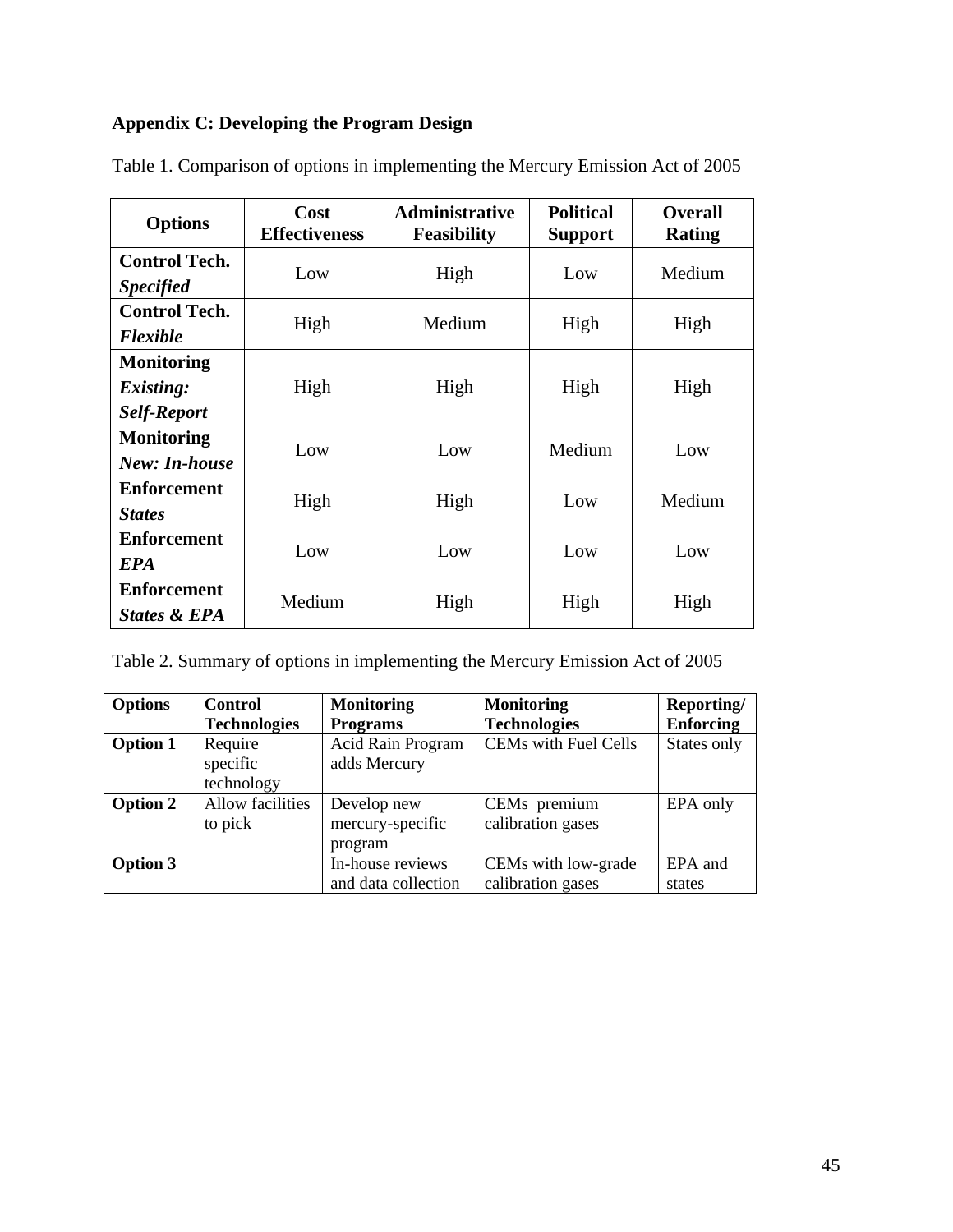# **Appendix D: Organization and Staffing Plan**

Figure 1. Organizational Chart of the Location of Employees Currently Working on Mercury Issues in the U.S. EPA<sup>[115](#page-63-2)</sup>

<span id="page-46-0"></span>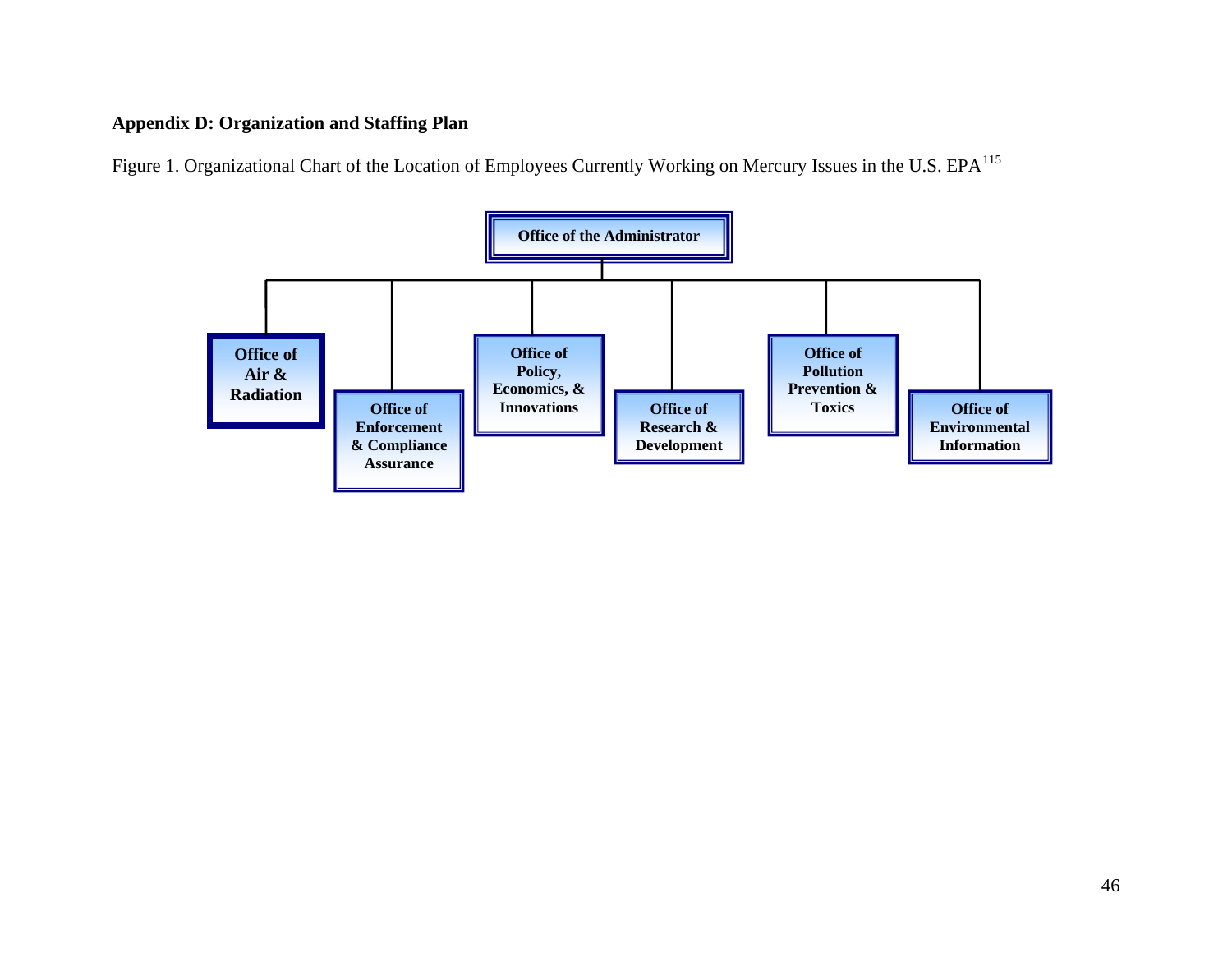Figure 2. Location of Staff Members of the Mercury Workgroup

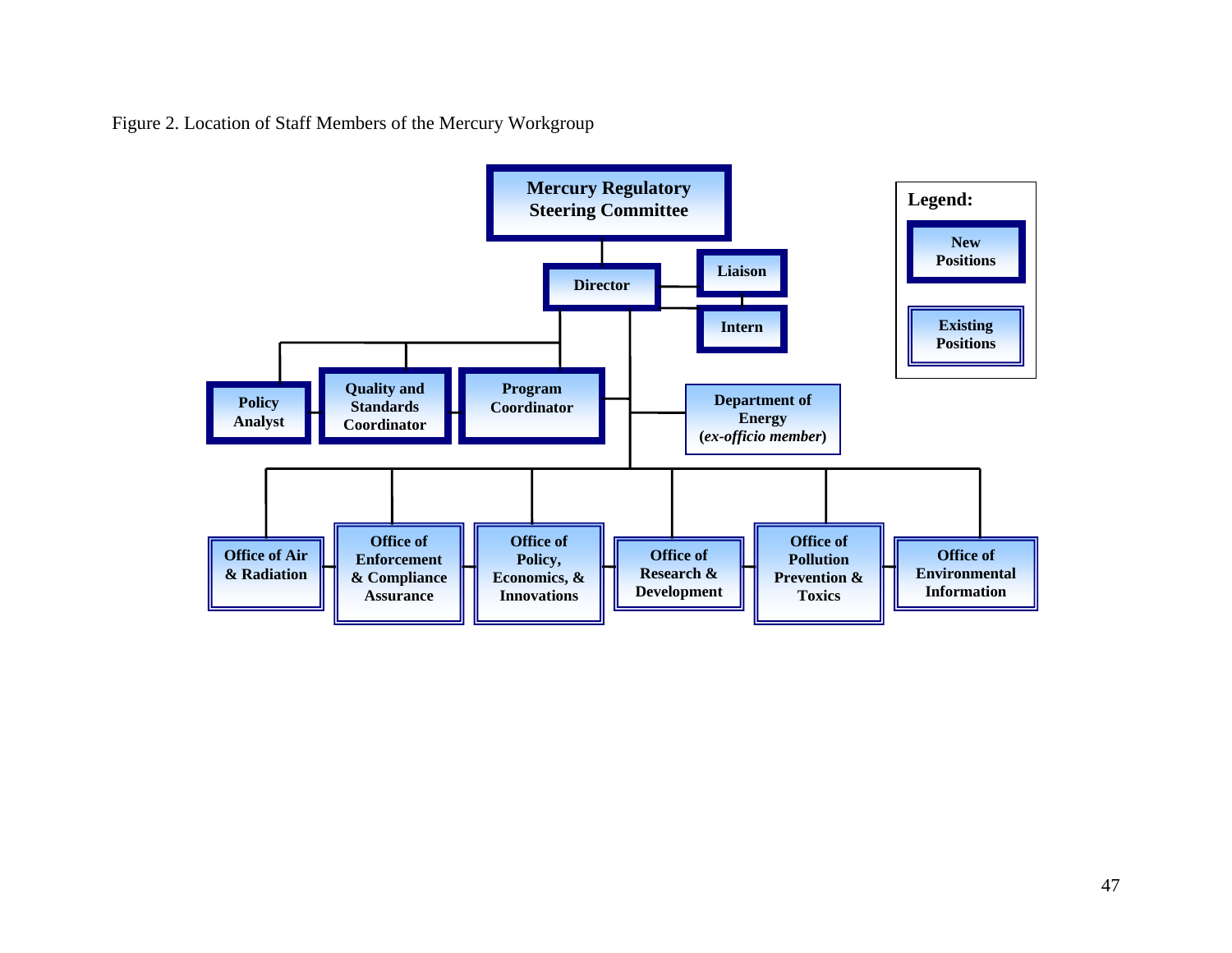Figure 3. Organizational Chart of the Location of New Staff of the Mercury Regulatory Steering Committee (MRSC) within the Office of Air and Radiation, Which will Oversee the Mercury Workgroup<sup>116</sup>

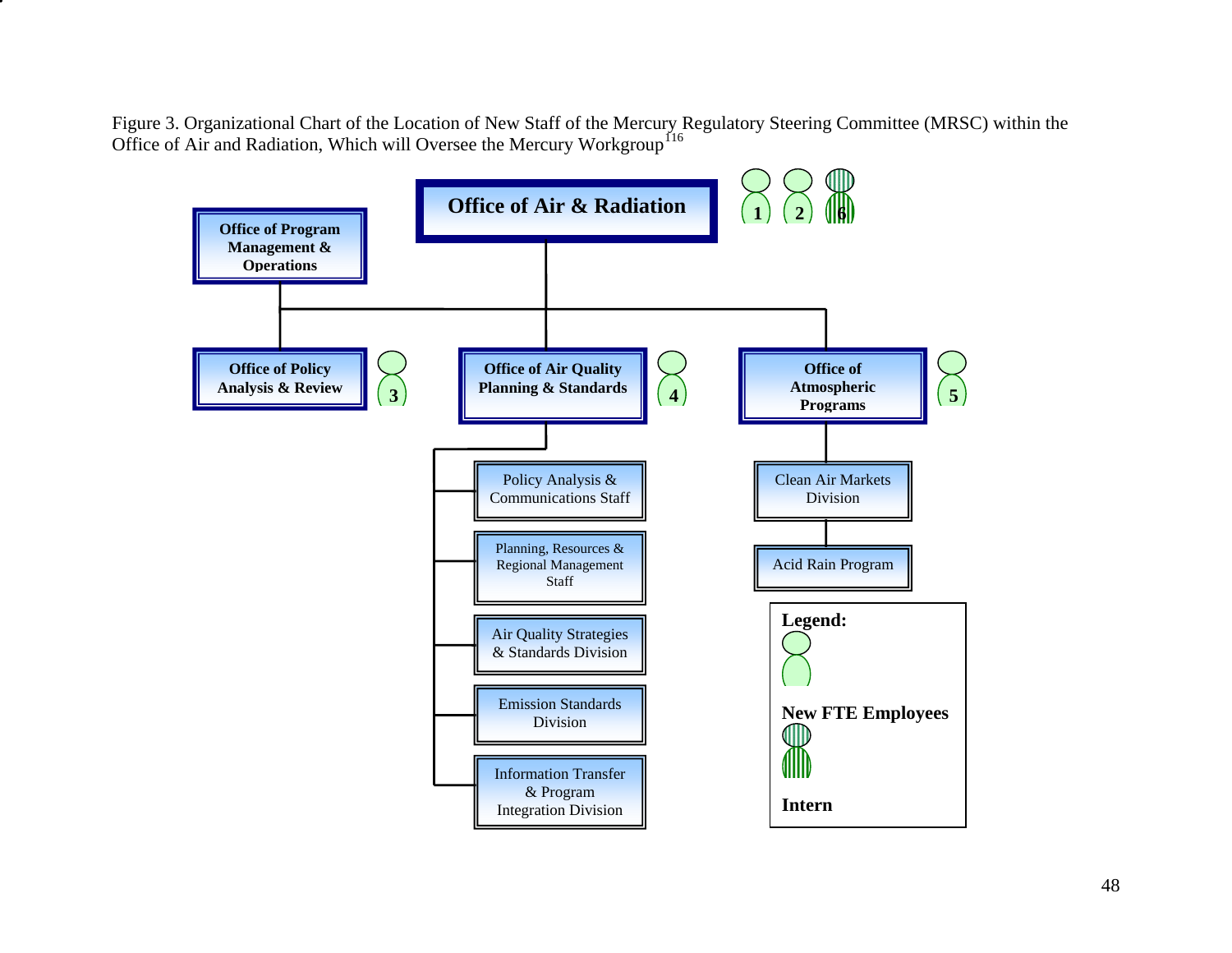# *Detailed Descriptions Corresponding to Figure 3*

| Figurine:<br>Mercury Title:<br>Federal Title:<br>Location:<br>Reports to:        | #1<br>Mercury Program Director<br>Supervisory Environmental Protection Specialist (General Schedule: GS-13)<br><b>Assistant Administrator's Office</b><br><b>Assistant Administrator</b> |
|----------------------------------------------------------------------------------|------------------------------------------------------------------------------------------------------------------------------------------------------------------------------------------|
| Figurine:<br>Federal Title:<br>Location<br>Reports to:                           | #2<br>Mercury Title: Mercury Liaison Specialist<br>Environmental Protection Specialist (GS-11)<br><b>Assistant Administrator's Office</b><br>Mercury Program Director                    |
| Figurine:<br>Mercury Title:<br>Federal Title:<br>Location:<br>Reports to:        | #3<br>Mercury Policy Analyst Coordinator<br>Policy Analyst (GS-11)<br>Office of Policy Analysis and Review<br>Mercury Program Director                                                   |
| Figurine:<br>Mercury Title:<br><b>Federal Title:</b><br>Location:<br>Reports to: | #4<br>Mercury Quality and Standards Coordinator<br><b>Environmental Protection Scientist (GS-11)</b><br>Office of Air Quality Planning and Standards<br>Mercury Program Director         |
| Figurine:<br>Mercury Title:<br>Federal Title:<br>Location:<br>Reports to:        | #5<br>Mercury Program Coordinator<br><b>Environmental Protection Scientist (GS-11)</b><br>Office of Atmospheric Programs<br>Mercury Program Director                                     |
| Figurine:<br>Mercury Title:<br><b>Federal Title:</b><br>Location:<br>Reports to: | #6<br>Intern<br><b>Environmental Protection Intern</b><br>Office of the Assistant Administrator<br>Mercury Program Director                                                              |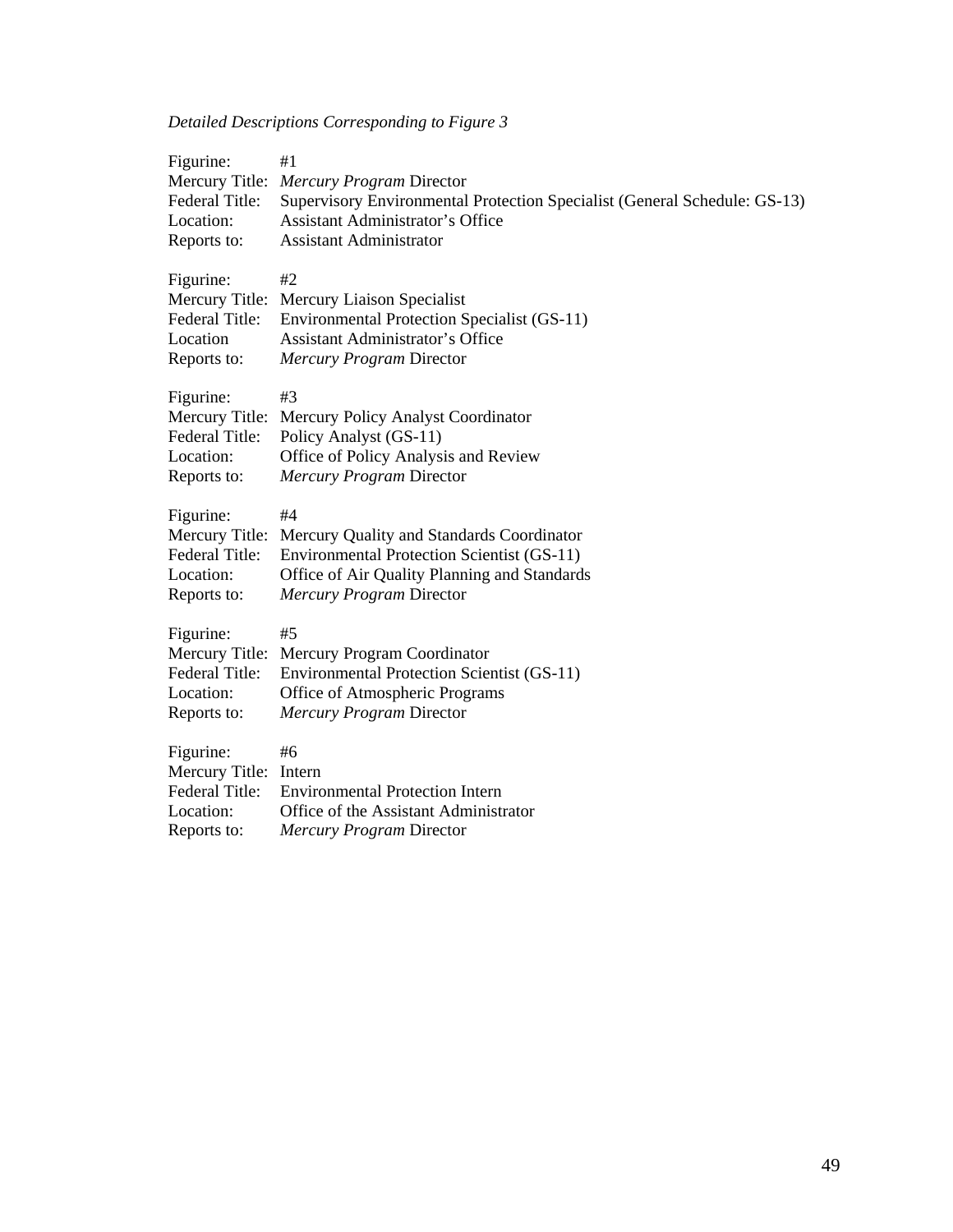| <b>Office of Air and Radiation</b>                                      |                                         |
|-------------------------------------------------------------------------|-----------------------------------------|
| Office of the Assistant Administrator (2 FTE* and one temporary intern) |                                         |
| Policy Analysis and Review (1 FTE)                                      |                                         |
| Office of Air Quality Planning and Standards (1 FTE)                    |                                         |
| - Policy Analysis and Communication                                     |                                         |
| - Planning, Resources, and Regional Management                          |                                         |
| - Air Quality Strategies and Standards                                  |                                         |
| - Emission Standards                                                    |                                         |
| - Information Transfer and Program Integration                          |                                         |
| Office of Atmospheric Programs (1 FTE)                                  |                                         |
| - Clean Air Markets                                                     |                                         |
| - Acid Rain Program                                                     |                                         |
| Office of Program Management and Operations                             |                                         |
|                                                                         |                                         |
| * Full-Time Equivalent (FTE)                                            |                                         |
|                                                                         | <b>Total FTE Employees: 5</b>           |
|                                                                         | <b>Total Temporary Intern: 1</b>        |
|                                                                         | <b>Total Partial Time Employees: 8</b>  |
|                                                                         |                                         |
| <b>Office of Policy, Economic and Innovations</b>                       |                                         |
| <b>National Center for Environmental Economics</b>                      |                                         |
| <b>Regulatory and Policy Review</b>                                     |                                         |
| <b>Outreach and Assistance Coordinator</b>                              |                                         |
| <b>Environmental Management Systems</b>                                 |                                         |
| <b>Environmental Results Program</b>                                    |                                         |
| <b>Environmental Innovations</b>                                        |                                         |
| Performance Track                                                       |                                         |
| <b>Regulatory Steering Committee</b>                                    |                                         |
| <b>Regulatory Management Issues</b>                                     |                                         |
| Regulatory Agenda and Plan                                              |                                         |
| Senior Advisory for Communications                                      |                                         |
| <b>Regulatory and Policy Review</b>                                     |                                         |
|                                                                         | <b>Total Partial Time Employees: 12</b> |

Table 1. Location by Office of EPA Employees that are Members of the  $MRSC^{117}$  $MRSC^{117}$  $MRSC^{117}$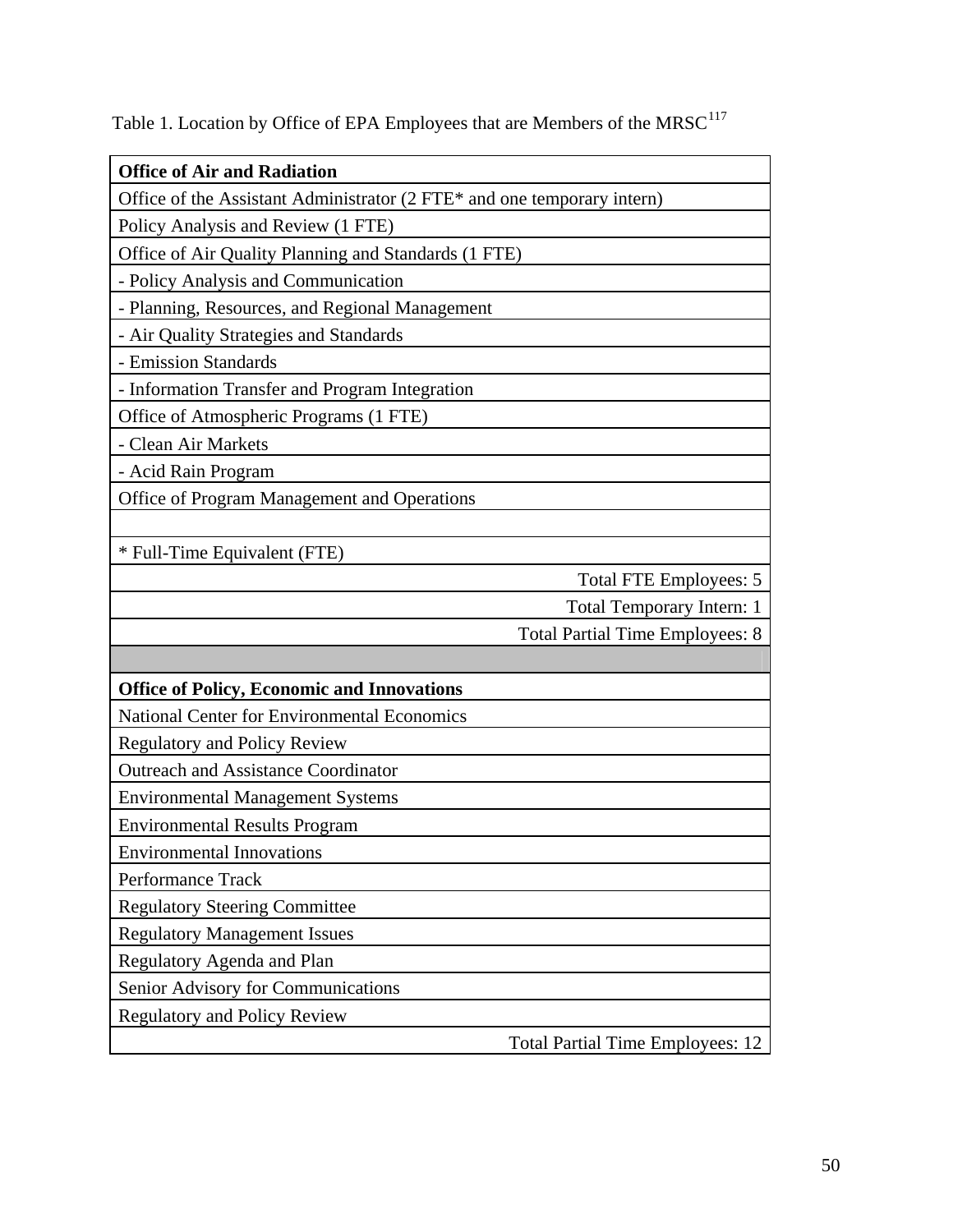**Office of Research and Development** 

Steering Committee

Environmental Technology Verification

Total Partial Time Employees: 2

#### **Office of Prevention, Pesticides and Toxic Substances**

Regulatory Steering Committee

Pollution Prevention/P2 State Coordinator

Pollution Prevention

Total Partial Time Employees: 3

#### **Office of Environmental Information**

Toxic Release Inventory (TRI) Outreach, Web Issues, and TRI Regional and State Coordination

Central Data Exchange

Implementation Guidance

TRI Compliance Assistance

Total Partial Time Employees: 4

#### **Office of Enforcement and Compliance Assurance**

Environmental Justice

Regulatory Steering Committee

Compliance Assistance General

Compliance Assistance Plan

Audit Policy

Compliance Assistance – Cross Cutting Issues

Performance Measurement

Inventory of EPA's Planned Compliance Assistance Activities

Compliance Assistance Centers

Total Partial Time Employees: 9

**Total Partial Time Employees for Mercury Regulatory Steering Committee: 38 Total Full Time Equivalent Employees under the Committee: 6**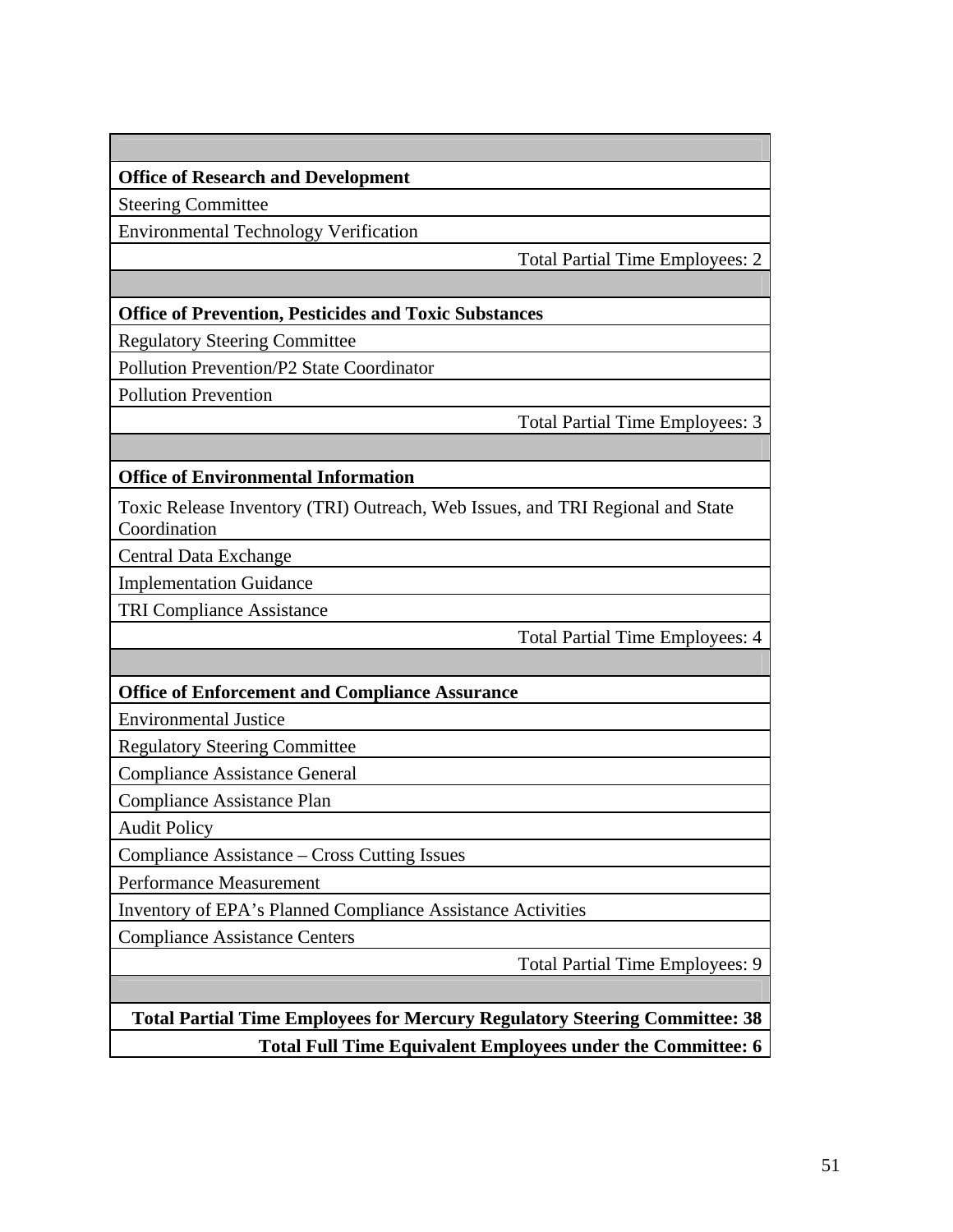#### <span id="page-52-0"></span>**Appendix E: First Year Implementation**

The Mercury Quality and Standards Coordinator will be spending the entire portion of time working on researching existing and future technologies and creating corresponding standards to which facilities must adhere. The sole job of this position in the first year will be to establish a structure to approve technologies and create standards for facilities. In the following years, the position will be to select approved technologies and create standards.

The Mercury Program Coordinator will streamline all these efforts and combine the regulations with the current regulations. By combining mercury emissions with the other air emissions, this reduces the redundancy of air emission regulations. While the facilities are measuring for carbon dioxide, sulfur dioxide, and nitrous oxides, they can now measure mercury at the same time and submit the emissions information simultaneously into the same database. The Mercury Program Coordinator will also be responsible for continued monitoring and enforcement of the regulations. The states will report non-compliant facilities to the Mercury Program Coordinator, who will be able to ensure compliance and enforcement.

These regulations now go to the Mercury Workgroup which will ensure that cross-program process issues are resolved or referred to management. After the Mercury Workgroup approves the new regulations, the regulations will be sent to the Administrator of the EPA who signs the regulations into effect. At this point, the Mercury Liaison Specialist will spread the information about the new regulations to the states and facilities.

The task of the MRSC in the first year will be to conglomerate the different offices together and establish an understanding of what the Mercury Program aims to accomplish. Establishing the connections between offices and creating a framework for the following years is essential in the first year.

After the first year, these positions will be essential for the continuation of the Mercury Program. The Mercury Quality and Standards Coordinator will be working to ensure that the new regulations reflect any changes in legislation and encompass new technologies or stricter standards, as well as ensuring that facilities are in regulation. The Mercury Program Coordinator will be integrating the Mercury Program with the other air emission programs primarily in the first year, but will constantly be communicating with the Mercury Quality and Standards Coordinator, and continuing monitoring, compliance, and enforcement of the regulations. The Mercury Policy Analyst Coordinator will ensure that the new regulations, options, and subsequent revisions are within the scope of the legislation and will prepare for the Congressional Review of the program. The Mercury Liaison Specialist will continue to ensure communication between the various stakeholders involved. Finally, to ensure that the MRSC is communicating with each other and with the Mercury Workgroup, the Mercury Program Director will continue to manage the MRSC.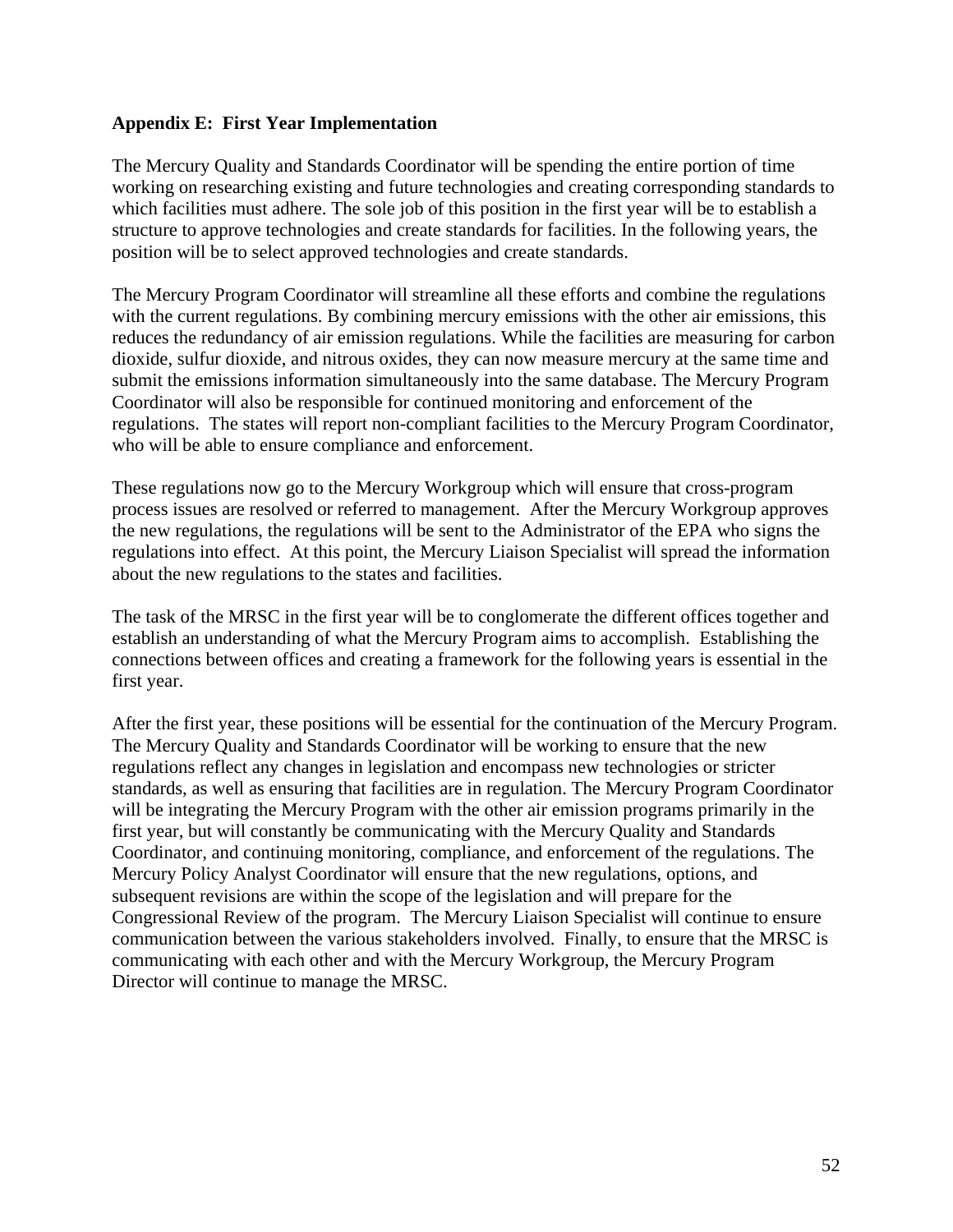# <span id="page-53-0"></span> **Appendix F: Performance Management**

# Table 1: Rulemaking

| Tasks (Goals)     | Indicators       | Collection            | Reporting            | Feedback                 |
|-------------------|------------------|-----------------------|----------------------|--------------------------|
| <b>Final Rule</b> | Stage 1: Tiering | <b>WHO</b> : Managers | TO WHOM: The         | WHAT                     |
| Developed by      | the Action       | within the            | Director of the      | <b>CIRCUMSTANCES:</b>    |
| Deadline of       |                  | MRSC, collect e-      | <b>MRSC</b>          | If work overlaps, if     |
| December 31,      | Stage 2:         | mails from            |                      | not meeting timeline,    |
| 2006              | Developing the   | Workgroup             | <b>WHAT FORM:</b>    | if non-compliant with    |
|                   | draft action     |                       | Memo of collected    | laws, or sub par         |
|                   |                  | <b>HOW: Outputs</b>   | emails: biweekly     | quality                  |
|                   | Stage 3:         | via email             |                      |                          |
|                   | Requesting the   |                       | DETAIL: explanation  | WHO CAN MAKE             |
|                   | Administrator's  | FREQ: Bi-             | of progress on       | <b>CHANGES: Director</b> |
|                   | Signature and    | weekly                | rulemaking, how      | facilitates the changes  |
|                   | publishing an    |                       | rules developed and  | among the offices        |
|                   | action           | STORED/RECEI          | justification, notes |                          |
|                   |                  | VED: computer         | any changes.         |                          |
|                   | Stage 4:         | files maintained      |                      |                          |
|                   | Developing the   | by Liaison            |                      |                          |
|                   | final action and | Specialist            |                      |                          |
|                   | ensuring         |                       |                      |                          |
|                   | Congressional    |                       |                      |                          |
|                   | review           |                       |                      |                          |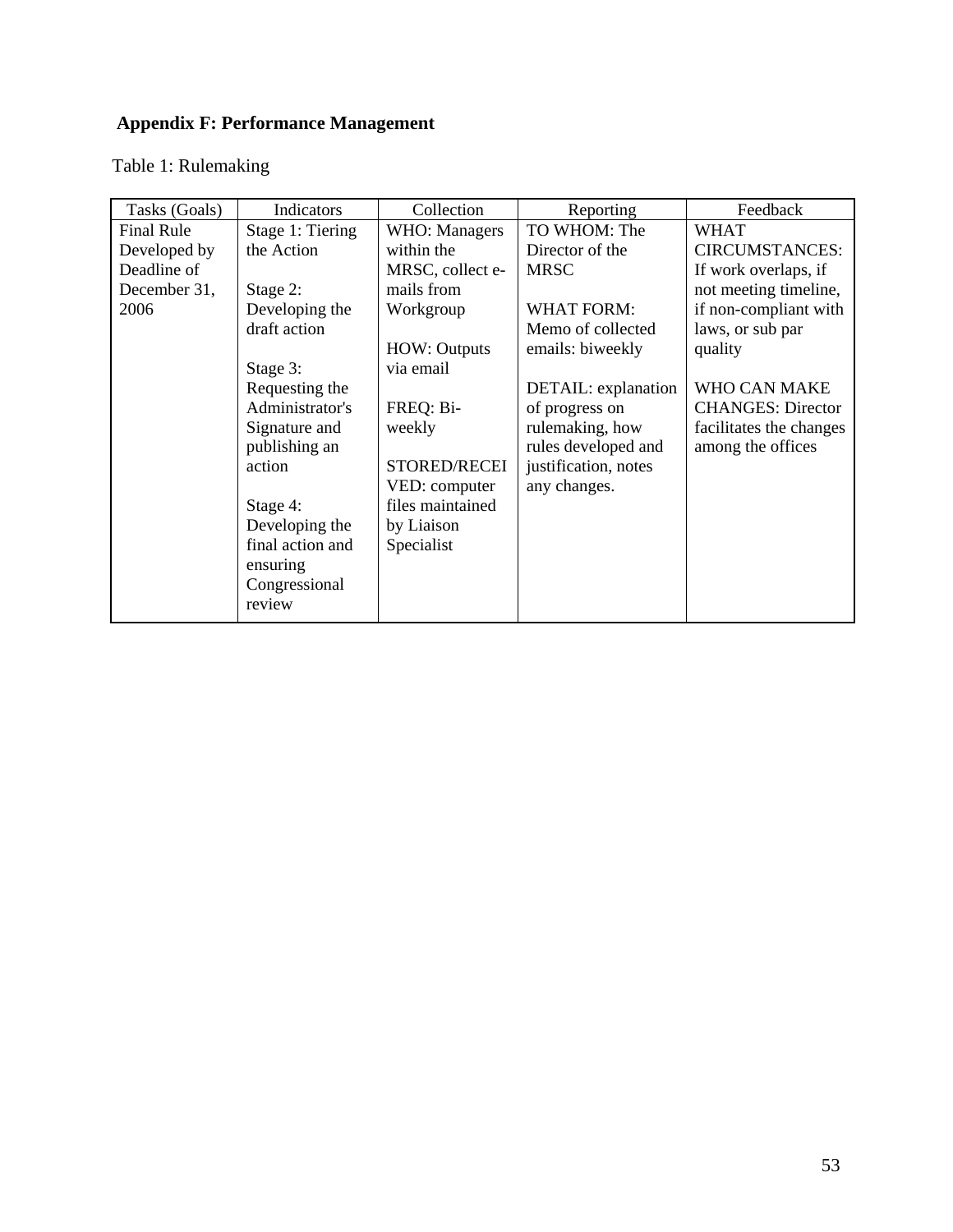Table 2: Control Technology

| Tasks (Goals)    | Indicators        | Collection          | Reporting               | Feedback               |
|------------------|-------------------|---------------------|-------------------------|------------------------|
| Research and     | List of           | MOU with the        | TO WHOM: EPA,           | MRSC (specifically     |
| development of   | technologies and  | DOE, EPA, and       | DOE, EPRI report to     | Q&S coordinator)       |
| technologies     | on-going research | EPRI will be        | Mercury Liaison and     | provides feedback      |
| resulting in     | received monthly  | established which   | then Liaison reports    | when necessary to      |
| comprehensive    |                   | will clarify the    | to MRSC (most           | EPA, DOE, EPRI in      |
|                  |                   | roles and           | importantly the         | form of memo, with     |
| List at end of   |                   | responsibilities of | Quality & Standards     | copy to Liaison.       |
| $1st$ year       |                   | each                | Coordinator and         |                        |
| including cost   |                   | organization.       | Program Coordinator,    | Necessary will mean:   |
| benefit analysis |                   |                     | who has the most        | missing information    |
|                  |                   | EPA, DOE, EPRI      | expertise in this area) | in the report,         |
|                  |                   | collects            |                         | additional             |
|                  |                   | information on      | <b>WHAT FORM:</b>       | information requested  |
|                  |                   | progress of         | Report                  | by the MRSC,           |
|                  |                   | control             | <b>HOW OFTEN:</b>       | additional breakdown   |
|                  |                   | technologies        | monthly                 | of reported costs,     |
|                  |                   | along with costs    |                         | further coordination   |
|                  |                   | associated with     | DETAIL: potential       | needed with the rules  |
|                  |                   | each technology     | reduction of Hg         | and regulations as set |
|                  |                   | and/or              | emission from           | forth by the Act.      |
|                  |                   | research/consulti   | specific technology,    |                        |
|                  |                   | ng team             | feasibility,            |                        |
|                  |                   |                     | availability, research  |                        |
|                  |                   |                     | and development,        |                        |
|                  |                   |                     | costs associated with   |                        |
|                  |                   |                     | installation, training  |                        |
|                  |                   |                     | of staff, and running   |                        |
|                  |                   |                     | of technology           |                        |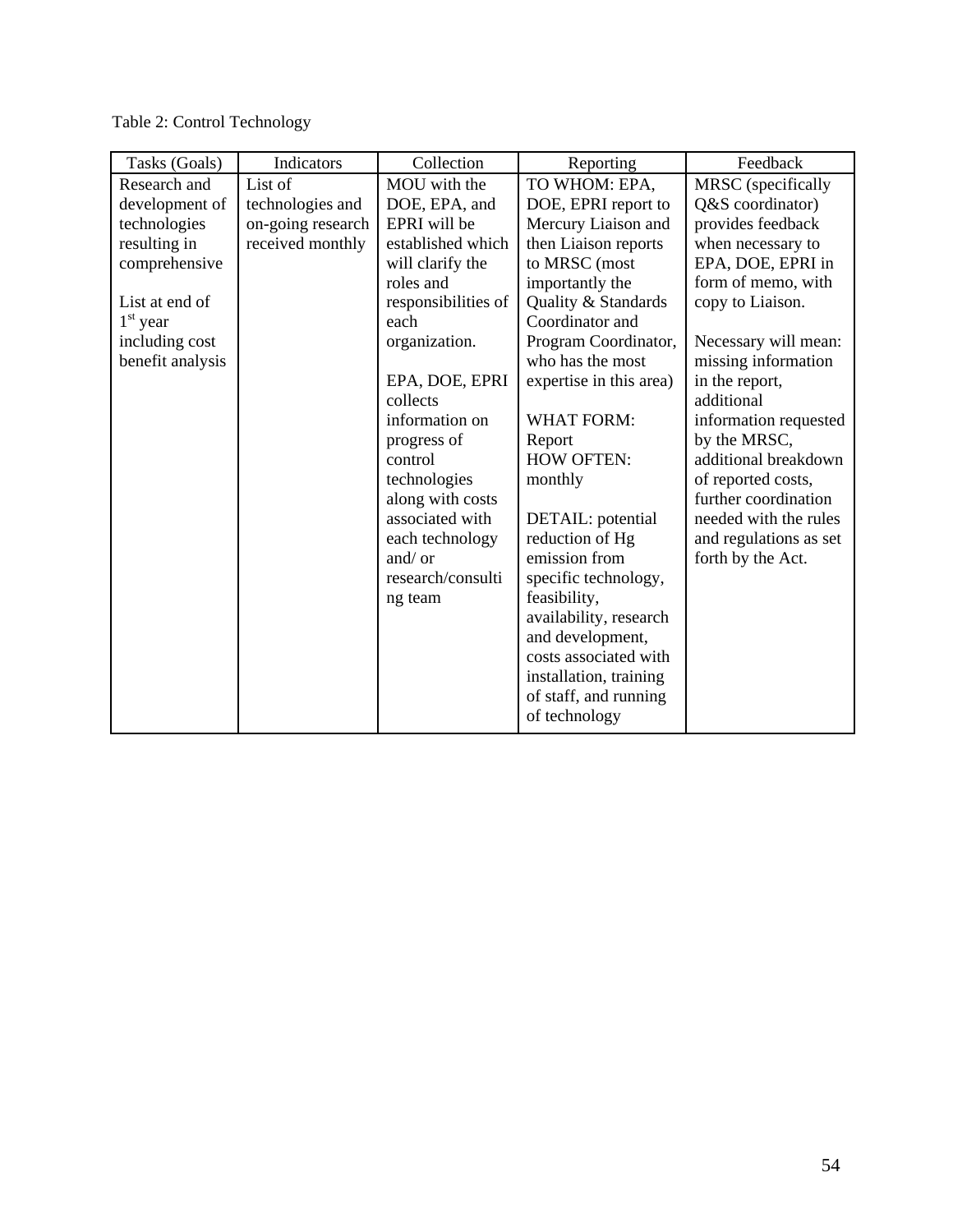| Tasks (Goals)    | Indicators       | Collection      | Reporting           | Feedback              |
|------------------|------------------|-----------------|---------------------|-----------------------|
| Letter of Intent | Biweekly time    | WHO: Liaison    | TO WHOM: Director   | <b>HOW DO WE</b>      |
| for monitoring   | and activity on  | collects        |                     | <b>MAKE</b>           |
| requirements to  | progress of      | information on  | <b>WHAT FORM:</b>   | <b>MIDCOURSE</b>      |
| power plants by  | development of   | Program         | Memo                | <b>CORRECTIONS:</b>   |
| end on first     | requirements for | Coordinator     |                     | Director will take    |
| year             | monitoring and   |                 | HOW OFTEN: Bi-      | action                |
|                  | reporting        | HOW: From time  | weekly              |                       |
|                  |                  | cards and work  |                     | <b>WHAT</b>           |
|                  |                  | activities      | DETAIL: time spent  | <b>CIRCUMSTANCES:</b> |
|                  |                  |                 | on developing Hg    | If Program            |
|                  |                  | FREQ: bi-weekly | monitoring system   | Coordinator not       |
|                  |                  |                 | and description of  | spending enough time  |
|                  |                  | <b>STORED:</b>  | progress on meeting |                       |
|                  |                  | Electronically  | tasks               |                       |
| Establish        | Publication of   | WHO: Liaison    | TO WHOM: Director   | Director takes action |
| guidelines of    | guidelines for   | collects        |                     |                       |
| compliance and   | compliance and   | information on  | <b>WHAT FORM:</b>   | <b>WHAT</b>           |
| enforcement,     | enforcement      | Program         | Memo                | <b>CIRCUMSTANCES:</b> |
| Establish        |                  | Coordinator     |                     | If Program            |
| methods of       |                  |                 | <b>HOW OFTEN:</b>   | Coordinator not       |
| enforcement      |                  | HOW: From time  | Bi-weekly           | spending allocated    |
|                  |                  | card and work   |                     | time                  |
|                  |                  | activities      | DETAIL: Specific    |                       |
|                  |                  |                 | time spent on task  |                       |
|                  |                  | FREQ: Bi-       | and describe work   |                       |
|                  |                  | Weekly          | progress            |                       |
|                  |                  |                 |                     |                       |
|                  |                  | <b>STORED:</b>  |                     |                       |
|                  |                  | Electronically  |                     |                       |

Table 3: Monitoring and Reporting and Compliance and Enforcement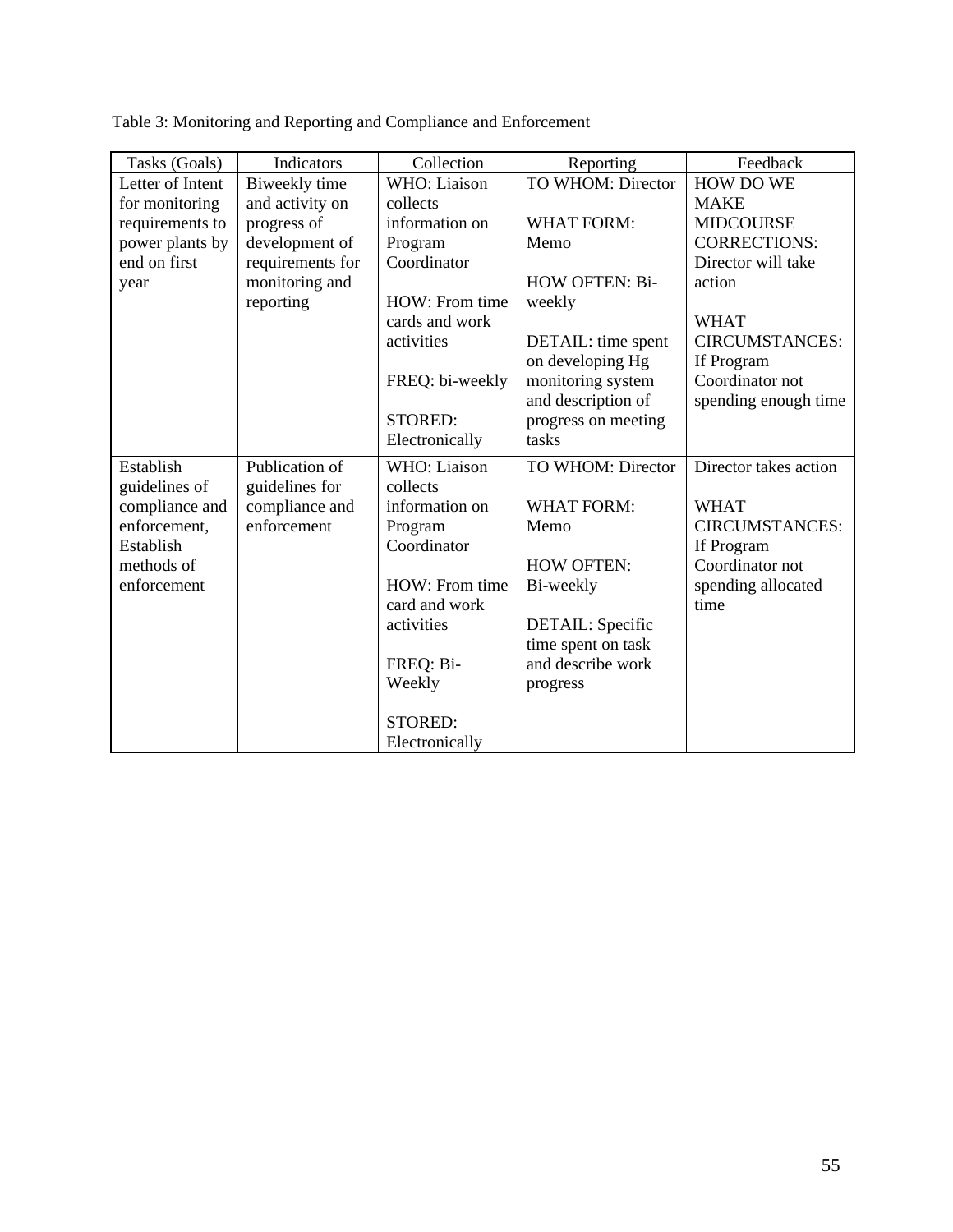# **Appendix G: Master Calendar**

Table 1. Schedule of Deliverables for 2006

<span id="page-56-0"></span>

| <b>Phase</b>  | <b>Task</b>                                                              | 2005             | Jan         | Feb         | Mar  | Apr | May | Jun           | Jul           | Aug         | <b>Sept</b> | Oct | <b>Nov</b> | Dec   |
|---------------|--------------------------------------------------------------------------|------------------|-------------|-------------|------|-----|-----|---------------|---------------|-------------|-------------|-----|------------|-------|
| 1: Rulemaking |                                                                          |                  |             |             |      |     |     |               |               |             |             |     |            |       |
|               | Tiering the Action                                                       | Prior to<br>2006 |             |             |      |     |     |               |               |             |             |     |            |       |
|               | Scoping/comment Period Prior to Draft Rulemaking                         |                  | $1/1 - 2/1$ |             |      |     |     |               |               |             |             |     |            |       |
|               | <b>Beginning of Drafting Rules</b>                                       |                  |             | $2/2 - 6/1$ |      |     |     |               |               |             |             |     |            |       |
|               | Draft Rules Released for Public Comment                                  |                  |             |             |      |     |     | 6/2           |               |             |             |     |            |       |
|               | Midyear Review                                                           |                  |             |             |      |     |     | $6/29 - 7/28$ |               |             |             |     |            |       |
|               | Draft Rules Open for Public Comment                                      |                  |             |             |      |     |     | $6/2 - 7/15$  |               |             |             |     |            |       |
|               | Draft of Final Version of Rules                                          |                  |             |             |      |     |     |               | $7/17 - 11/1$ |             |             |     |            |       |
|               | Completion of Development of Draft Action                                |                  |             |             |      |     |     |               |               | 8/1         |             |     |            |       |
|               | Comment Period for Draft Action                                          |                  |             |             |      |     |     |               |               | $8/2 - 9/1$ |             |     |            |       |
|               | Requesting Administrator Signature & Publishing Action                   |                  |             |             |      |     |     |               |               |             |             |     | 11/1       |       |
|               | <b>Final Rules Published</b>                                             |                  |             |             |      |     |     |               |               |             |             |     | 11/2       |       |
|               | Final Rules Signed by Administrator                                      |                  |             |             |      |     |     |               |               |             |             |     |            | 12/1  |
|               | Final Rules Approved by Congress                                         |                  |             |             |      |     |     |               |               |             |             |     |            | 12/20 |
|               | Final Rules Approved by President                                        |                  |             |             |      |     |     |               |               |             |             |     |            | 12/21 |
|               | Final Rules Written as Official EPA Rule                                 |                  |             |             |      |     |     |               |               |             |             |     |            | 12/29 |
| 2: Technology |                                                                          |                  |             |             |      |     |     |               |               |             |             |     |            |       |
|               | Establish Memorandum of Understanding: DOE, EPA & EPRI                   |                  | 1/5         |             |      |     |     |               |               |             |             |     |            |       |
|               | DOE, EPA & EPRI Establish Final Memo of Understanding                    |                  |             | 2/2         |      |     |     |               |               |             |             |     |            |       |
|               | Release of Mid-year Draft Technology List                                |                  |             |             |      |     |     |               | 7/3           |             |             |     |            |       |
|               | Release of Mid-year Final Technology List                                |                  |             |             |      |     |     |               | 7/27          |             |             |     |            |       |
|               | Release of End-year Draft Technology List                                |                  |             |             |      |     |     |               |               |             |             |     |            | 12/4  |
|               | Release of End-year Final Technology List                                |                  |             |             |      |     |     |               |               |             |             |     |            | 12/29 |
|               | Final Release Approved Technology to Facilities and States               |                  |             |             |      |     |     |               |               |             |             |     |            | 12/29 |
|               | 3: Monitoring / Reporting                                                |                  |             |             |      |     |     |               |               |             |             |     |            |       |
|               | MRSC Contact TRI & ECHO for Addition of Mercury to Databases             |                  |             |             | 3/15 |     |     |               |               |             |             |     |            |       |
|               | Development of Draft for Guidelines/Regulations for Monitoring/Reporting |                  |             |             |      |     |     | 6/28          |               |             |             |     |            |       |
|               | Comment Period by States and Power Plants                                |                  |             |             |      |     |     |               | $7/3 - 8/7$   |             |             |     |            |       |
|               | Submit Letter of Intent to States and Power Plants                       |                  |             |             |      |     |     |               |               |             |             |     |            | 12/29 |
|               | 4: Compliance / Enforcement                                              |                  |             |             |      |     |     |               |               |             |             |     |            |       |
|               | Draft of Letter of Intent for Guidelines for Compliance/Enforcement      |                  |             |             |      |     |     |               |               |             |             |     | 11/1       |       |
|               | Publication of Guidelines Submitted to States and Power Plants           |                  |             |             |      |     |     |               |               |             |             |     |            | 12/29 |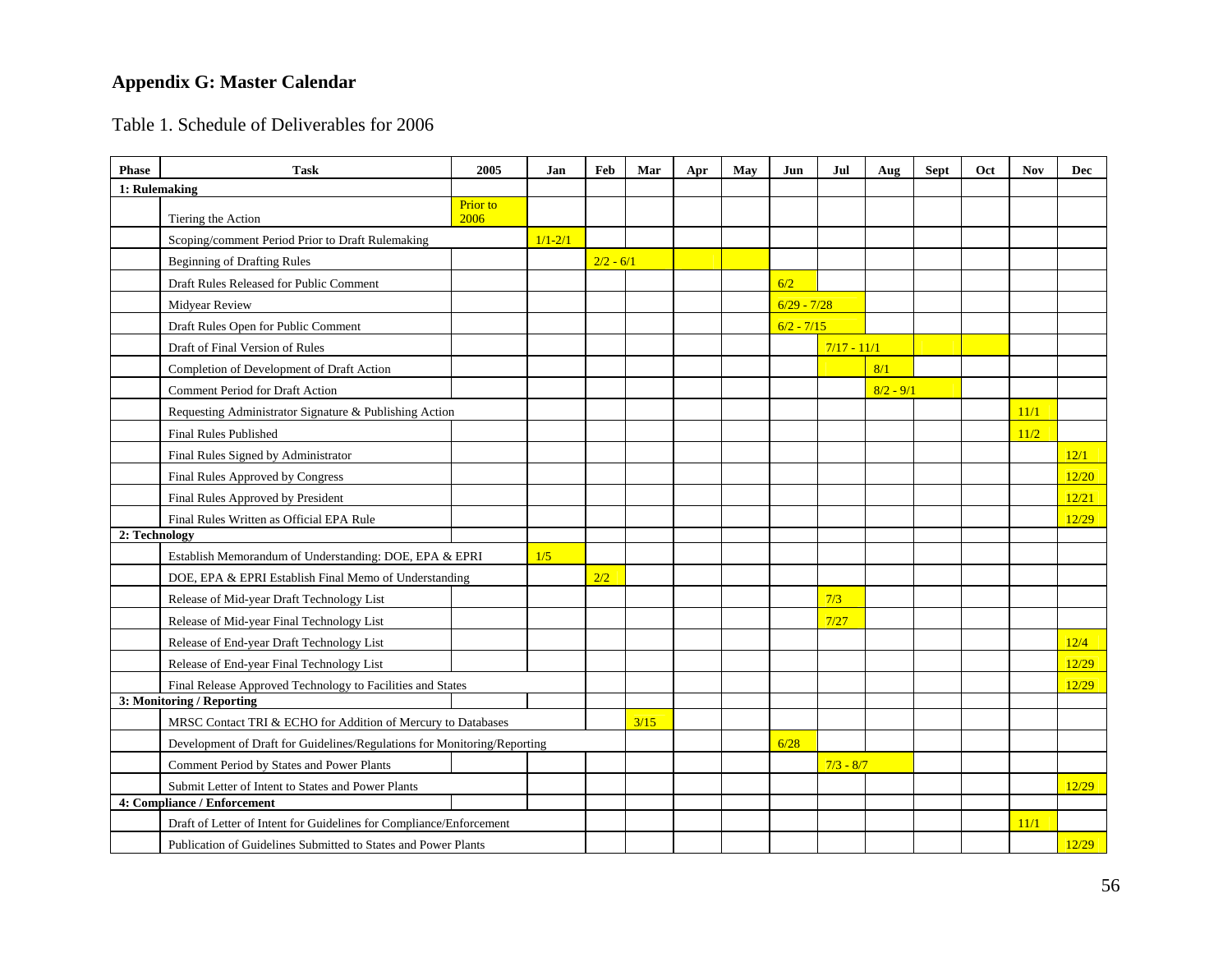# <span id="page-57-0"></span>**Appendix H: Budget**

Table 1. Line Item Budget

| <b>EXPANDED ANNUAL BUDGET</b>                | <b>Number</b>  | <b>Expense</b> | <b>Expense Total</b> |
|----------------------------------------------|----------------|----------------|----------------------|
|                                              |                |                |                      |
| PERSONNEL MANAGEMENT                         |                |                |                      |
| <b>Mercury Regulatory Steering Committee</b> | 6              | \$303,178      | \$303,178            |
| GS 13: District of Columbia                  | $\mathbf{1}$   | \$93,495       | \$93,495             |
| GS 11: North Carolina                        | 3              | \$50,541       | \$157,971            |
| GS 11: District of Columbia                  | 1              | \$52,468       | \$32,793             |
| Intern                                       | $\mathbf{1}$   | \$17,120       | \$17,120             |
| Mercury Workgroup                            | 32             | \$0            | \$0                  |
| On the Spot Awards                           | 6              | \$300          | \$1,800              |
| <b>Services Total</b>                        |                |                | \$303,178            |
|                                              |                |                |                      |
| <b>COMMUNICATION and OUTREACH</b>            |                |                |                      |
| <b>Meeting Costs</b>                         | 10             | \$100          | \$1,000              |
| Travel                                       | 21             | \$900          | \$18,900             |
| <b>Employee Learning and Development</b>     | 38             | \$105          | \$3,990              |
| Print Media                                  | 1              | \$1,000        | \$1,000              |
| <b>Communications Total</b>                  |                |                | \$24,890             |
| OFFICE TECHNICAL SUPPLIES                    |                |                |                      |
| Blackberry                                   | $\overline{2}$ | \$600          | \$1,200              |
| Laptop                                       | $\overline{c}$ | \$700          | \$1,400              |
| Facility                                     | 4              | \$0            | \$0                  |
| <b>Other Direct Costs Total</b>              |                |                | \$2,600              |
| <b>COOPERATIVE AGREEMENT</b>                 |                |                |                      |
| <b>Environmental Council of the States</b>   | 1              | \$30,000       | \$30,000             |
| <b>Contract Total</b>                        |                |                | \$30,000             |
| <b>TOTAL BUDGET FUNDING</b>                  |                |                | \$360,668            |
|                                              |                |                |                      |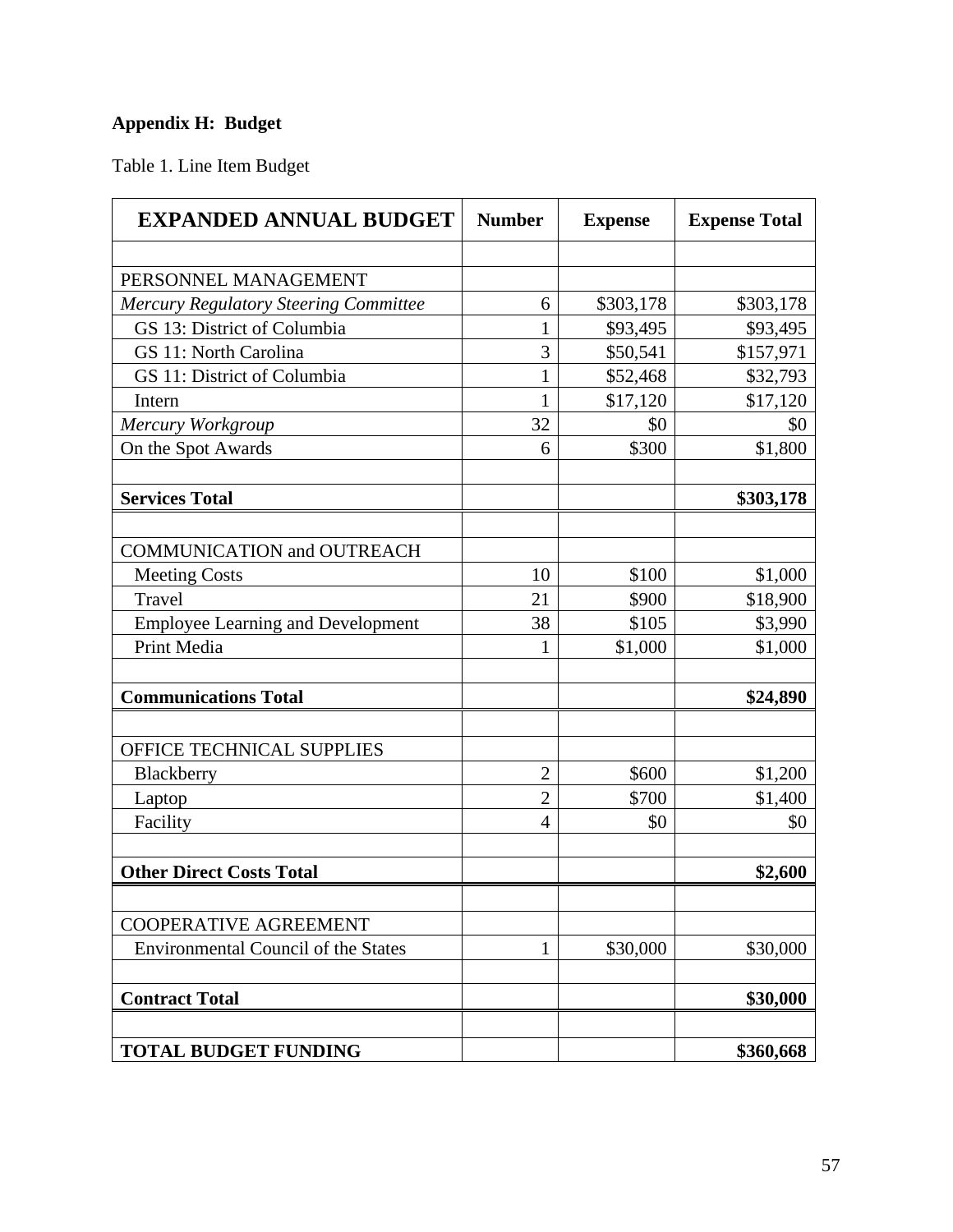| <b>I. PERSONNEL MANAGEMENT</b>                                                   | Quantity        | <b>GS Level/</b><br><b>Pay Scale</b> | <b>Base</b><br><b>Salary</b> | $\frac{0}{6}$<br>Time | <b>Subtotal</b><br>without<br><b>Benefits</b> | Fringe<br><b>Benefits</b><br>(25%) | Cost  | <b>Subtotal</b><br>With<br><b>Benefits</b> | <b>Rulemaking</b> | <b>Technology</b> | <b>Monitoring</b> | Compliance        | Admin.<br><b>Duties</b> | <b>Total</b>    |
|----------------------------------------------------------------------------------|-----------------|--------------------------------------|------------------------------|-----------------------|-----------------------------------------------|------------------------------------|-------|--------------------------------------------|-------------------|-------------------|-------------------|-------------------|-------------------------|-----------------|
| MERCURY REGULATORY STEERING COMMITTEE                                            |                 |                                      |                              |                       |                                               |                                    |       |                                            |                   |                   |                   |                   |                         |                 |
| Mercury Program Director, Washington DC                                          | $\mathbf{1}$    | 13                                   | \$74,782                     | 100                   | \$74,796                                      | \$18,699                           |       | \$93,495                                   | \$65,447          | \$9,350           | \$9,350           | \$9,350           |                         | \$93,495        |
| Mercury Liaison Coordinator Specialist, Washington DC                            | $\mathbf{1}$    | 11                                   | \$52,468                     | 50                    | \$26,234                                      | \$6,559                            |       | \$32,793                                   | \$16,396          | \$3,279           | \$6,559           | \$6,559           |                         | \$32,793        |
| Mercury Policy Analyst Coordinator, Raleigh, NC                                  | $\mathbf{I}$    | 11                                   | \$50,541                     | 50                    | \$25,271                                      | \$6,318                            |       | \$31,588                                   | \$31,588          |                   |                   |                   |                         | \$31,588        |
| Mercury Quality and Standards Coordinator, Raleigh, NC                           | 1               | 11                                   | \$50,541                     | 100                   | \$50,553                                      | \$12,638                           |       | \$63,191                                   |                   | \$63,191          |                   |                   |                         | \$63,191        |
| Mercury Program Coordinator, Raleigh, NC                                         | 1               | 11                                   | \$50,541                     | 100                   | \$50,553                                      | \$12,638                           |       | \$63,191                                   |                   | \$6,319           | \$28,436          | \$28,436          |                         | \$63,191        |
| Environmental Protection Intern (10 month temporary<br>position), Washington, DC | 1               | \$10.00                              | \$17,120                     | 100                   | \$17,120                                      | \$0                                |       | \$17,120                                   | \$8,560           |                   |                   |                   | \$8,560                 | \$17,120        |
| <b>MERCURY WORKGROUP</b>                                                         | 32              | N/A                                  | N/A                          | < 25%                 | N/A                                           | N/A                                |       | \$0                                        | N/A               | N/A               | N/A               | N/A               | N/A                     | S <sub>0</sub>  |
| Subtotal                                                                         | 38              |                                      |                              |                       | \$244,527                                     | \$56,852                           |       | \$301,378                                  |                   |                   |                   |                   |                         |                 |
| On the Spot Awards                                                               | 6               |                                      |                              |                       |                                               |                                    | \$300 |                                            | \$450             | \$450             | \$450             | \$450             |                         | \$1,800         |
| SUBTOTAL PERSONAL SERVICES                                                       |                 |                                      |                              |                       |                                               |                                    |       |                                            | \$122,441         | \$82,589          | \$44,794          | \$44,794          | \$8,560                 | \$303,178       |
| <b>II. COMMUNICATION and OUTREACH</b>                                            | <b>Quantity</b> | Category                             | Cost                         |                       |                                               |                                    |       |                                            | <b>Rulemaking</b> | Technology        | <b>Monitoring</b> | Compliance        | Admin.<br><b>Duties</b> | <b>Subtotal</b> |
| <b>Meeting Costs</b>                                                             | 10              | meetings                             | \$100                        |                       |                                               |                                    |       |                                            | \$200             | \$200             | \$200             | \$200             | \$200                   | \$1,000         |
| Travel                                                                           | 21              | trips                                | \$900                        |                       |                                               |                                    |       |                                            | \$4,725           | \$4,725           | \$4,725           | \$4,725           |                         | \$18,900        |
| Employee Learning and Development                                                | 38              | employees                            | \$105                        |                       |                                               |                                    |       |                                            | \$998             | \$998             | \$998             | \$998             |                         | \$3,990         |
| Print Media                                                                      | 1               | amount                               | \$1,000                      |                       |                                               |                                    |       |                                            | \$200             | \$200             | \$200             | \$200             | \$200                   | \$1,000         |
| SUBTOTAL COMMUNICATIONS                                                          |                 |                                      |                              |                       |                                               |                                    |       |                                            | \$6,123           | S6,123            | \$6,123           | S6,123            | \$400                   | \$24,890        |
| <b>III. OFFICE TECHNICAL SUPPLIES</b>                                            | <b>Quantity</b> | Cost                                 |                              |                       |                                               |                                    |       |                                            | <b>Rulemaking</b> | <b>Technology</b> | <b>Monitoring</b> | <b>Compliance</b> | Admin.<br><b>Duties</b> | <b>Subtotal</b> |
| Blackberry                                                                       | $\overline{2}$  | \$600                                |                              |                       |                                               |                                    |       |                                            | \$240             | \$240             | \$240             | \$240             | \$240                   | \$1,200         |
| Laptop                                                                           | $\overline{2}$  | \$700                                |                              |                       |                                               |                                    |       |                                            | \$280             | \$280             | \$280             | \$280             | \$280                   | \$1,400         |
| Facility                                                                         |                 | S <sub>0</sub>                       |                              |                       |                                               |                                    |       |                                            | N/A               | N/A               | N/A               | N/A               | N/A                     | \$0             |
| <b>SUBTOTAL DIRECT COSTS</b>                                                     |                 |                                      |                              |                       |                                               |                                    |       |                                            | \$520             | \$520             | \$520             | \$520             | \$520                   | \$2,600         |
| IV. COOPERATIVE AGREEMENT                                                        | <b>Quantity</b> | Cost                                 |                              |                       |                                               |                                    |       |                                            | <b>Rulemaking</b> | <b>Technology</b> | <b>Monitoring</b> | Compliance        | Admin.<br><b>Duties</b> | <b>Subtotal</b> |
| Cooperative Agreement                                                            | 1               | \$30,000                             |                              |                       |                                               |                                    |       |                                            |                   |                   | \$15,000          | \$15,000          |                         | \$30,000        |
|                                                                                  |                 |                                      |                              |                       |                                               |                                    |       |                                            |                   |                   |                   |                   |                         |                 |
| SUBTOTAL COOPERATIVE AGREEMENTS                                                  |                 |                                      |                              |                       |                                               |                                    |       |                                            |                   |                   | \$15,000          | \$15,000          |                         | \$30,000        |
| <b>TOTAL</b>                                                                     |                 |                                      |                              |                       |                                               |                                    |       |                                            | \$129,083         | \$89,232          | \$66,437          | \$66,437          | \$9,480                 | \$360,668       |

# Table 2: Total Budget by Line Item and Program Categories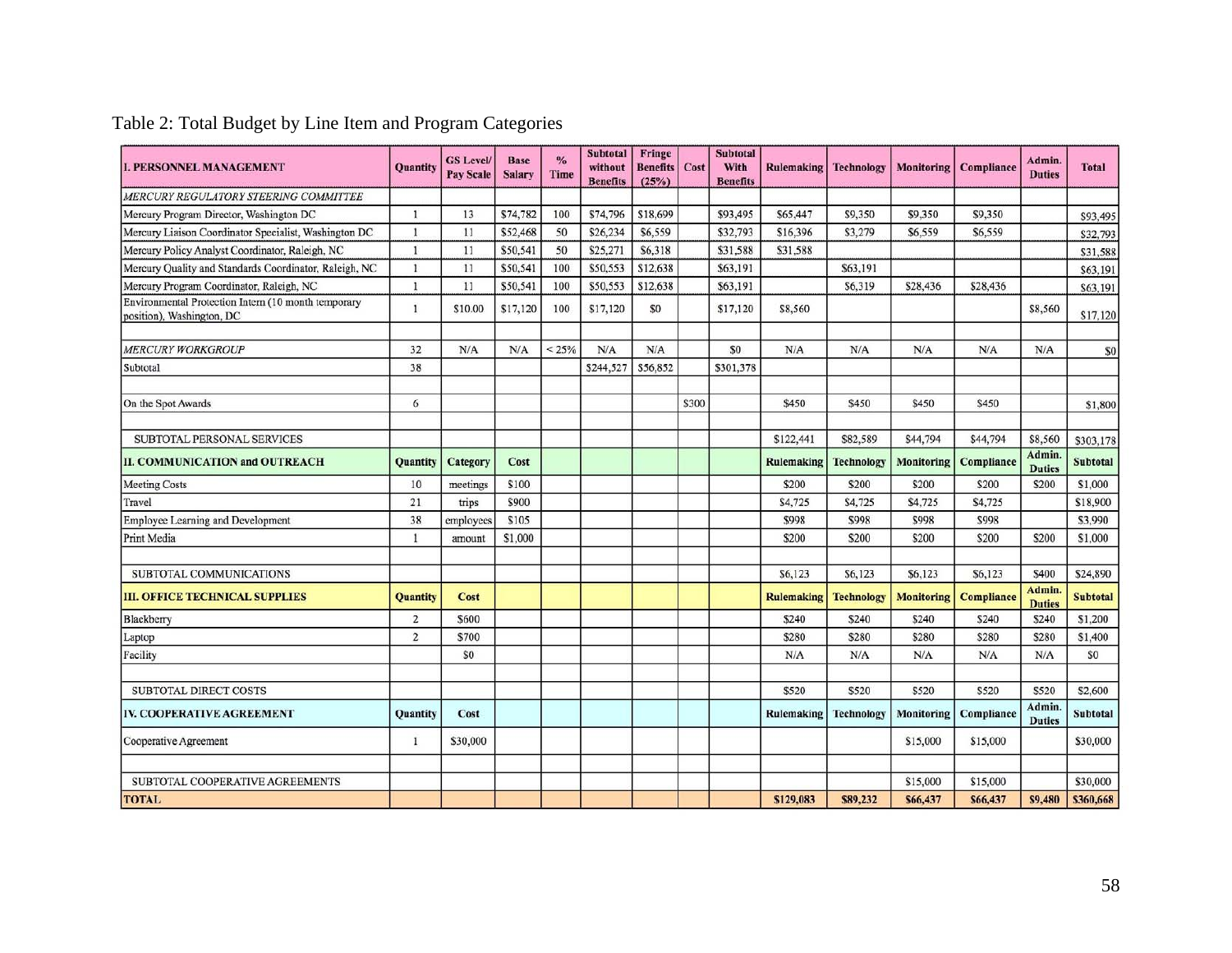# <span id="page-59-0"></span>*References*

 $\overline{a}$ 

- <sup>1</sup> "Frequent Questions About Mercury." 13 Apr. 2005. U.S. Environmental Protection Agency. 15 Jun. 2005
- <www.epa.gov/mercury/faq.htm#1>. 2 "Mercury and its Many Forms." 25 Jan. 2002. California Poison Control System. 11 Jun. 2005 <[www.calpoison.org/public/mercury.html>](http://www.calpoison.org/public/mercury.html). 3
- <sup>3</sup> Wright, Karen. "Our Preferred Poison: A little mercury is all that humans need to do away with themselves quietly, slowly, and surely." Discover Sept. 2005. 18 Jun. 2005 <www.discover.com/issues/mar-05/features/our-
- preferred-poison/>.<br>
<sup>4</sup> "Mercury and its Many Forms." 25 Jan. 2002. California Poison Control System. 11 Jun. 2005 <[www.calpoison.org/public/mercury.html>](http://www.calpoison.org/public/mercury.html). 5
- <sup>5</sup> "Leahy and Snowe Offer Bill to Cut Mercury Pollution." 6 Apr. 2005. Press Release Office of U.S. Senator Patrick Leahy. 7 Aug. 2005 <http://leahy.senate.gov/press/200504/040605.html>.
- Trasande, Leonardo, J. Landrigan, and Clyde Schechter. "Public Health and Economic Consequences of Methyl Mercury Toxicity to the Developing Brain." Environmental Health Perspectives 113.5 (May 2005). 5 December 2005 <<http://ehp.niehs.nih.gov/members/2005/7743/7743.pdf>>.
- Mercury Damage Costs Billions, Study Finds: Lower IQs Caused by Prenatal Exposure Lead to Lost Wages." 8 Feb. 2005 Associated Press. 7August 2005 <www.msnbc.msn.com/id/7047325>.
- U.S. Congress. S.730 Mercury Emission Act of 2005 (Introduced in Senate.) Washington, DC. Apr. 2005.
- <sup>9</sup> "Mercury and its Many Forms." 25 Jan. 2002. California Poison Control System. 11 Jun. 2005
- <[www.calpoison.org/public/mercury.html>](http://www.calpoison.org/public/mercury.html). 10 "Learn About Mercury and Its Effects." Mercury Contamination in Fish. National Resources Defense Council.  $$\sf <$www.nrdc.org/health/effects/mercury/effects.asp>$.$  $$\sf <$www.nrdc.org/health/effects/mercury/effects.asp>$.$  $$\sf <$www.nrdc.org/health/effects/mercury/effects.asp>$.$   $^{11}$  Ibid.
- 
- <sup>12</sup> Wright, Karen. "Our Preferred Poison: A little mercury is all that humans need to do away with themselves quietly, slowly, and surely." Discover Sept. 2005. 18 Jun. 2005 <www.discover.com/issues/mar-
- 05/features/our-preferred-poison/>.<br><sup>13</sup> Cocca, Paul. "Mercury Maps: Linking Air Deposition and Fish Contamination on a National Scale." 14 Jan. 2005.
- U.S. Environmental Protection Agency. 7 Aug. 2005 <www.epa.gov/waterscience/maps/fs.htm#back>. 14 "Water Quality Conditions in the U.S.: A Profile from the 2000 National Water Quality Inventory." Aug. 2002.
- U.S Environmental Protection Agency. 7 Aug. 2005 <www.epa.gov/305b/2000report/factsheet.pdf>.<br>
<sup>15</sup> Murray, M. "Additional Thoughts of Mercury Release Inventories in the U.S.." Nov. 2004. National Wildlife Federation. 7 Aug. 2005 <www.epa.gov/region5/air/mercury/meetings/Nov04/Murray-sources.pdf>. 16 Ibid.

 $^{19}$  Ibid.  $\,$ 

- <sup>20</sup> Evers, David. "Mercury Connections: The extent and effects of mercury pollution in northeastern North America." BioDiversity Research Institute. Biogeograpraphical Patterns of Environmental Mercury in the Northeastern North America,. Ecotoxicology, 2005, Vol. 14 no. 1 and 2.
- <[www.briloon.org/mercury/BRIMercury.pdf](http://www.briloon.org/mercury/BRIMercury.pdf)>. 21 "EPA Fact Sheet: National Listing of Fish Advisories." Aug. 2004. U.S. Environmental Protection Agency. 16 Jun. 2005 [<www.epa.gov/waterscience/fish/advisories/factsheet.pdf](http://www.epa.gov/waterscience/fish/advisories/factsheet.pdf)>. 22 Ibid.
- 
- <sup>23</sup> Lazaroff, Cat. "Supporters of Stronger Mercury Controls Claim Moral Victory. September 13, 2005. Accessed through <http://www.earthjustice.org/news/display.html?ID=1046>. 24 Kuehn, Bridget M. "Medical Groups Sue EPA Over Mercury Rule." The Journal of American Medical
- Association, Vol. 294, No.4, 27 Jul. 2005. <[http://0-jama.ama-](http://0-jama.ama-assn.org.library.lanecc.edu/cgi/content/extract/294/4/415)
- [assn.org.library.lanecc.edu/cgi/content/extract/294/4/415>](http://0-jama.ama-assn.org.library.lanecc.edu/cgi/content/extract/294/4/415). 25 Press [Release, New York State Attorney General Elliot Spitzer.](http://0-jama.ama-assn.org.library.lanecc.edu/cgi/content/extract/294/4/415) "Eleven States Sue EPA to Block Second Mercury Rule." May 18, 2005. The Office of New York State Attorney General Elliot Spitzer. 15 Sep. 2005. <www.oag.state.ny.us/press/2005/may/may18d\_05.html>.

 $17$  Ibid.

<sup>&</sup>lt;sup>18</sup> U.S. Congress. S.730 Mercury Emission Act of 2005 (Introduced in Senate.) Washington, DC. Apr. 2005.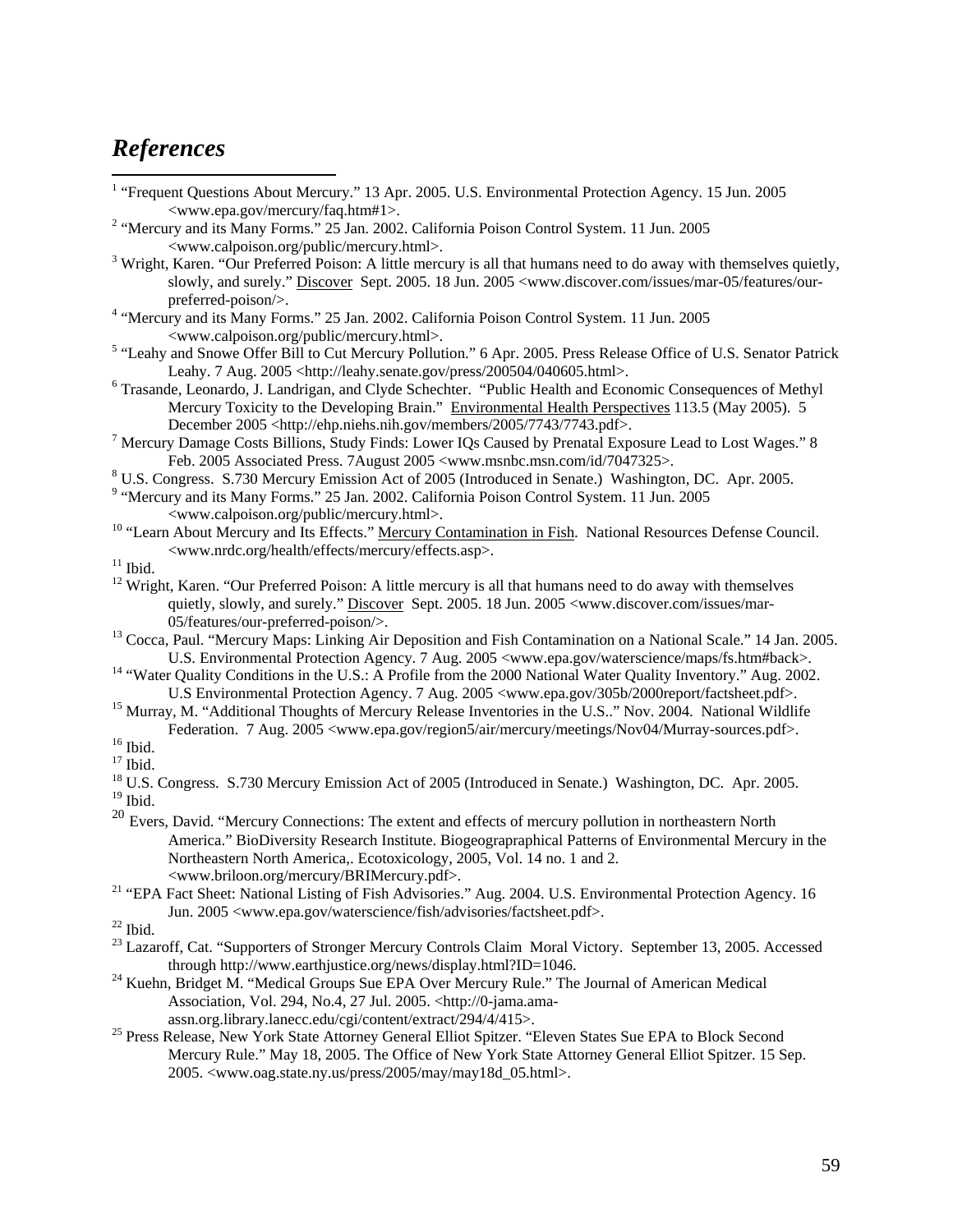<sup>26</sup> "Mercury Emissions from Coal-fired Power Plants: The Case for Regulatory Action," 1 Oct. 2003. Northeast States for Coordinated Air Use Management. 9 Aug. 2005

<[bronze.nescaum.org/airtopics/mercury/rpt031104mercury.pdf>](http://bronze.nescaum.org/airtopics/mercury/rpt031104mercury.pdf). 27 U.S. Congress. S.730 Mercury Emission Act of 2005 (Introduced in Senate.) Washington, DC. Apr. 2005. Sec.3.a.1.C.<br><sup>28</sup> Ibid. Sec.3.c.1.D.

29 Ibid. Sec.3.a.2.A.

- 30 Ibid. Sec.3.a.2.B.
- <sup>31</sup> "Mercury Laws and Regulations." 12 May 2005. U.S. Environmental Protection Agency. 9 Sep. 2005.
- <sup>&</sup>lt;www.epa.gov/mercury/regs.htm>. 32 "Clean Air Mercury Rule Basic Information." 25 May 2005. U.S. Environmental Protection Agency. 13 Sep. 2005. <www.epa.gov/air/mercuryrule/basic.htm>.<br><sup>33</sup> Testimony of James Inhofe, "Clear Skies Act of 2005." 2 Feb. 2005. Senate Environment and Public Works. 15
- 
- Sep. 2005. <http://inhofe.senate.gov/pressreleases/climateupdate.htm>.<br><sup>34</sup> Energy Information Administration, *Analysis of Alternative Mercury Control Strategies*. Washington D.C.<br>National Energy Information Center, Janua
- <sup>35</sup> Schwartz, Joel. "Clear Skies, Hazy Logic." 23 Apr. 2003. Mercatus Center, American Enterprise Institute. 15 Sep. 2005. <http://www.mercatus.org/regradar/topnews/archives/005689.php>.
- <sup>36</sup> Schwartz, Joel. "Clear Foolishness. " 23 Mar. 2005. American Enterprise Institute. 15 Sep. 2005. <www.aei.org/research/nri/publications/pubID.22171,projectID.22/pub\_detail.asp>. 37 "Energy and Research." 2005. The Heritage Foundation. 15 Sep. 2005.
- -
- [<www.heritage.org/Research/Features/Issues2004/EnergyEnviro.cfm](http://www.heritage.org/Research/Features/Issues2004/EnergyEnviro.cfm) >. 38 "EPA's Action Development Process: Guidance for EPA Staff on Developing Quality Actions." U.S. Environmental Protection Agency. 7 May 2003.
- <sup>39</sup> "Controlling Power Plant Emissions: Mercury Specific: Activated Carbon Injection (ACI)." 19 Aug. 2005. U.S. Environmental Protection Agency. 19 Aug. 2005
- $\leq$ [www.epa.gov/mercury/control\\_emissions/tech\\_merc\\_specific.htm](http://www.epa.gov/mercury/control_emissions/tech_merc_specific.htm)>  $^{40}$  Ibid.
- 
- 41 Srivastava, R.K. and Staudt, J.E. "Preliminary Estimates of Performance and Cost of Mercury Emission Control Technology Applications on Electric Emission Control Technology Applications on Electric Utility Boilers: An Update." Jun. 2004. U.S. Environmental Protection Agency. 19 Sep. 2005
- <http://www.epa.gov/mercury/control\_emissions/preliminary\_estimates.pdf> 42 Feeley, T. J. et al., "Field Testing of Mercury Control Technologies for Coal-Fired Power Plants" U.S. Department of Energy, National Energy Technology Laboratory Mercury R&D Program Review, May 2005. 43 Srivastava, R.K. and Staudt, J.E. "Preliminary Estimates of Performance and Cost of Mercury Emission Control
- Technology Applications on Electric Emission Control Technology Applications on Electric Utility
- <sup>44</sup> Srivastava, R.K. et al., "Effect of SCR Catalyst on Mercury Speciation." Paper # 7. U.S. Environmental Protection Agency. 19 Sep. 2005 <http://www.epa.gov/mercury/control\_emissions/scr\_catalyst.pdf> 45 Ibid.
- 
- <sup>46</sup> "Air Pollution Prevention and Control Division: Control of Mercury Emissions from Coal-Fired Electricity Utility Boilers." U.S. Environmental Protection Agency. 17 Jul. 2005 [http://epa.gov/ttn/atw/utility/hgwhite](http://epa.gov/ttn/atw/utility/hgwhite%20paperfinal.pdf)  [paperfinal.pdf](http://epa.gov/ttn/atw/utility/hgwhite%20paperfinal.pdf). 47 Ibid.
- 
- <sup>48</sup> Based on cost estimates from Srivasta, R.K and Stuadt, K.E (2004) outlining different costs with facilities with different technology configurations and burning different coal types.
- 49 Srivastava, R.K. and Staudt, J.E. "Preliminary Estimates of Performance and Cost of Mercury Emission Control Technology Applications on Electric Emission Control Technology Applications on Electric Utility Boilers: An Update." Jun. 2004. U.S. Environmental Protection Agency. 19 Sep. 2005  $^{50}$  Ibid.  $^{\rm 50}$  Ibid.
- 
- <sup>51</sup> Environmental Technology Verification Program. 6 Jan. 2004. Environmental Protection Agency. 4 Aug. 2005  $\leq$ www.epa.gov/etv/verifications/vcenter1-11.html>.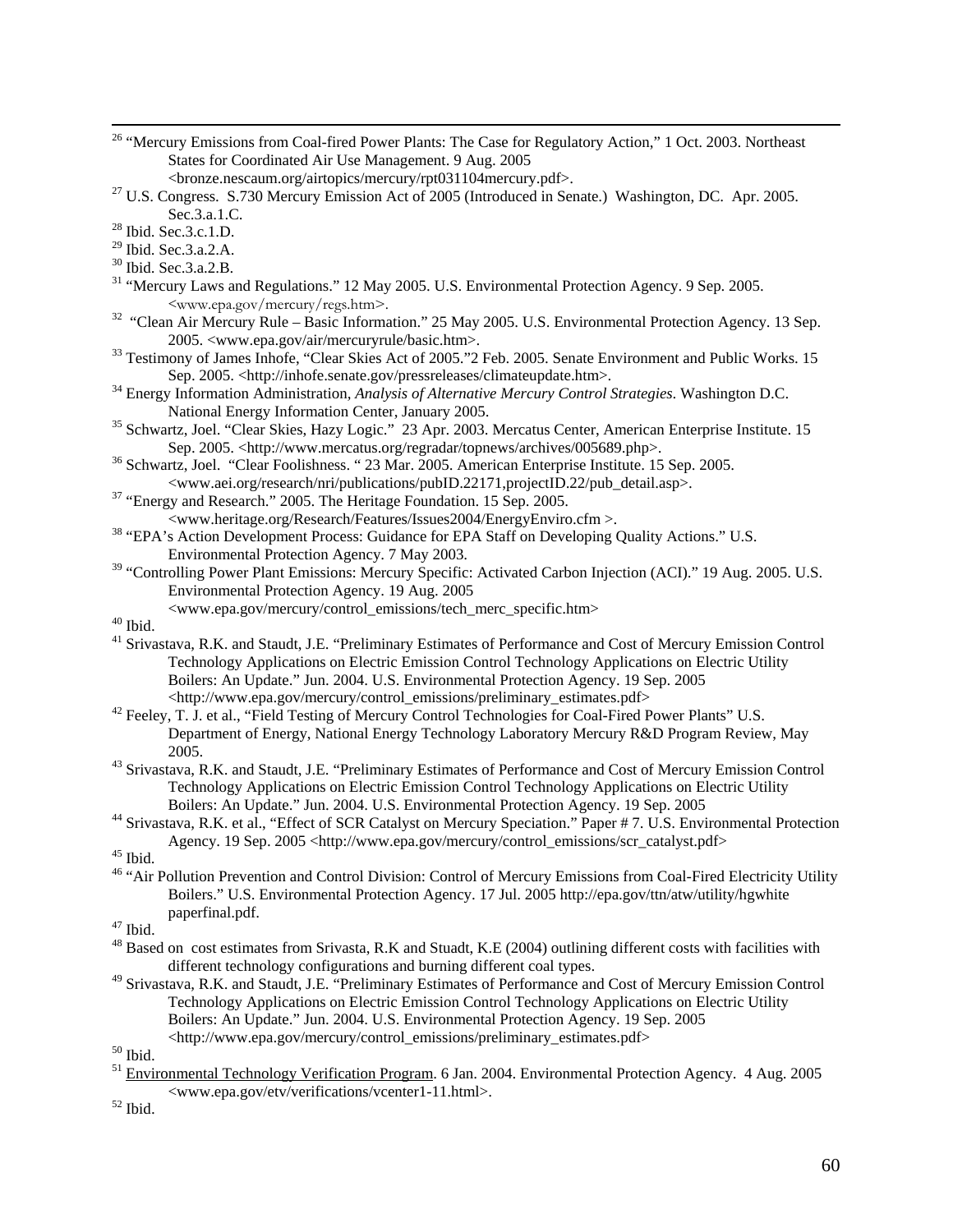- 53 U.S. Occupational Health and Safety Administration. "Backup Report No. ID-140." Evaluation of a Solid Sorbent Passive Dosimeter for Collecting Mercury Vapor. 2 Aug. 2005 <www.oshaslc.gov/dts/sltc/methods/inorganic/id140/id140bkr.html>. 54 Appendix C: Ambient Atmospheric Monitoring and Stack Testing. Massachusetts Department of Environmental
- Protection. 1 Aug. 2005 <www.mass.gov/dep/files/mercury/appc.htm>. 55 Ibid.
- <sup>56</sup> 4.18 Analysis of Mercury in Precipitation and Air. Norwegian Institute for Air Research. 1 Aug. 2005 <www.nilu.no/projects/ccc/manual/documents/04\_18-
	-
- <sup>57</sup> Continuous Emissions Monitoring Fact Sheet. 25 Oct. 2002. Environmental Protection Agency. 18 Sept. 2005  $$\textrm{\texttt{38}}$$  Ibid.

59 Mullowney, Robert L., Jr. Field Experience Using Low Cost Fuel Cells for CEMS. 9 Jan. 2001. AIR-WORLD Environmental, Inc. 18 Sept. 2005 <www.earthvision.net/ColdFusion/News\_Page1.cfm?NewsID=14973>. 60 Ibid.

- $^{\rm 61}$  Ibid.
- $^{62}$  Ibid.
- $^{63}$  Ibid.
- <sup>64</sup> Davis, Robert. Guest Dialog: The Cost of Inaccurate CEM Calibration Gases. 1 May 2005. Pollution Engineering. 18 Sept. 2005.<br>
<www.poleng.com/CDA/ArticleInformation/features/BNP Features Item/0.6649.149989.00.html
	-
- <sup>65</sup> The Cost of Inaccurate CEM Calibration Gases. Scott Specialty Gases. 18 Sept. 2005<br>
<www.scottecatalog.com/ScottGas/welcome.nsf/Subjects/ArticleSpecApps 032005>.
- 
- <sup>66</sup> United States. Senate. <u>Mercury Emission Act of 2005.</u> 109th Cong., 1st sess. S. 730. Washington, DC, 2005.<br><sup>67</sup> Schmid, Volker. <u>Continuous Monitoring of Mercury Emissions from Stationary Sources</u>. Oct. 2002. Clean
- <sup>68</sup> Mrs. Nora Lopes, Toxic Release Inventory Coordinator, Region 2. Telephone Interview. 20 September 2005.
- 
- $^{69}$  Mrs. Nora Lopes, Toxic Release Inventory Coordinator, Region 2. Telephone Interview. 20 September 2005.<br><sup>70</sup> Mr. Michael Smith, Minnesota Pollution Control Agency. Telephone Interview. 20 September 2005.
- 
- 
- <sup>71</sup> U.S. EPA. Enforcement and Compliance History Online. Washington, DC, 2005.<br><sup>72</sup> Mrs. Nora Lopes, Toxic Release Inventory Coordinator, Region 2. Telephone Interview. 20 September 2005.
- 73 United States Environmental Protection Agency (EPA). Science and Technology: Mercury. Washington, DC, 2005. 74 New York State Department of Environmental Conservation. Bureau of Air Quality Surveillance. New York, NY,
- 2005. 75 Minnesota Pollution Control Agency. Environmental Analysis and Outcomes Division. St. Paul, MN, 2005.
- 
- 76 Mrs. Nora Lopes, Toxic Release Inventory Coordinator, Region 2. Telephone Interview. 20 September 2005.
- <sup>77</sup> Personal Phone Conversation, Bill Werhum, Assistant Administrator of the Office of Air and Radiation. 8 Oct. 2005. 78 EPA Organizational Structure. 12 Jul. 2005. Environmental Protection Agency. 8 Oct. 2005.
- 
- <www.epa.gov/epahome/organization.htm>. 79 Air and Radiation Organizational Chart. 3 Oct. 2005. Environmental Protection Agency. 8 Oct. 2005. <www.epa.gov/air/oarofcs.html>. 80 Acid Rain Program. 9 Oct. 2005. Environmental Protection Agency. 9 Oct. 2005.
- 
- <[www.epa.gov/airmarkets/arp/>](http://www.epa.gov/airmarkets/arp/). 81 Nitrous Oxides Reduction under the Acid Rain Program. 9 Oct. 2005. Environmental Protection Agency. 9 Oct.
- 2005. <[www.epa.gov/airmarkets/arp/nox/index.html](http://www.epa.gov/airmarkets/arp/nox/index.html)>.<br><sup>82</sup> OAQPS Organization: Policy Analysis and Communications Staff. 9 Oct. 2005. Environmental Protection Agency. 9 Oct. 2005. <www.epa.gov/oar/oaqps/organization/od/pacs.h
- <sup>83</sup> OAQPS Organization: Planning, Resources, and Regional Management Staff. 9 Oct. 2005. Environmental Protection Agency. 9 Oct. 2005. <www.epa.gov/oar/oaqps/organization/od/prrms.html>.
- <sup>84</sup> Acid Rain Program: Clean Air Markets: Acid Rain Program. 9 Oct 2005. Environmental Protection Agency. 9 Oct. 2005. [<www.epa.gov/airmarkets/arp/>](http://www.epa.gov/airmarkets/arp/).<br><sup>85</sup> OAQPS Organization: Emissions, Monitoring, and Analysis Division. 9 Oct. 2005. Environmental Protection
- Agency. 9 Oct. 2005. <[www.epa.gov/oar/oaqps/organization/emad/director.html>](http://www.epa.gov/oar/oaqps/organization/emad/director.html).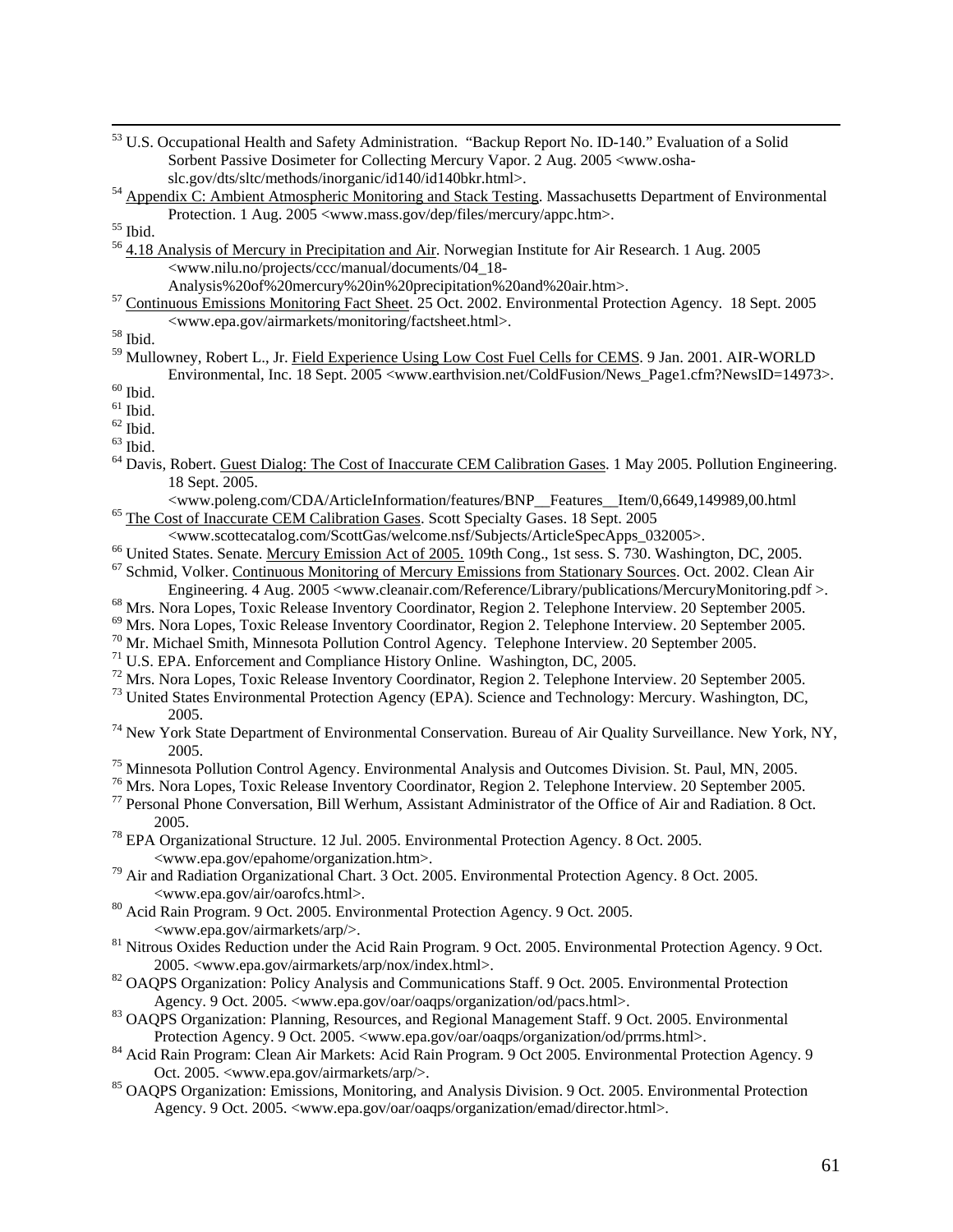86 OAQPS Organization: Emissions Standards Division. 9 Oct. 2005. Environmental Protection Agency. 9 Oct.

2005. <[www.epa.gov/oar/oaqps/organization/esd/director.html](http://www.epa.gov/oar/oaqps/organization/esd/director.html)>. 87 OAQPS Or[ganization: Information Transfer and Program Integratio](http://www.epa.gov/oar/oaqps/organization/esd/director.html)n Division. 9 Oct. 2005. Environmental Protection Agency. 9 Oct. 2005. [<www.epa.gov/oar/oaqps/organization/itpid/director.html](http://www.epa.gov/oar/oaqps/organization/itpid/director.html)>. 88 Small Business Environmental Home [Page. 14 July 2004. Environmental Protection Agency Sm](http://www.epa.gov/oar/oaqps/organization/itpid/director.html)all Business

Contacts and Projects. 9 Oct. 2005. [<www.smallbiz](http://www.smallbiz-enviroweb.org/contacts/epacont.html#Office%20of%20Enforcement%20and%20Compliance%20Assurance)[enviroweb.org/contacts/epacont.html#Office%20of%20Enforcement%20and%20Compliance%20Assurance>](http://www.smallbiz-enviroweb.org/contacts/epacont.html#Office%20of%20Enforcement%20and%20Compliance%20Assurance)

. 89 Earth Justice Policy and Legislation. 2005. Earth Justice. 9 Oct. 2005.

<[www.earthjustice.org/policy/profiles/display.html?Department=Environmental%20Protection%20Agency>](http://www.earthjustice.org/policy/profiles/display.html?Department=Environmental%20Protection%20Agency).

<sup>90</sup> Office of Air and Radiation: Office of Program Management Operations. 13 Jun. 2005. Environmental Protection Agency. 9 Oct. 2005. <[www.epa.gov/air/opmo.html>](http://www.epa.gov/air/opmo.html).

<sup>91</sup> Federal Wage System Job Grading Standard for Supervisors. Dec. 1992. Office Of Personnel Management. 9 Oct. 2005. <[www.opm.gov/fedclass/fwssupv.pdf](http://www.opm.gov/fedclass/fwssupv.pdf)>.

- <sup>92</sup> Organization: Emissions, Monitoring, and Analysis Division. 9 Oct. 2005. Environmental Protection Agency. 9 Oct. 2005. [<www.epa.gov/oar/oaqps/organization/emad/director.html](http://www.epa.gov/oar/oaqps/organization/emad/director.html)>.
- 93 OAQPS Organization: Emissions Standards Division. 9 Oct. 2005. Environmental Protection Agency. 9 Oct. 2005. <[www.epa.gov/oar/oaqps/organization/esd/director.html](http://www.epa.gov/oar/oaqps/organization/esd/director.html)>.
- <sup>94</sup> OAQPS Organization: Planning, Resources, and Regional Management Staff. 9 Oct. 2005. Environmental Protection Agency. 9 Oct. 2005. [<www.epa.gov/oar/oaqps/organization/od/prrms.html>](http://www.epa.gov/oar/oaqps/organization/od/prrms.html).
- <sup>95</sup> OAQPS Organization: Information Transfer and Program Integration Division. 9 Oct. 2005. Environmental

Protection Agency. 9 Oct. 2005. [<www.epa.gov/oar/oaqps/organization/itpid/director.html](http://www.epa.gov/oar/oaqps/organization/itpid/director.html)>. 96 U.S. Congress. S.730 Mercury Emissi[on Act of 2005 \(Introduced in Senate.\) Washington, DC](http://www.epa.gov/oar/oaqps/organization/itpid/director.html). Apr. 2005.

<sup>97</sup> United States Environmental Protection Agency. Salary Table 2005. Washington, D.C. 2005.

 $^{\rm 98}$  Ibid.

 $^{99}$  Ibid.

<sup>100</sup> Environmental Careers Organization. Frequently Asked Questions. 2005. 19 October 2005. <[http://www.eco.org/site/c.dnJLKPNnFkG/b.942909/k.791F/Frequently\\_Asked\\_Questions.htm#How\\_muc](http://www.eco.org/site/c.dnJLKPNnFkG/b.942909/k.791F/Frequently_Asked_Questions.htm#How_much_do_the_internships_pay_) [h\\_do\\_the\\_internships\\_pay\\_>](http://www.eco.org/site/c.dnJLKPNnFkG/b.942909/k.791F/Frequently_Asked_Questions.htm#How_much_do_the_internships_pay_)<br><sup>101</sup> United States Environmental Protection Agency. Salary Table 2005. Washington, D.C. 2005.<br><sup>102</sup> Ibid.<br><sup>103</sup> Harris, Emma. Personal Interview. 3 November 2005.<br><sup>103</sup> Harris, Emma. Personal In

- 
- 
- 2005. <www.epa.gov/air/mercuryrule/basic.htm>.<br>
<sup>105</sup> "Clear Skies." 7 Feb. 2005. U.S. Environmental Protection Agency. 13 Sep. 2005. <www.epa.gov/clearskies/>.<br>
<sup>106</sup> "Clean Air Mercury Rule." 25 May 2005. U.S. Environmen

- <sup>109</sup> Mascia, Jennifer. "Environment: EPA's Mercury Rule Falls Short, Activists Say." IPS-Inter Press Service. 18 Mar. 2005.<br><sup>110</sup> McCarthy, James. "Congressional Research Service Report: EPA"s Cap-and-Trade Rule for Utility Mercury
- Emissions." Washington D.C.: Congressional Research Service. 19 Apr. 2005.<br><sup>111</sup> Ibid <sup>112</sup> Congressional Research Service, *Memorandum: EPA's Cap-and-Trade rule for Mercury Emissions.* April 19,

- 
- 2005 113 Mercury Workshop Group. "S.730, The Mercury Emission Act of 2005." MPA report. Columbia University, 2005.<br><sup>114</sup> Ibid. <sup>115</sup> EPA Organizational Structure. 12 Jul. 2005. Environmental Protection Agency. 8 Oct. 2005.
- <www.epa.gov/epahome/organization.htm>. 116 Air and Radiation Organizational Chart. 3 Oct. 2005. Environmental Protection Agency. 8 Oct. 2005.
- <www.epa.gov/air/oarofcs.html>.

<sup>&</sup>lt;www.epa.gov/air/mercuryrule/index.htm>. 107 Ibid. 108 Samuelsohn, Darren. "CLEAN AIR: Nine states Sue EPA over Mercury Rule" Greenwire: AIR, WATER & CLIMATE, 2005, Vol. 10 No. 9.